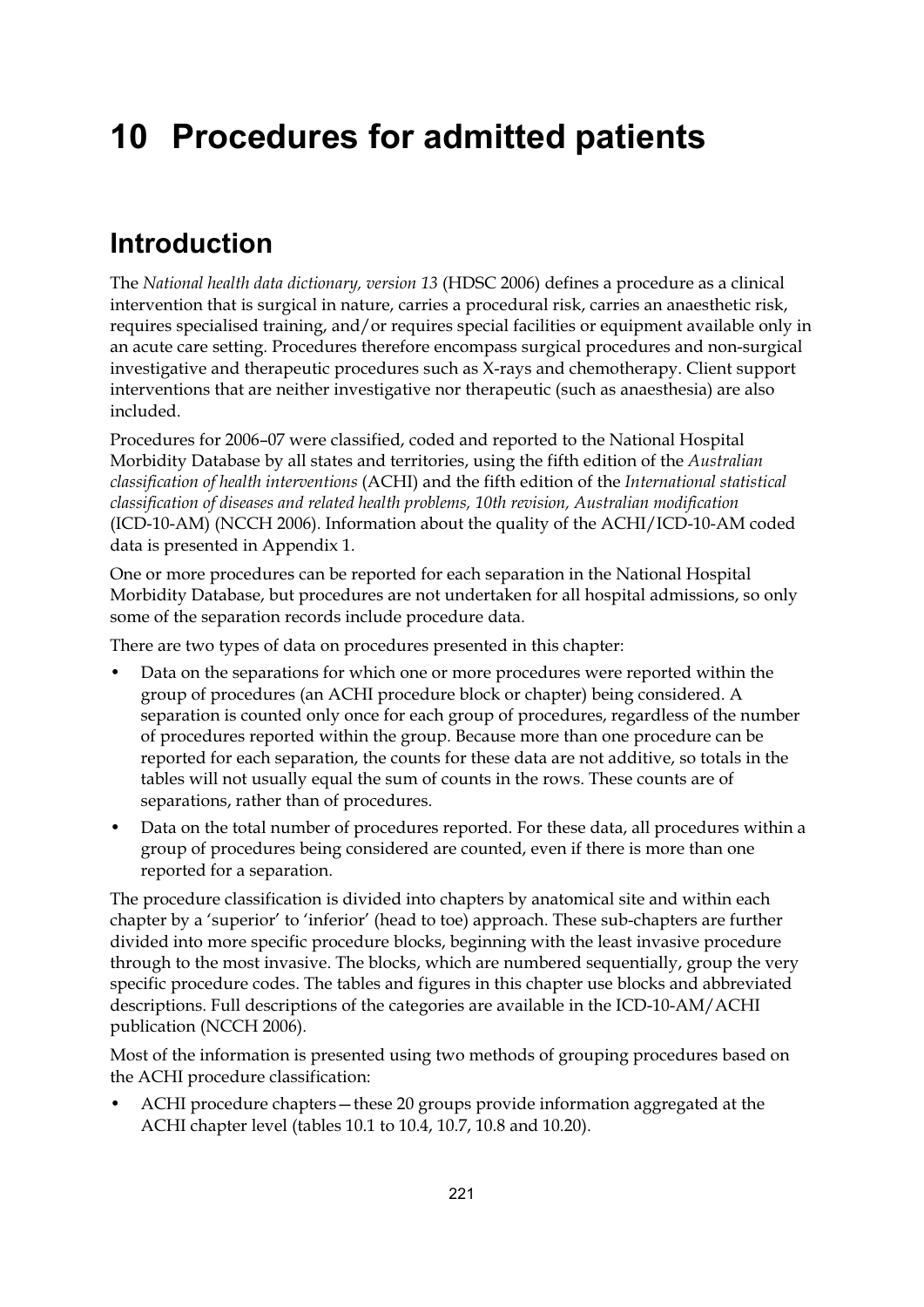• ACHI procedure blocks—these 1,598 categories describe procedures at a specific level. Detailed information is presented for the 30 groups with the highest number of separations (tables 10.9 to 10.19) and summary information is provided for all the groups (for which separations were reported) on the Internet at <www.aihw.gov.au> (tables S10.1 and S10.2).

In addition, tables 10.5 and 10.6 present time series information on separations for selected procedures.

Tables are presented with summary separation, patient day and average length of stay statistics for public and private hospitals and for public patients, nationally and by state and territory. National information on age group and sex distributions is presented in Table 10.18 and 10.19. The 30 ACHI procedure blocks with the highest number of separations are also presented. Information on 'public' patients in tables 10.1 to 10.2 and tables 10.9 to 10.13 relates to separations for which the patient election status was reported as public (see Chapter 7).

Information on procedure statistics by Indigenous status is presented in Table 10.20 and Figure 10.2, and is restricted to include data from New South Wales, Victoria, Queensland, Western Australia, South Australia and public hospitals in the Northern Territory only. See Chapter 8 for more information on the quality of Indigenous status data.

Overall in 2006–07, there were approximately 6.2 million separations for which a procedure was reported, 82.0% of total separations. Almost 20.9 million patient days were reported for separations with a procedure, accounting for 83.8% of the total (tables 10.1 and 10.2).

# **Procedures and other data elements reported for separations**

The information on procedures reported in this chapter is compiled in the National Hospital Morbidity Database with a range of other data. Figure 10.1 demonstrates this using the example of procedure block 1952 *Computerised tomography of brain* and other data elements in the National Hospital Morbidity Database.

For 2006–07:

- there were 192,023 separations for which this procedure was reported, with an average length of stay of 10.1 days
- there were 89.8% of these separations were admitted to public hospitals
- there were 66.3% of separations with this procedure had a separation mode of *Other*, suggesting that these patients went home after separation from the hospital, whereas 15.0% were transferred to another acute hospital.
- the principal diagnosis mostly associated with this procedure was *Essential (primary) hypertension* (I10) with 50,692 separations, and the most common additional diagnosis was *Cerebral infarction* (I63)
- the most common cause of injury associated with these separations was *Unspecified fall* (W19, 8,965), and other specified falls were also in the top ten external causes
- the most commonly reported AR-DRG was *Headache* (B77Z) with 8,195 separations
- there were more separations for males than females, with males accounting for 52.1% of separations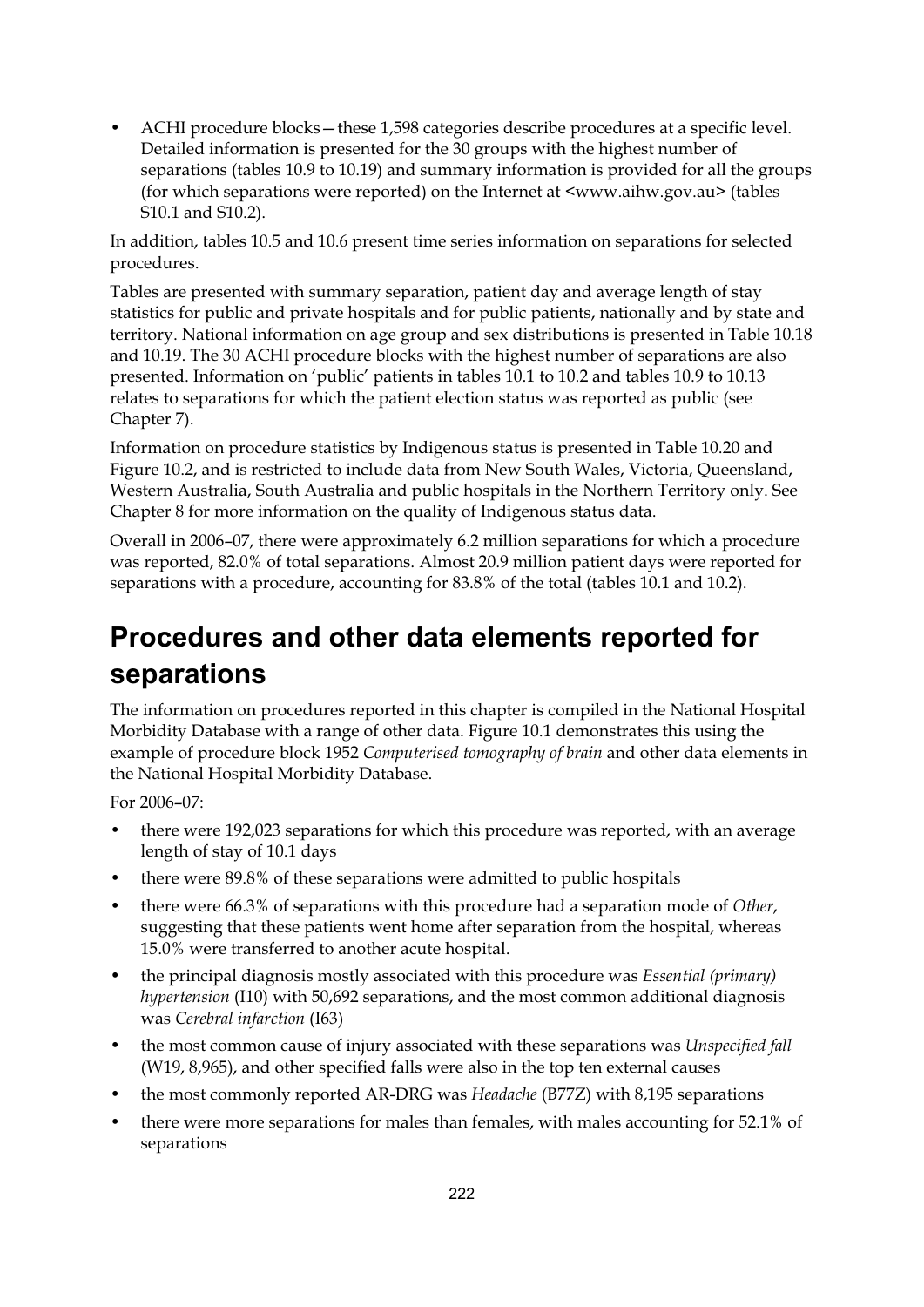• separations for patients aged 55 years and over accounted for 67.4% of the total.

# **ACHI chapters**

Tables 10.1 to 10.4 provide separation and procedure statistics reported for each of the ACHI procedure chapters. Tables 10.1 and 10.2 present statistics by hospital sector, and tables 10.3 and 10.4 present separations reported for each ACHI procedure chapter by sector, states and territories. If a separation had two procedures reported from within the same chapter, it was counted only once.

### **Sector**

Public hospitals accounted for 56.2% of the separations for which a procedure was reported, although they accounted for 61.3% of the separations overall. Similarly, although 70.0% of overall patient days were in public hospitals, 67.5% of patient days associated with procedures were in public hospitals. In public hospitals, 75.1% of total separations involved a procedure (3,500,936) and these separations were associated with 80.8% of total patient days (Table 10.1). In contrast, 92.8% of total separations in private hospitals involved a procedure (2,731,023), and these separations were associated with 90.6% of total patient days (Table 10.2). About 85.5% of separations with a procedure in public hospitals were for public patients, in contrast to 1.7% in private hospitals.

The private sector reported a higher proportion of separations for same-day procedures than the public sector. About 54.2% (1,899,175) of separations for which a procedure was reported were same-day in public hospitals, compared with 66.9% (1,828,340) in private hospitals (tables 10.1 and 10.2).

The highest numbers of separations in both the public and private sectors were for *Non-invasive, cognitive and other interventions, not elsewhere classified* (Blocks 1820–1922) (Table 10.1 and Table 10.2). This chapter also accounted for the highest numbers of patient days in the public sector and the private sector.

In public hospitals, after *Non-invasive, cognitive and other interventions, not elsewhere classified* (Blocks 1820–1922) (2,243,051), the chapter that accounted for the largest number of separations was *Procedures on urinary system* (Blocks 1040–1129), which includes *Haemodialysis*. There were 913,674 separations for which procedures in this chapter were reported, accounting for 1,476,755 patient days. This group of procedures also accounted for a large number of same-day separations (842,389) and public patient separations (806,855). Other chapters that accounted for a large number of separations in public hospitals were *Imaging services* (Blocks 1940–2016) with 464,049 separations and *Procedures on digestive system* (Blocks 850–1011) with 406,743 separations.

Within the private sector, *Non-invasive, cognitive and other interventions, not elsewhere classified* (Blocks 1820–1922) were reported for 2,276,557 separations. *Procedures on digestive system* (Blocks 850–1011), which includes colonoscopy, accounted for the next highest number of separations (634,559) with 1,119,252 patient days. This group of procedures also accounted for a large number of same-day separations (497,771). Other chapters that accounted for a large number of separations in private hospitals were *Procedures on musculoskeletal system* (Blocks 1360–1579) with 269,037 separations and *Procedures on urinary system* (Blocks 1040–1129) with 252,657 separations.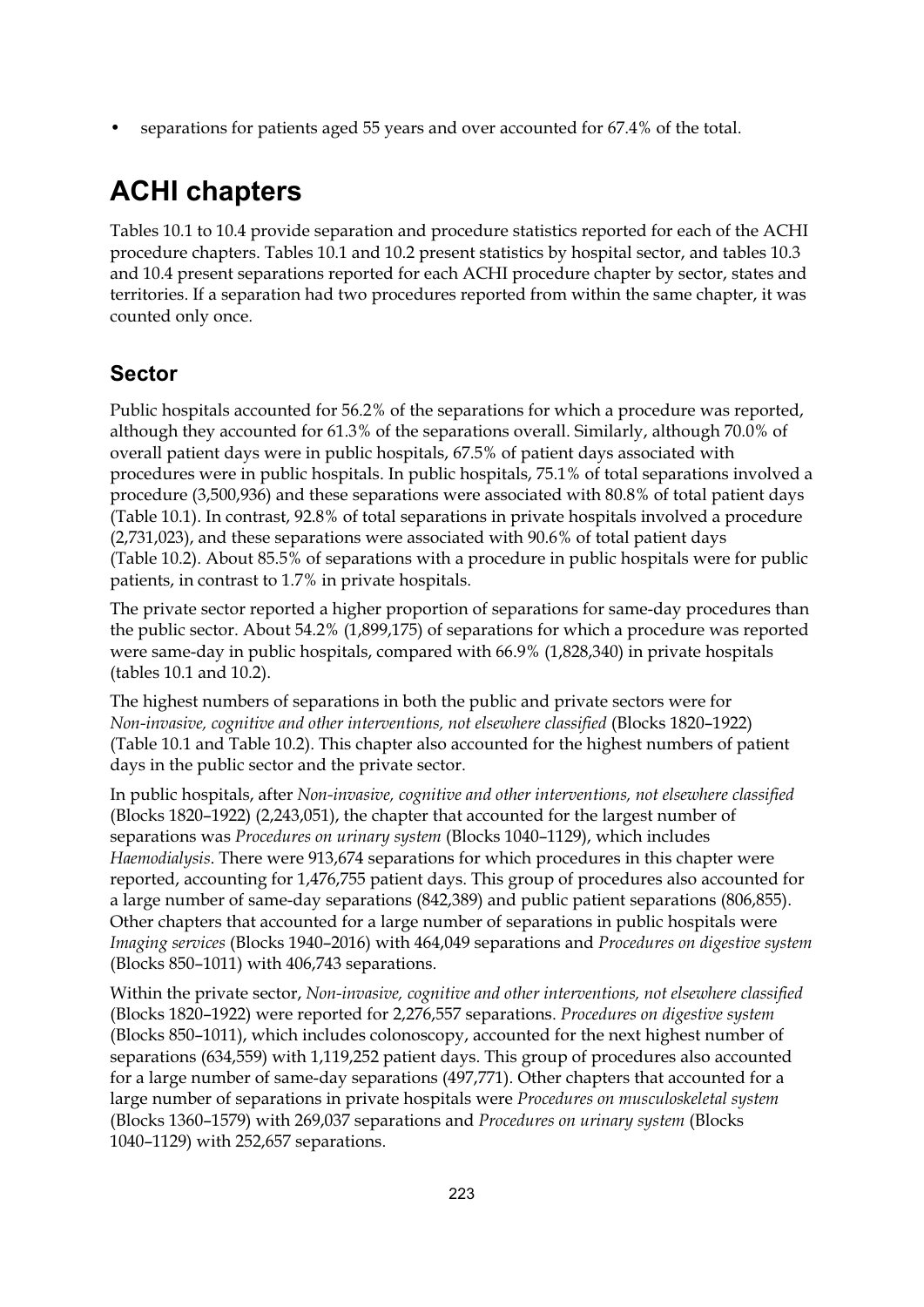### **States and territories**

Tables 10.3 and 10.4 describe the pattern of hospital use in the states and territories by procedure chapter, in both the public and private sectors. These tables enable state by state comparisons of overall hospital use for the different procedure chapters and the share of separations between the private and public sectors. For example, the proportion of total separations for *Procedures on urinary system* (Blocks 1040–1129) performed in public hospitals was higher in New South Wales and Victoria (83.3% and 83.0% of separations, respectively) than in Queensland (63.1% of separations). The proportion of total separations for *Procedures on eye and adnexa* (Blocks 160–256) performed in private hospitals was higher in Queensland (40,179 private sector separations, representing 79.8% of combined separations) than in Western Australia (9,322 private sector separations, or 57.2%).

### **Selected procedures, 2002–03 to 2006–07**

Tables 10.5 and 10.6 present the number of separations for selected procedures from 2002–03 to 2006–07 and the change in separations over this period, by hospital sector and patient election status. The selected procedures have been identified as performance indicators relating to appropriateness and may also be indicators of accessibility. The ACHI codes used to define the procedures are listed in Appendix 1. More information and statistics on the selected procedures and other hospital performance indicators can be found in Chapter 4.

Changes in separations reported for each of the selected procedures between 2002–03 and 2006–07 varied between the hospital sectors. For example, the number of private sector separations for *Cholecystectomy* decreased by 5.2% (1,110 separations) between 2002–03 and 2006–07, compared with an increase of 10.7% (2,633 separations) in the public sector over the same period (Table 10.5). Overall, the reported number of separations increased for 8 of the 12 selected procedures in the private sector and 9 of the 12 selected procedures in the public sector between 2002–03 and 2006–07. Decreases in the number of separations over the 5-year period for *Coronary artery bypass graft*, *Hysterectomy* and *Myringotomy* were reported for both sectors.

Table 10.6 presents the number of separations and change in separations for selected procedures from 2002–03 to 2006–07, by patient election status, for all hospitals. The overall changes by selected procedure in Table 10.6 are slightly different from those presented in Table 10.5, partly owing to a small proportion of separations whose patient election status was not reported (less than 5% of all separations in each year).

Over the period 2002–03 to 2006–07, changes in separations for the selected procedures varied between public and private patients. These variations were similar to those identified between hospital sectors. For example, both public and private patient separations increased for 9 of the 12 selected procedures between 2002–03 and 2006–07. A notable difference between private and public patients was for *Tonsillectomy*, with private patient separations increasing by 16.6% (3,253 separations) between 2002–03 and 2006–07, compared with an increase in public patient separations of 2.7% (365 separations) over the same period.

# **Total procedures**

Tables 10.7 and 10.8 provide counts of all the procedures reported for 2006–07, by state and territory for the public and private sectors. The totals are the total number of procedures,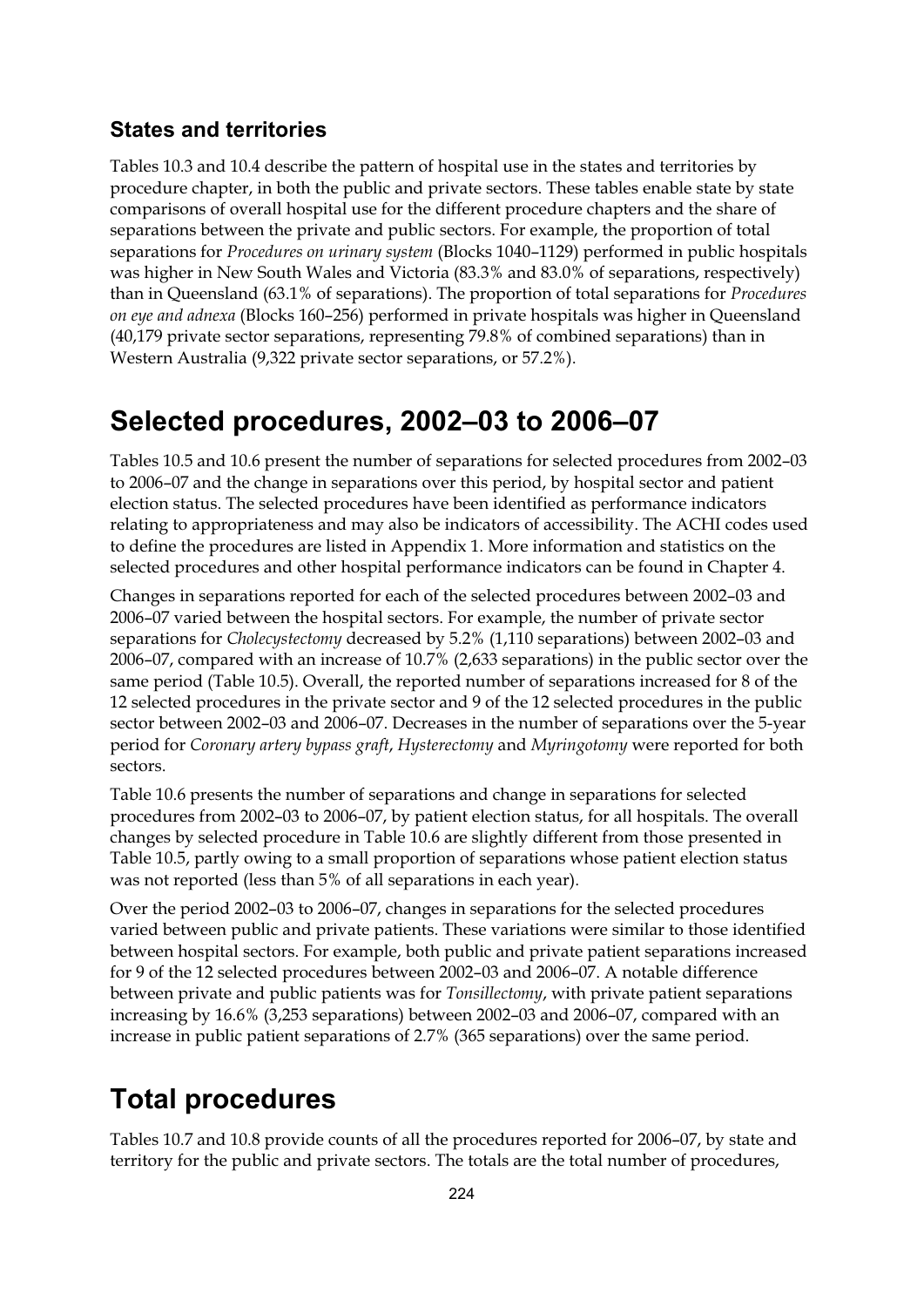rather than the total number of separations for which a procedure was reported, as presented elsewhere in this chapter. In all, 15.2 million procedures were reported, 8.3 million in the public sector and 6.9 million in the private sector. The most commonly reported procedure chapter in both public and private hospitals was *Non-invasive, cognitive and other interventions, not elsewhere classified* (Blocks 1820–1922) (7,078,856 procedures in total). A block which accounted for many of these procedures was *Cerebral anaesthesia* (Block 1910), 41.4% of the chapter overall (2,932,409 procedures) (tables 10.9 to 10.12). The next most common procedure chapters for both sectors combined were *Procedures on digestive system* (Blocks 850–1011) (1,409,239) and *Procedures on urinary system* (Blocks 1040–1129) (1,245,278).

After *Non-invasive, cognitive and other interventions, not elsewhere classified* (Blocks 1820–1922), the most commonly reported procedure chapter in public hospitals was *Procedures on urinary system* (Blocks 1040–1129) with 952,401 procedures. In private hospitals, it was *Procedures on digestive system* (Blocks 850–1011) with 852,361 procedures.

## **High-volume procedures**

Tables 10.9 to 10.19 present information on the most common procedures (at the block level of the ACHI classification).

### **Sector**

Tables 10.9 and 10.10 contain summary separation, patient day and average length of stay statistics for the 30 blocks with the highest number of overnight separations in public and private hospitals. Tables 10.11 and 10.12 contain summary separation statistics for same-day separations. Table 10.13 contains summary separation, patient day and average length of stay statistics for the procedure blocks with the most separations in private free-standing day hospitals only.

In the public sector, the most common procedure blocks for overnight separations were *Generalised allied health interventions* (Block 1916) (860,930) and *Cerebral anaesthesia* (Block 1910) (595,540) (Table 10.9). The average length of stay for separations reporting each of these procedure blocks was 11.2 and 6.3 days respectively. Both these procedure blocks also accounted for the highest number of patient days for separations with procedures, with 9,654,617 patient days for *Generalised allied health interventions* (Block 1916) and 3,775,710 patient days for *Cerebral anaesthesia* (Block 1910). *Haemodialysis* (Block 1060) was the most frequently reported procedure for same-day separations in the public sector (784,181), followed by *Cerebral anaesthesia* (Block 1910) (572,924) (Table 10.11).

*Cerebral anaesthesia* (Block 1910) was the most frequently reported procedure for overnight separations in private hospitals (542,573) (Table 10.10), and also the most frequently reported procedure for same-day separations in private hospitals (1,105,548) (Table 10.12).

*Cerebral anaesthesia* (Block 1910) was also the most frequently reported procedure group in private free-standing day hospitals (332,806 separations), followed by *Fibreoptic colonoscopy* (Block 905) (72,877 separations) (Table 10.13). Public patient separations accounted for 31.9% (16,745) of the separations for *Haemodialysis* (Block 1060) in private free-standing day hospitals.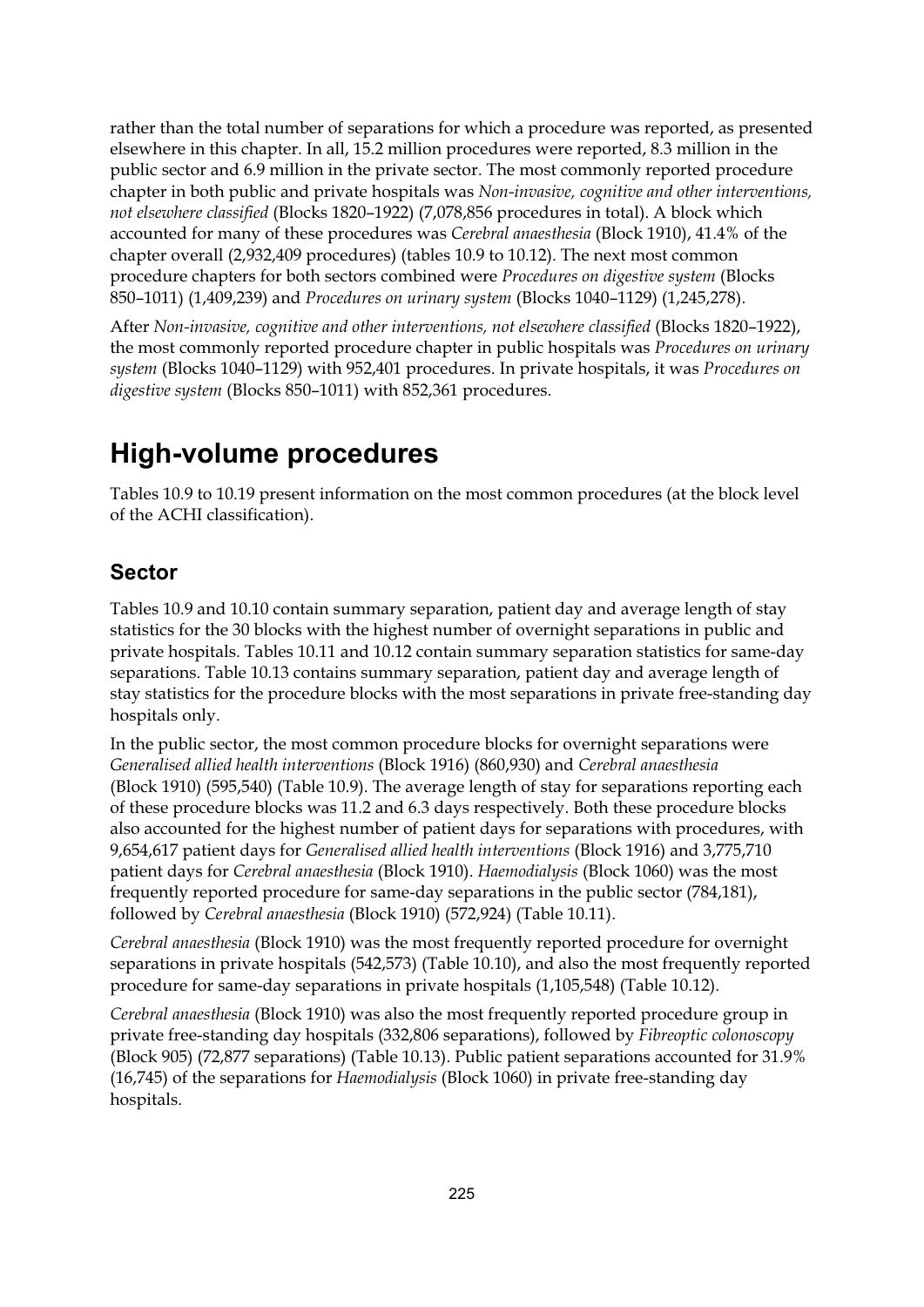### **States and territories**

There was some variation between the states and territories in the relative number of separations for the most common procedure blocks (tables 10.14 and 10.15). In the public sector, for example, the proportion of separations for which *Haemodialysis* (Block 1060) was reported was greatest for the Northern Territory (43.1%, 36,956) and lowest in Tasmania (13.8%, 13,444). In the private sector, Victoria had relatively high numbers of separations with *Panendoscopy* (Block 1005) (22,313).

There was also some variation between the states and territories in the average length of stay for separations reporting the most common procedure blocks (tables 10.16 and 10.17). For example, in the public sector, the average length of stay for separations with *Coronary angiography* (Block 668) ranged from 2.1 days in the Australian Capital Territory to 5.9 days in New South Wales and 7.5 days in the Northern Territory (Table 10.16). There was a much smaller overall variation in average lengths of stay within the private sector for those blocks, but there were still some differences across the states and territories. For example, the average length of stay for separations with *Psychological/psychosocial therapies* (Block 1873) ranged from 2.9 days in Queensland to 16.4 days in Victoria (Table 10.17).

### **Age group and sex**

There was little difference between males and females in the proportion of separations with procedures, with 82.8% for males (2,965,612) and 81.2% for females (3,265,911) (tables 10.18 and 10.19). Apart from the sex-specific procedures such as *Caesarean section* (Block 1340) and *Postpartum suture* (Block 1344), many of the top 30 procedures were common to both sexes. For both males and females, the group of procedures with the most separations was *Cerebral anaesthesia* (Block 1910), with the most separations for this group of procedures in the 55–64 years age group for both males and females.

For males, the highest number of separations with procedures was reported for the 65–74 years age group which accounted for 576,765 (19.4%) separations with a procedure. For females, the highest number of separations with procedures was reported for the 55–64 years age group which accounted for 501,131 (15.3%) separations with a procedure (tables 10.18 and 10.19).

### **Aboriginal and Torres Strait Islander people**

Table 10.20 contains a comparison between patients identified as Aboriginal and Torres Strait Islander and patients not so identified for each of the ACHI procedure chapters, including information on procedures per 1,000 population. These data are presented for New South Wales, Victoria, Queensland, Western Australia, South Australia and public hospitals in the Northern Territory (see Chapter 8 for more information) and may not be representative of data for Tasmania and the Australian Capital Territory.

*Procedures on urinary system* (Blocks 1040–1129) was the most frequently reported procedure chapter for Indigenous patients (111,331). For *Haemodialysis* (Block 1060), the number of procedures per 1,000 population for *Indigenous Australians* was about 11.8 times that for *Other Australians*. For *Procedures on respiratory system* (Blocks 520–569), the rate for *Indigenous Australians* was 1.9 times that for *Other Australians*, and for *Procedures on cardiovascular system* (Blocks 600–767) the rate was 1.2 times as high. Some chapters for which the rate for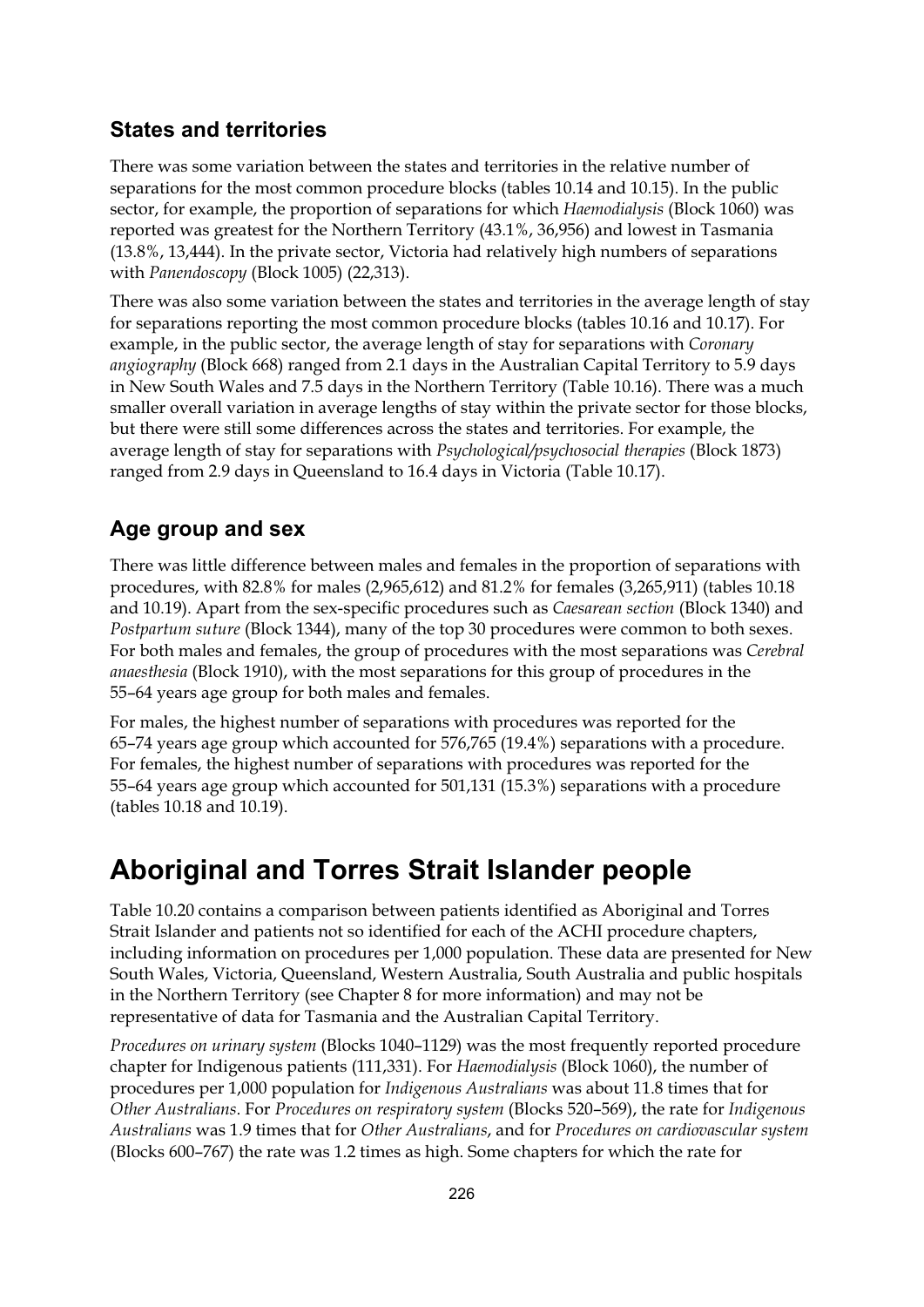*Indigenous Australians* was less than that for *Other Australians* included *Procedures on nervous system* (Blocks 1–86), *Procedures on nose, mouth and pharynx* (Blocks 370–422), *Procedures on male genital organs* (Blocks 1160–1203), *Gynaecological procedures* (Blocks 1240–1299) and *Procedures on breast* (Blocks 1740–1759).

Although total procedures per 1,000 population were higher for *Indigenous Australian*s, Figure 10.2 shows that the proportion of separations with a procedure by ICD-10-AM diagnosis chapter was lower for *Indigenous Australians* than for *Other Australians* for all but two of the diagnosis chapters. For example, for *Diseases of the nervous system* (G00–G99), 44.4% of separations for *Indigenous Australians* had a procedure reported, compared with 81.6% of separations for *Other Australians*. *Certain conditions originating in the perinatal period*  (P00–P96) and *Factors influencing health status and contact with health services* (Z00–Z99) were the two chapters for which the proportion of separations with procedures was higher for *Indigenous Australians*. These differences may reflect differences in the pattern of principal diagnoses reported within chapters.

# **Additional data**

Information on the number of procedures reported per separation can be found in Appendix 1 of this report. The accompanying tables on the Internet at <www.aihw.gov.au> provide information on the number of separations by 5-year age group and ACHI procedure block for males and females. There are also national summary statistics for public and private hospitals for each procedure block, and for overnight and same-day separations (as presented for the top 30 procedure blocks in tables 10.9 to 10.12).

For access to more procedure data, the AIHW's website also contains an Interactive National Hospital Morbidity Data page which contains links to a number of data cubes containing information on the procedures performed on patients admitted to Australian hospitals. Data in the form of counts of procedures are available on all procedures performed by age group, sex and same-day status. Procedure information is available at the broader ACHI chapter level through to the more specific seven-digit procedure code level. The source of these data is the National Hospital Morbidity Database.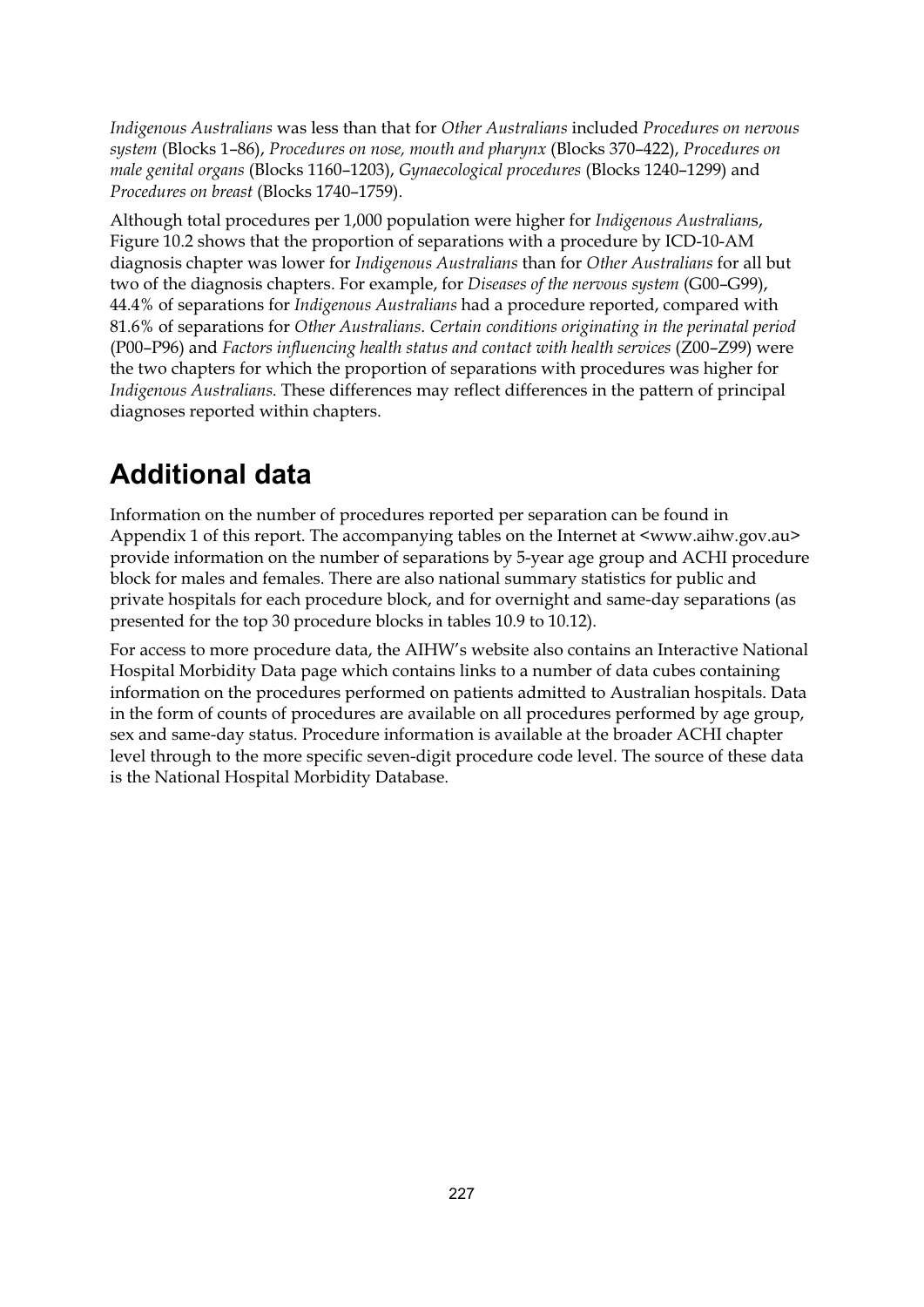|                  | Principal diagnosis (top 10)                                          |              | State or territory         |           | AR-DRGs (top 10)            |                                                       |                                                             |              |
|------------------|-----------------------------------------------------------------------|--------------|----------------------------|-----------|-----------------------------|-------------------------------------------------------|-------------------------------------------------------------|--------------|
| 110              | Essential (primary) hypertension                                      | 50,692       | NSW                        | 71,659    | Headache<br><b>B77Z</b>     |                                                       |                                                             | 8,195        |
| Z86              | Personal history of certain other diseases                            | 29,341       | Sic                        | 53,749    | <b>B70B</b>                 | Stroke W Severe CC                                    |                                                             | 6,419        |
| Ε'n              | Type 2 diabetes mellitus                                              | 28,390       | ald                        | 31,741    | <b>B76B</b>                 | Seizure W/O Catastrophic or Severe CC                 |                                                             | 6,281        |
| Z72              | Problems related to lifestyle                                         | 24,386       | $\mathsf{M}^{\mathsf{A}}$  | 14,064    | B69B                        |                                                       | TIA and Precerebral Occlusion W/O Catastrophic or Severe CC | 6,273        |
| ලි<br>0          | Hemiplegia                                                            | 20,980       | SA                         | 12,213    | <b>B80Z</b>                 | Other Head Injury                                     |                                                             | 6,234        |
| 148              | Atrial fibrillation and flutter                                       | 16,415       | Tas                        | 3,875     | <b>B70A</b>                 | Stroke W Catastrophic CC                              |                                                             | 5,964        |
| R47              | Speech disturbances, not elsewhere classified                         | 16,216       | ACT                        | 2,894     | B70C                        | Stroke W/O Catastrophic or Severe CC                  |                                                             | 5,961        |
| <b>RSN</b>       | Other disorders of urinary system                                     | 15,474       | $\overline{z}$             | 1,828     | F73B                        | Syncope and Collapse W/O Catastrophic or Severe CC    |                                                             | 5,357        |
| E87              | Other disorders of fluid, electrolyte and acid-base balance           | 14,903       |                            |           | Dysequilibrium<br>D61Z      |                                                       |                                                             | 4,902        |
| E78              | Disorders of lipoprotein metabolism and other lipidaemias             | 13,313       |                            |           | B70D                        | Stroke, Died or Transferred <5 days                   |                                                             | 4,243        |
|                  |                                                                       |              |                            |           |                             |                                                       |                                                             |              |
|                  | External cause                                                        |              |                            |           |                             |                                                       |                                                             |              |
| W19              | Unspecified fall                                                      | 8,965        |                            |           |                             |                                                       |                                                             |              |
| W <sub>18</sub>  | Other fall on same level                                              | 8,084        |                            |           | Sector                      |                                                       |                                                             |              |
| Y83              | Surgical operation as the cause of abnormal reaction                  | 6,308        | PROCEDURE                  |           | Public                      | Care type<br>172,505                                  |                                                             |              |
| WO <sub>1</sub>  | Fall on same level from slipping, tripping and stumbling              | 5,803        | [1952] Computerised        |           | Private                     | Acute<br>19,518                                       |                                                             | 186,244      |
| Y84              | Other medical proc as the cause of abnormal reaction                  | 3,942        | tomography of brain        |           |                             |                                                       | Rehabilitation                                              | 3,291        |
| Y04              | Assault by bodily force                                               | 2,887        | Separations <sup>(a)</sup> | 192,023   |                             | Palliative                                            |                                                             | 770          |
| W06              | Fall involving bed                                                    | 2,038        | Patient days               | 1,936,937 |                             |                                                       | Geriatric evaluation                                        | 734          |
| W84              | Unspecified threat to breathing                                       | 1,961        | ALOS (days)                | 10.1      |                             |                                                       | Psychogeriatric                                             | 432          |
| W10              | Fall on and from stairs and steps                                     | 1,899        |                            |           | Sex                         |                                                       | Maintenance                                                 | 425          |
| y43              | Car occupant injured in collision with car, truck or van              | 779          |                            |           | Male                        | Newborn<br>100,014                                    |                                                             | 110          |
|                  |                                                                       |              |                            |           | Female                      | Other care<br>92,003                                  | Not reported                                                | $\circ$<br>1 |
|                  |                                                                       |              |                            |           |                             |                                                       |                                                             |              |
|                  |                                                                       |              | Age group                  |           |                             |                                                       |                                                             |              |
|                  | Additional diagnoses (top 10)                                         |              | $\overline{v}$             | 1,004     |                             |                                                       |                                                             |              |
| <b>I63</b>       | Cerebral infarction                                                   | 12,238       | $\overline{1}$             | 1,860     | Separation mode             |                                                       |                                                             |              |
| <b>SO6</b>       | Intracranial injury                                                   | 9,500        | $5 - 14$                   | 3,762     |                             | Discharge/transfer to an(other) acute hospital        |                                                             | 28,799       |
| G45              | Transient cerebral ischaemic attacks and related syndromes            | 8,781        | $15 - 24$                  | 11,851    |                             | Discharge/transfer to a residential aged care service |                                                             | 7,506        |
| R55              | Syncope and collapse                                                  | 7,128        | $25 - 34$                  | 12,363    |                             | Discharge/transfer to an(other) psychiatric hospital  |                                                             | 390          |
| R <sub>51</sub>  | Headache                                                              | 5,045        | $35 - 44$                  | 14,371    |                             | Discharge/transfer to other health care accommodation |                                                             | 1,528        |
| 164              | Stroke, not specified as haemorrhage or infarction                    | 4,904        | $45 - 54$                  | 17,454    |                             | Statistical discharge-type change                     |                                                             | 12,845       |
| S <sub>0</sub> 1 | Open wound of head                                                    | 4,670        | 55-64                      | 21,998    | Left against medical advice |                                                       |                                                             | 2,436        |
| R56              | Convulsions, not elsewhere classified                                 | 4,630        | $65 - 74$                  | 28,481    |                             | Statistical discharge from leave                      |                                                             | 314          |
| G40              | Epilepsy                                                              | 3,594        | $75 - 84$                  | 48,287    | Died                        |                                                       |                                                             | 10,916       |
| 61               | Intracerebral haemormage                                              | 3,534        | 85+                        | 30,592    | Other                       |                                                       |                                                             | 127,283      |
|                  | M - Heisen<br>oduro: M<br>من<br>من<br>ct ctc<br>oto: Moin abbroviotic | ţ<br>さく きょうち |                            |           |                             | $\sim$ 0.1                                            | rdial inforation                                            |              |

Mde: Main abbreviations: ALOS—average length of stay; Proc—procedure; W—with; W/O—without; Cat—catastrophic; CC—complication or comorbidity; Imp—implantation; Sev—severe; AMI—acute myocardial infarction.<br>(a) Separations fo *Note:* Main abbreviations: ALOS—average length of stay; Proc—procedure; W—with; W/O—without; Cat—catastrophic; CC—complication or comorbidity; Imp—implantation; Sev—severe; AMI—acute myocardial infarction.

(a) Separations for which the care type was reported as *Newborn* with no qualified days, and records for *Hospital boarders* and *Posthumous organ procurement* have been excluded.

# Figure 10.1: Interrelationships of a procedure (Block 1952 Computerised tomography of brain) with other data elements, all hospitals, Australia,<br>2006–07 **Figure 10.1: Interrelationships of a procedure (Block 1952 Computerised tomography of brain) with other data elements, all hospitals, Australia, 2006–07**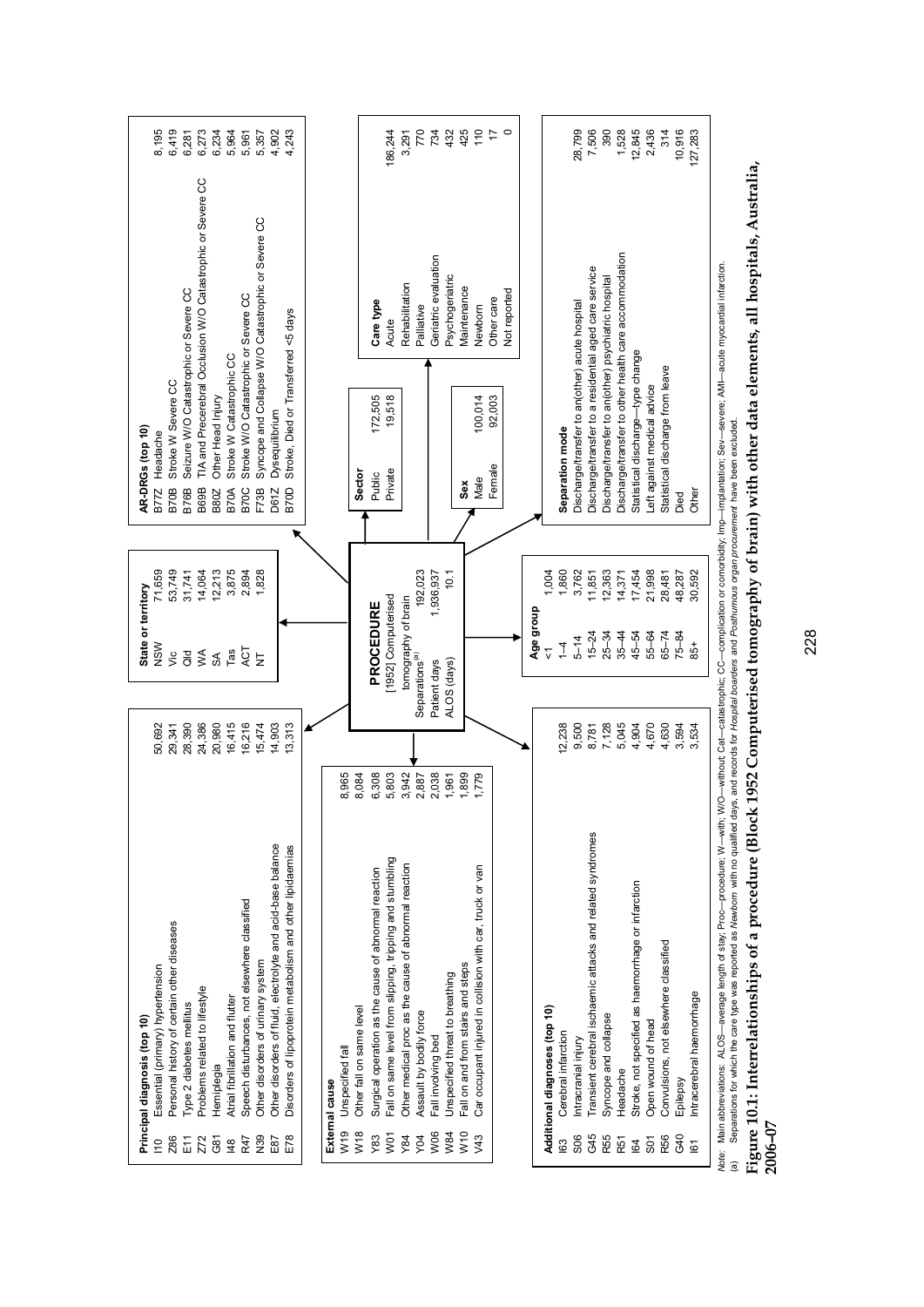| ו<br>י<br>$\ddot{\phantom{a}}$          |  |
|-----------------------------------------|--|
|                                         |  |
| .<br>I<br>$\frac{1}{2}$                 |  |
|                                         |  |
|                                         |  |
| $\frac{1}{2}$<br>۱<br>i<br>l            |  |
| $-2.5$ . The state $-2.5$<br>I<br>;<br> |  |

|                      |                                                                                                                                                                               |                    |             |                         | Separations                            |            | Patient days              |               | ALOS (days)   |
|----------------------|-------------------------------------------------------------------------------------------------------------------------------------------------------------------------------|--------------------|-------------|-------------------------|----------------------------------------|------------|---------------------------|---------------|---------------|
|                      |                                                                                                                                                                               |                    |             | Same-day Public patient | per 10,000                             |            | per 10,000                | <b>ALOS</b>   | excluding     |
| Procedure chapters   |                                                                                                                                                                               | <b>Separations</b> | separations | separations             | population <sup>(b)</sup> Patient days |            | population <sup>(b)</sup> | (days)        | same-day      |
| $1 - 86$             | Procedures on nervous system                                                                                                                                                  | 69,018             | 26,821      | 56,332                  | 33.1                                   | 465,328    | 223.2                     |               | 10.4          |
| $110 - 129$          | Procedures on endocrine system                                                                                                                                                | 6,448              | 250         | 5,669                   | $\frac{1}{3}$                          | 29,511     | 14.2                      |               |               |
| 160-256              | Procedures on eye and adnexa                                                                                                                                                  | 77,534             | 65,353      | 61,733                  | 37.2                                   | 114,827    | 55.1                      |               |               |
| $300 - 333$          | Procedures on ear and mastoid process                                                                                                                                         | 23,979             | 15,528      | 20,745                  | $\frac{115}{11}$                       | 53,098     | 25.5                      | 2.2           | $\frac{4}{4}$ |
| 370-422              | Procedures on nose, mouth and pharynx                                                                                                                                         | 51,580             | 15,209      | 43,816                  | 24.7                                   | 119,883    | 57.5                      |               | $\frac{0}{2}$ |
| 450-490              | Dental services                                                                                                                                                               | 29,063             | 23,376      | 22,649                  | 13.9                                   | 87,824     | 42.1                      | 3.0           | $\frac{3}{1}$ |
| 520-569              | Procedures on respiratory system                                                                                                                                              | 83,521             | 17,406      | 68,503                  | 40.1                                   | ,107,138   | 531.0                     | $\frac{3}{3}$ | 16.5          |
| 600-767              | Procedures on cardiovascular system                                                                                                                                           | 194,390            | 53,602      | 61,023                  | 93.2                                   | 1,772,430  | 850.0                     | ္တ            | 12.2          |
| $800 - 817$          | Procedures on blood and blood-forming organs                                                                                                                                  | 30,724             | 11,407      | 25,328                  | $\frac{74.7}{4}$                       | 230,689    | 110.6                     |               | 114           |
| 850-1011             | Procedures on digestive system                                                                                                                                                | 406,743            | 212,083     | 344,437                 | 195.1                                  | 1,650,606  | 791.6                     |               |               |
| 1040-1129            | Procedures on urinary system                                                                                                                                                  | 913,674            | 842,389     | 806,855                 | 438.2                                  | 1,476,755  | 708.2                     |               | စ္တ           |
| 1160-1203            | Procedures on male genital organs                                                                                                                                             | 38,430             | 20,719      | 32,866                  | 18.4                                   | 92,374     | 44.3                      | 24            | $\frac{0}{4}$ |
| 1240-1299            | Gynaecological procedures                                                                                                                                                     | 136,123            | 87,270      | 119,686                 | 65.3                                   | 260,010    | 124.7                     |               | 3.5           |
| 1330-1347            | Obstetric procedures                                                                                                                                                          | 185,471            | 8,653       | 169,974                 | 88.9                                   | 651,362    | 312.4                     | 3.5           | 3.6           |
| 1360-1579            | Procedures on musculoskeletal system                                                                                                                                          | 235,387            | 70,612      | 93,606                  | 112.9                                  | 266,463    | 607.4                     | 54            |               |
| 1600-1718            | Dermatological and plastic procedures                                                                                                                                         | 178,140            | 84,977      | 150,385                 | 85.4                                   | 983,823    | 471.8                     | 55            | 9.6           |
| 1740-1759            | Procedures on breast                                                                                                                                                          | 18,913             | 8,413       | 17,015                  | ္တ                                     | 49,657     | 23.8                      | 2.6           | 33            |
| 1786-1799            | Radiation oncology procedures                                                                                                                                                 | 10,655             | 2,804       | 8,290                   | 57                                     | 95,892     | 46.0                      | 0.6           | 11.9          |
| 1820-1922            | Non-invasive, cognitive and other interventions, n.e.c.                                                                                                                       | 2,243,051          | 899,239     | 1,884,443               | 1,075.7                                | 2,239,179  | 5,869.5                   | 5.5           | $\frac{4}{3}$ |
| 1940-2016            | Imaging services                                                                                                                                                              | 464,049            | 74,388      | 373,944                 | 222.5                                  | 4,174,631  | 2,002.0                   | $\frac{0}{9}$ | 10.5          |
|                      | Procedures reported <sup>(c)</sup>                                                                                                                                            | 3,500,936          | 1,899,175   | 2,991,931               | 1,678.9                                | 14,099,557 | 6,761.7                   |               |               |
|                      | No procedure or not reported                                                                                                                                                  | 1,160,344          | 433,633     | 1,032,380               | 556.5                                  | 3,339,531  | 1,601.5                   | 2.9           |               |
| Total <sup>(c)</sup> |                                                                                                                                                                               | 4,661,280          | 2,332,808   | 4,024,311               | 2,235.4                                | 17,439,088 | 8,363.3                   |               | <u>ي</u><br>ق |
|                      | (a) Separations for which the care type was reported as Newborn with no qualified days, and records for Hospital boarders and Posthumous organ procurement have been excluded |                    |             |                         |                                        |            |                           |               |               |

(a) Separations for which the care type was reported as *Newborn* with no qualified days, and records for *Hospital boarders* and *Posthumous organ procurement* have been excluded. ע ווי Ļ Ĩ.

(b) Crude rate based on Australian population as at 31 December 2006.

(b) Crude rate based on Australian population as at 31 December 2006.<br>(c) As more than one procedure can be reported for each separation, the totals are not the sums of the rows of the table.<br>ALOS—average length of stay. (c) As more than one procedure can be reported for each separation, the totals are not the sums of the rows of the table.

ALOS—average length of stay.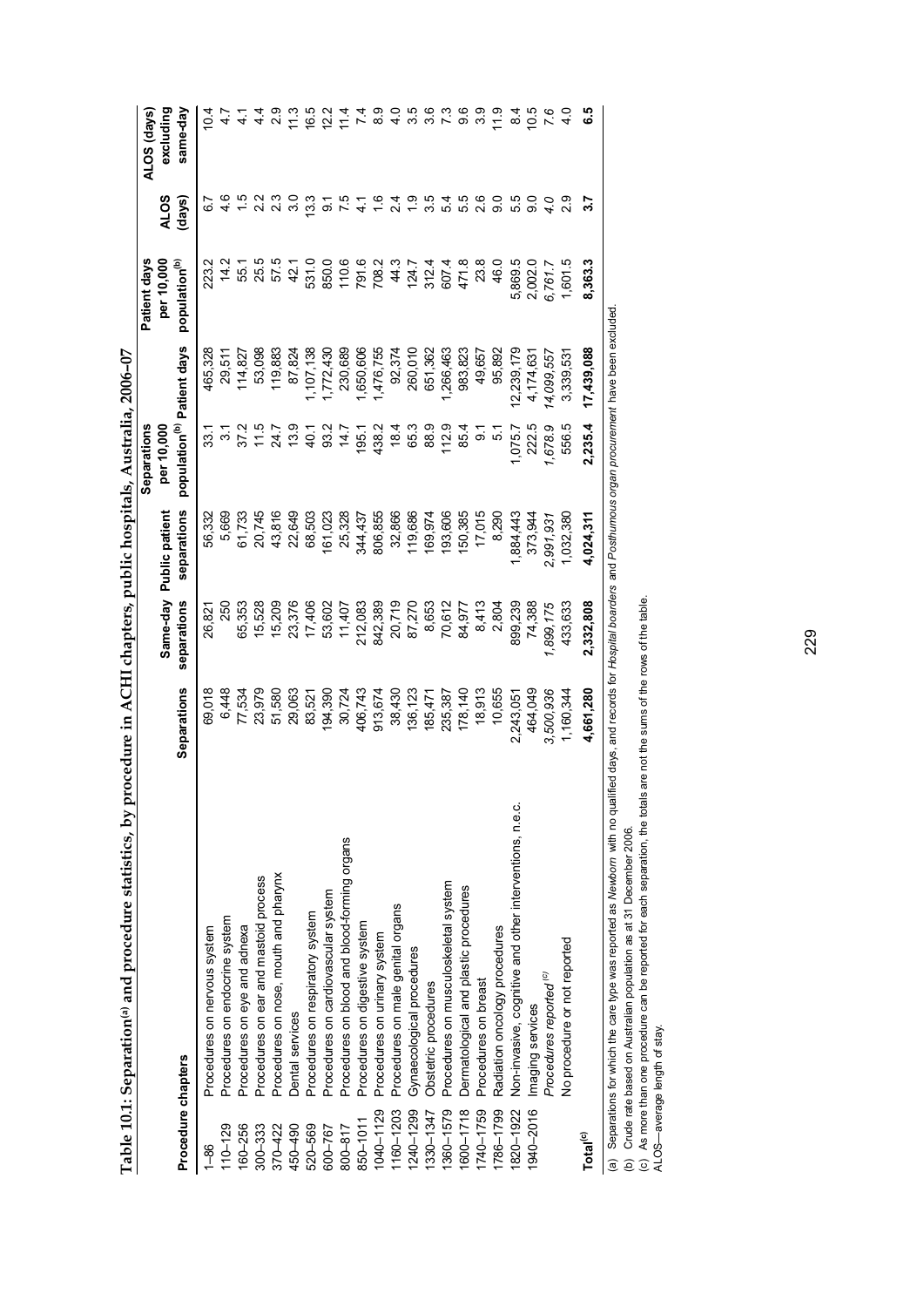| ו<br>י<br>$\ddot{\phantom{a}}$ |  |
|--------------------------------|--|
|                                |  |
|                                |  |
|                                |  |
| ֚֚֡֡֕                          |  |
| $\frac{1}{2}$                  |  |
|                                |  |
|                                |  |
|                                |  |
|                                |  |
| l<br>:<br>$\frac{1}{2}$        |  |
| )<br>}<br>}<br>,<br> <br>į     |  |

|                      |                                                                                                                                                                                                                                                                                                                                                                                                         |             |             |                         | Separations                            |           | Patient days              |                 | ALOS (days)    |
|----------------------|---------------------------------------------------------------------------------------------------------------------------------------------------------------------------------------------------------------------------------------------------------------------------------------------------------------------------------------------------------------------------------------------------------|-------------|-------------|-------------------------|----------------------------------------|-----------|---------------------------|-----------------|----------------|
|                      |                                                                                                                                                                                                                                                                                                                                                                                                         |             |             | Same-day Public patient | per 10,000                             |           | per 10,000                | <b>ALOS</b>     | excluding      |
| Procedure chapters   |                                                                                                                                                                                                                                                                                                                                                                                                         | Separations | separations | separations             | population <sup>(b)</sup> Patient days |           | population <sup>(b)</sup> | (days)          | same-day       |
| $1 - 86$             | Procedures on nervous system                                                                                                                                                                                                                                                                                                                                                                            | 77,546      | 39,807      | န္တ                     | 37.2                                   | 266,965   | 128.0                     | 4               |                |
| $110 - 129$          | Procedures on endocrine system                                                                                                                                                                                                                                                                                                                                                                          | 6,434       | 5           | 75                      | $\frac{2}{3}$                          | 18,244    | $\frac{8}{2}$             | $\frac{8}{2}$   |                |
| 160-256              | Procedures on eye and adnexa                                                                                                                                                                                                                                                                                                                                                                            | 160,857     | 148,416     | 1,162                   | ŕΥ.                                    | 166,519   | 79.9                      |                 |                |
| $300 - 333$          | Procedures on ear and mastoid process                                                                                                                                                                                                                                                                                                                                                                   | 25,938      | 18,721      | 8                       | 12.4                                   | 30,680    | 14.7                      | $\tilde{c}$     |                |
| 370-422              | Procedures on nose, mouth and pharynx                                                                                                                                                                                                                                                                                                                                                                   | 65,983      | 23,643      | 123                     | $\frac{6}{31}$                         | 81,942    | 39.3                      |                 |                |
| 450-490              | Dental services                                                                                                                                                                                                                                                                                                                                                                                         | 96,759      | 92,662      | 45                      | 46.4                                   | 100,902   | 48.4                      |                 | $\frac{0}{2}$  |
| 520-569              | Procedures on respiratory system                                                                                                                                                                                                                                                                                                                                                                        | 26,305      | 6,755       | 119                     | 12.6                                   | 211,092   | 101.2                     |                 | 10.5           |
| 600-767              | Procedures on cardiovascular system                                                                                                                                                                                                                                                                                                                                                                     | 149,166     | 54,708      | 3,129                   | 71.5                                   | 682,715   | 327.4                     | 46              | ق              |
| 800-817              | Procedures on blood and blood-forming organs                                                                                                                                                                                                                                                                                                                                                            | 20,189      | 5,876       | 36                      | 5.6                                    | 93,952    | 45.1<br>536.8             | 4.7             | $\frac{2}{3}$  |
| 850-1011             | Procedures on digestive system                                                                                                                                                                                                                                                                                                                                                                          | 634,559     | 497,771     | 2,082                   | 304.3                                  | 1,119,252 |                           | $\frac{8}{1}$   | 4.5            |
| 040-1129             | Procedures on urinary system                                                                                                                                                                                                                                                                                                                                                                            | 252,657     | 204,651     | 29,333                  | 121.2                                  | 455,401   | 218.4                     | $\frac{8}{1}$   | 52             |
| 160-1203             | Procedures on male genital organs                                                                                                                                                                                                                                                                                                                                                                       | 61,224      | 35,972      | 306                     | 29.4                                   | 135,843   | 65.1                      | $\frac{2}{3}$   | $\frac{0}{4}$  |
| 1240-1299            | Gynaecological procedures                                                                                                                                                                                                                                                                                                                                                                               | 190,386     | 149,486     | $\frac{8}{10}$          | 91.3                                   | 298,778   | 143.3                     | ؿ               | $\frac{27}{3}$ |
| 330-1347             | Obstetric procedures                                                                                                                                                                                                                                                                                                                                                                                    | 78,589      | 983         |                         | 37.7                                   | 378,804   | 7.181                     | 4.8             | 4.9            |
| 360-1579             | Procedures on musculoskeletal system                                                                                                                                                                                                                                                                                                                                                                    | 269,037     | 113,116     | 585                     | 129.0                                  | 857,444   | 411.2                     | 3 <sup>2</sup>  | 4.8            |
| 600-1718             | Dermatological and plastic procedures                                                                                                                                                                                                                                                                                                                                                                   | 169,886     | 121,802     | 866                     | 81.5                                   | 350,769   | 168.2                     | $\overline{21}$ | 4.8            |
| 1740-1759            | Procedures on breast                                                                                                                                                                                                                                                                                                                                                                                    | 34,155      | 14,372      | 89                      | 16.4                                   | 65,488    | 31.4                      | ္               | 2.6            |
| 786-1799             | Radiation oncology procedures                                                                                                                                                                                                                                                                                                                                                                           | 3,170       | 554         | $\overline{z}$          | 1.5                                    | 28,278    | 13.6                      | $\frac{8}{9}$   | 10.6           |
| 820-1922             | Non-invasive, cognitive and other interventions, n.e.c.                                                                                                                                                                                                                                                                                                                                                 | 2,276,557   | 1,466,015   | 16,673                  | 1,091.8                                | 6,056,563 | 2,904.5                   |                 | 57             |
| 940-2016             | Imaging services                                                                                                                                                                                                                                                                                                                                                                                        | 136,331     | 34,279      | 796                     | 65.4                                   | 1,031,405 | 494.6                     | 7.6             | 9.8            |
|                      | Procedures reported <sup>(c)</sup>                                                                                                                                                                                                                                                                                                                                                                      | 2,731,023   | 1,828,340   | 45,541                  | 1,309.7                                | 6,779,273 | 3,251.1                   |                 | 5.5            |
|                      | No procedure or not reported                                                                                                                                                                                                                                                                                                                                                                            | 210,614     | 80,361      | 3,560                   | 101.0                                  | 706,204   | 338.7                     | 34              |                |
| Total <sup>(c)</sup> |                                                                                                                                                                                                                                                                                                                                                                                                         | 2,941,637   | 1,908,701   | 49,101                  | 1,410.7                                | 7,485,477 | 3,589.8                   | 2.5             | 5.4            |
| ම                    | Separations for which the care type was reported as Newborn with no qualified days, and records for Hospital boarders and Posthurnous organ procurement have been excluded<br>As more than one procedure can be reported for each separation, the totals are not the sums of the rows of the table<br>Crude rate based on Australian population as at 31 December 2006.<br>ALOS-average length of stay. |             |             |                         |                                        |           |                           |                 |                |
|                      |                                                                                                                                                                                                                                                                                                                                                                                                         |             |             |                         |                                        |           |                           |                 |                |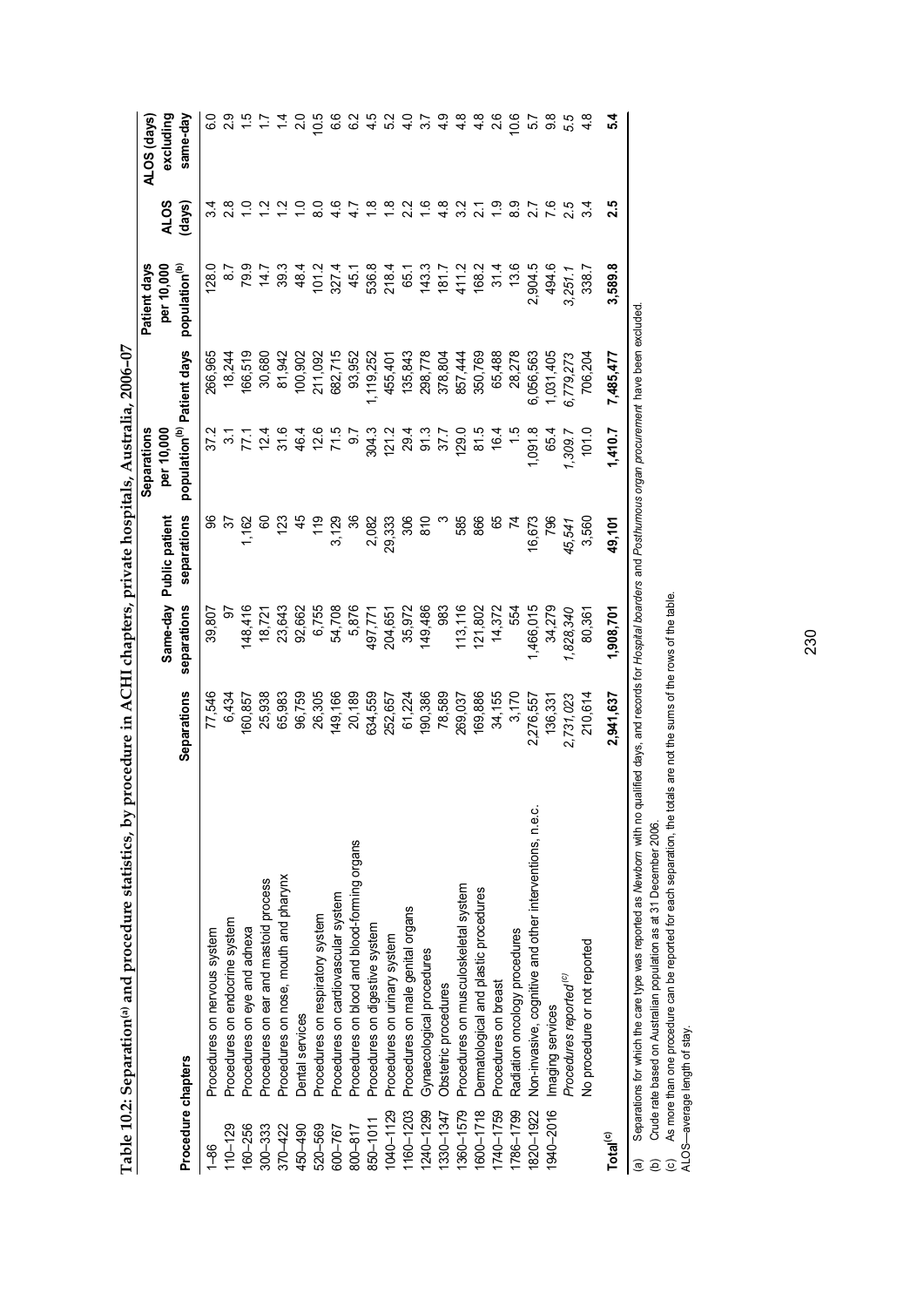|                      | Table 10.3: Separations(a), by procedure in ACHI chapters, public hospitals, states and territories, 2006-07                                                                                                                                                                                               |            |           |            |         |         |                         |                |                 |           |
|----------------------|------------------------------------------------------------------------------------------------------------------------------------------------------------------------------------------------------------------------------------------------------------------------------------------------------------|------------|-----------|------------|---------|---------|-------------------------|----------------|-----------------|-----------|
| Procedure chapters   |                                                                                                                                                                                                                                                                                                            | <b>NSW</b> | ۊ         | <b>aio</b> | ⋚       | SA      | Tas                     | ā              | Ξ               | Total     |
| $rac{86}{1}$         | Procedures on nervous system                                                                                                                                                                                                                                                                               | 21,003     | 19,859    |            | 8,164   | 6,348   |                         | $-53$          | 688             | 69,018    |
| $110 - 129$          | Procedures on endocrine system                                                                                                                                                                                                                                                                             | 2,246      | 1,781     | 1,224      | 549     | 396     | $\frac{50}{2}$          | జ              | ్లె             | 6,448     |
| 160-256              | Procedures on eye and adnexa                                                                                                                                                                                                                                                                               | 25,754     | 22,684    | 10,146     | 9,322   | 6,961   | $\overline{5}$          | 1,262          | 704             | 77,534    |
| $300 - 333$          | Procedures on ear and mastoid process                                                                                                                                                                                                                                                                      | 5,269      | 6,675     | 6,038      | 2,410   | 2,526   | 358                     | 345            | 358             | 23,979    |
| 370-422              | Procedures on nose, mouth and pharynx                                                                                                                                                                                                                                                                      | 13,584     | 16, 13    | 9,604      | 4,979   | 5,051   | $\overline{\mathbb{S}}$ | 863            | 547             | 51,580    |
| 450-490              | Dental services                                                                                                                                                                                                                                                                                            | 7,254      | 8,973     | 5,755      | 3,277   | 2,549   | 559                     | 260            | 436             | 29,063    |
| 520-569              | Procedures on respiratory system                                                                                                                                                                                                                                                                           | 26,582     | 22,02     | 15,687     | 7,949   | 6,803   | 2,077                   | 1,311          | 1,091           | 83,521    |
| 600-767              | Procedures on cardiovascular system                                                                                                                                                                                                                                                                        | 59,031     | 55,341    | 34,049     | 18,207  | 16,319  | 5,089                   | 4,292          | 2,062           | 194,390   |
| 800-817              | Procedures on blood and blood-forming organs                                                                                                                                                                                                                                                               | 8,522      | 9,353     | 5,313      | 3,048   | 2,863   | 616                     | 775            | 23 <sup>2</sup> | 30,724    |
| 850-1011             | Procedures on digestive system                                                                                                                                                                                                                                                                             | 130,128    | 113,470   | 58,056     | 49,814  | 37,744  | 8,029                   | 5,439          | 4,063           | 406,743   |
| 1040-1129            | Procedures on urinary system                                                                                                                                                                                                                                                                               | 274,077    | 262,660   | 137,149    | 98,611  | 65,690  | 15,660                  | 21,992         | 37,835          | 913,674   |
| $160 - 1203$         | Procedures on male genital organs                                                                                                                                                                                                                                                                          | 10,418     | 12,816    | 5,123      | 4,818   | 3,617   | 874                     | 388            | 376             | 38,430    |
| 1240-1299            | Gynaecological procedures                                                                                                                                                                                                                                                                                  | 39,098     | 41,243    | 23,603     | 10,998  | 14,695  | 2,648                   | 1,658          | 2,180           | 136,123   |
| 1330-1347            | Obstetric procedures                                                                                                                                                                                                                                                                                       | 61,801     | 44,689    | 36,748     | 20,492  | 12,669  | 3,689                   | 3,118          | 2,265           | 185,47'   |
| 1360-1579            | Procedures on musculoskeletal system                                                                                                                                                                                                                                                                       | 75,914     | 61,634    | 40,402     | 25,544  | 18,166  | 5,980                   |                | 2,981           | 235,387   |
| 1600-1718            | Dermatological and plastic procedures                                                                                                                                                                                                                                                                      | 48,973     | 48,489    | 36,842     | 18,169  | 16,258  | 3,436                   | 4,766<br>2,317 | 3,656           | 178,140   |
| 1740-1759            | Procedures on breast                                                                                                                                                                                                                                                                                       | 5,569      | 5,378     | 2,907      | 2,774   | 1,530   | 366                     | 248            | $\frac{4}{1}$   | 18,913    |
| 1786-1799            | Radiation oncology procedures                                                                                                                                                                                                                                                                              | 3,180      | 2,723     | 3,017      | 687     | 637     | 209                     | 202            |                 | 10,655    |
| 820-1922             | Non-invasive, cognitive and other interventions, n.e.c                                                                                                                                                                                                                                                     | 697,469    | 659,84    | 346,574    | 233,897 | 199,299 | 47,941                  | 34,861         | 23,169          | 2,243,05  |
| 940-2016             | Imaging services                                                                                                                                                                                                                                                                                           | 182,265    | 124,345   | 66,607     | 36,336  | 31,413  | 10,303                  | 7,768          | 5,012           | 464,049   |
|                      | Procedures reported <sup>(b)</sup>                                                                                                                                                                                                                                                                         | 1,065,420  | 1,018,384 | 557,630    | 366,269 | 293,952 | 71,861                  | 62,302         | 65,118          | 3,500,936 |
|                      | No procedure or not reported                                                                                                                                                                                                                                                                               | 396,709    | 295,858   | 227,000    | 84,627  | 96,695  | 25,295                  | 13,465         | 20,695          | 1,160,344 |
| Total <sup>(b)</sup> |                                                                                                                                                                                                                                                                                                            | 1,462,129  | 1,314,242 | 784,630    | 450,896 | 390,647 | 97,156                  | 75,767         | 85,813          | 4,661,280 |
|                      | (a) Separations for which the care type was reported as Newborn with no qualified days, and records for Hospital boarders and Posthumous organ procurement have been excluded<br>(b) As more than one procedure can be reported for each separation, the totals are not the sums of the rows of the table. |            |           |            |         |         |                         |                |                 |           |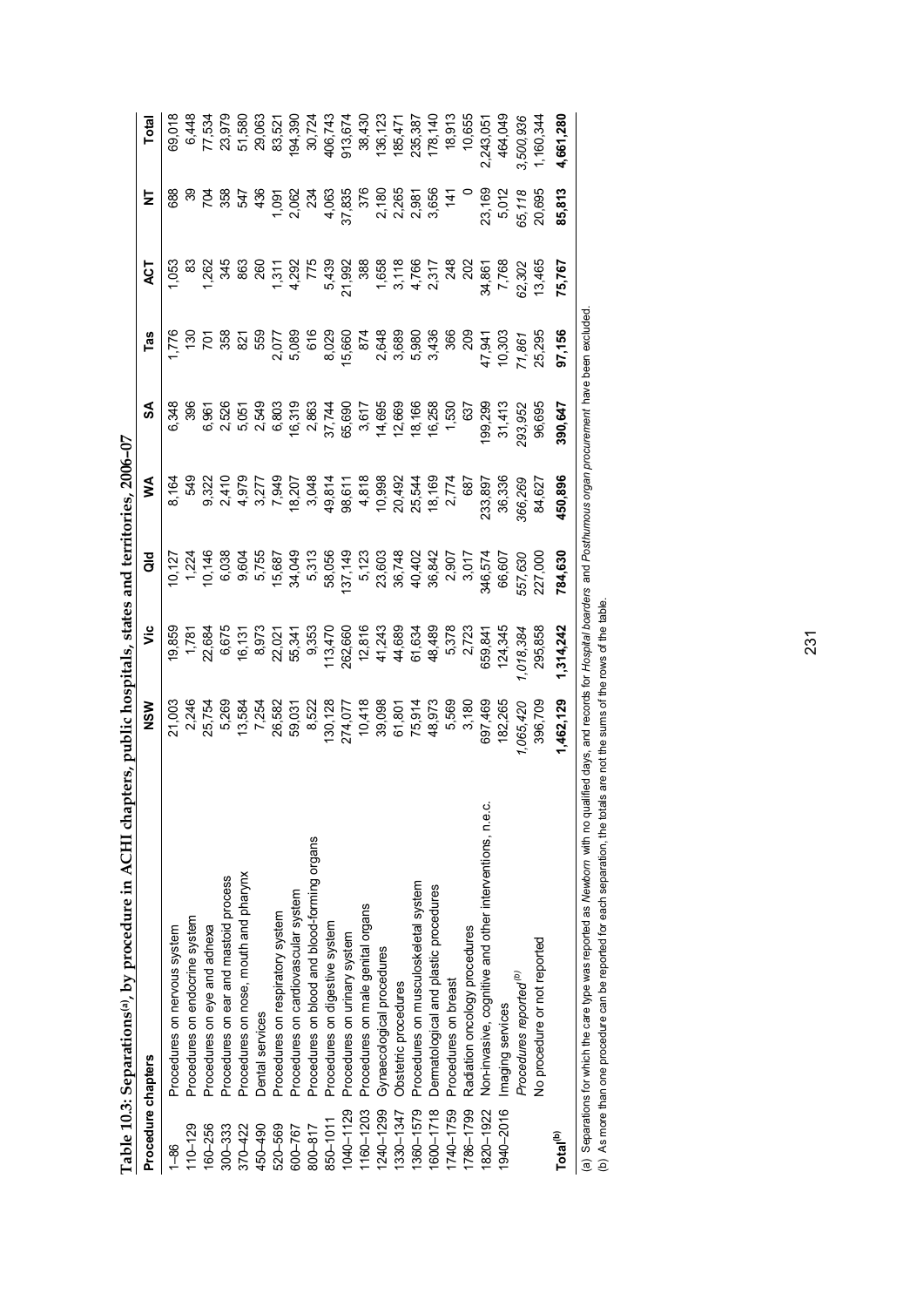| Procedure chapters   |                                                                                                                                                                                                                                                                                                            | ≥<br>2  | ۶č      | <b>aio</b>      | ⋚                 | న్              | Tas                     | 5<br>R        | Ξ       | Total     |
|----------------------|------------------------------------------------------------------------------------------------------------------------------------------------------------------------------------------------------------------------------------------------------------------------------------------------------------|---------|---------|-----------------|-------------------|-----------------|-------------------------|---------------|---------|-----------|
| $1 - 86$             | Procedures on nervous system                                                                                                                                                                                                                                                                               | 19,147  | 20,175  | 14,678          | 12,338            | 8,150           | ن<br>ء                  | ن<br>ء        | ءَ م    | 77,546    |
| $110 - 129$          | Procedures on endocrine system                                                                                                                                                                                                                                                                             | 2,236   | 1,330   | 1,550           | 700               | 390             | ېد                      | ېږ            | ن<br>ء  | 6,434     |
| 160-256              | Procedures on eye and adnexa                                                                                                                                                                                                                                                                               | 56,052  | 32,633  | 40,179          | 12,468            | 11,459          | ن<br>ء                  | ρ.<br>Γ       | ن<br>ء  | 160,857   |
| $300 - 333$          | Procedures on ear and mastoid process                                                                                                                                                                                                                                                                      | 8,232   | 5,020   | 5,021           | 3,223             | 3,300           | ن<br>ء                  | ρ.<br>Π       | ن<br>ء  | 25,938    |
| 370-422              | Procedures on nose, mouth and pharynx                                                                                                                                                                                                                                                                      | 21,933  | 13,498  | 13,308          | 7,530             | 6,822           | n p.                    | ρ.<br>Π       | ن<br>ء  | 65,983    |
| 450-490              | Dental services                                                                                                                                                                                                                                                                                            | 27,753  | 24,725  |                 | 13,919            | 8,288           | n p.                    | n.p.          | ن<br>ء  | 96,759    |
| 520-569              | Procedures on respiratory system                                                                                                                                                                                                                                                                           | 6,514   | 5,901   | 18,703<br>7,128 | 2,353             | 3,679<br>10,598 | n p.                    | n p.          | ن<br>ء  | 26,305    |
| 600-767              | Procedures on cardiovascular system                                                                                                                                                                                                                                                                        | 39,767  | 42,956  | 38,164          | 12,105            |                 | n p.                    | ρ.<br>Π       | نې<br>D | 149,166   |
| 800-817              | Procedures on blood and blood-forming organs                                                                                                                                                                                                                                                               | 4,995   | 4,685   | 6,132           | 1,853             | 1,690           | ن<br>ء                  | n p.          | ن<br>ء  | 20,189    |
| 850-1011             | Procedures on digestive system                                                                                                                                                                                                                                                                             | 190,221 | 175,030 | 154,053         | 54,433            | 41,363          | ن<br>P                  | فء            | ف<br>E  | 634,559   |
| 1040-1129            | Procedures on urinary system                                                                                                                                                                                                                                                                               | 55,116  | 53,865  | 80,302          | 31,806            | 25,627          | ف<br>ء                  | $\frac{a}{c}$ | ف<br>h  | 252,657   |
| 160-1203             | Procedures on male genital organs                                                                                                                                                                                                                                                                          | 20,280  | 14,931  | 12,231          | 6,363             | 4,415           | n p.                    | n p.          | n p.    | 61,224    |
| 1240-1299            | Gynaecological procedures                                                                                                                                                                                                                                                                                  | 56,992  | 50,742  | 47,859          | 15,764            | 11,764          | n p.                    | n.p           | n p.    | 190,386   |
| 330-1347             | Obstetric procedures                                                                                                                                                                                                                                                                                       | 21,835  | 20,353  | 17,613          | 9,550             | 5,063           | $\frac{\alpha}{\alpha}$ | p.<br>E       | ف<br>م  | 78,589    |
| 1360-1579            | Procedures on musculoskeletal system                                                                                                                                                                                                                                                                       | 76,126  | 68,055  | 54,006          | 31,668            | 26,260          | ρ.<br>Γ                 | n.p           | ف<br>E  | 269,037   |
| 1600-1718            | Dermatological and plastic procedures                                                                                                                                                                                                                                                                      | 48,235  | 38,747  | 39,669          | 16,959            | 19,019          | نې<br>D                 | ρ.<br>Γ       | ن<br>ء  | 169,886   |
| 1740-1759            | Procedures on breast                                                                                                                                                                                                                                                                                       | 9,326   | 7,699   | 8,461           | 4,401             | 2,693           | ف<br>ء                  | ن<br>E        | ن<br>E  | 34,155    |
| 1786-1799            | Radiation oncology procedures                                                                                                                                                                                                                                                                              | 838     | 88      | 906             | $\frac{5}{2}$     | 393             | ف<br>ء                  | ف<br>n        | ن<br>ء  | 3,170     |
| 820-1922             | Non-invasive, cognitive and other interventions, n.e.c.                                                                                                                                                                                                                                                    | 684,383 | 557,233 | 562,721         | 216,524           | 172,946         | ρ.<br>Γ                 | ف<br>E        | ن<br>ء  | 2,276,557 |
| 940-2016             | Imaging services                                                                                                                                                                                                                                                                                           | 30,962  | 39,477  | 36,589          | 14,788            | 9,900           | ن<br>ء                  | ف<br>n        | ن<br>ء  | 136,33'   |
|                      | Procedures reported <sup>(b)</sup>                                                                                                                                                                                                                                                                         | 778,973 | 682,397 | 686,089         |                   | 214,687         | n.p.                    | n.p.          | n.p.    | 2,731,023 |
|                      | No procedure or not reported                                                                                                                                                                                                                                                                               | 29,403  | 79,020  | 55,925          | 271,684<br>17,479 | 14,643          | n p.                    | ن<br>ء        | n.p     | 210,614   |
| Total <sup>(b)</sup> |                                                                                                                                                                                                                                                                                                            | 808,376 | 761,417 | 742,014         | 289,163           | 229,324         | n.p.                    | ءِ<br>ء       | ءِ<br>ء | 2,941,637 |
|                      | (a) Separations for which the care type was reported as Newborn with no qualified days, and records for Hospital boarders and Posthurnous organ procurement have been excluded<br>(b) As more than one procedure can be reported for each separation, the totals are not the sums of the rows of the table |         |         |                 |                   |                 |                         |               |         |           |

Table 10.4: Separations<sup>(a)</sup>, by procedure in ACHI chapters, private hospitals, states and territories, 2006-07 **Table 10.4: Separations(a), by procedure in ACHI chapters, private hospitals, states and territories, 2006–07**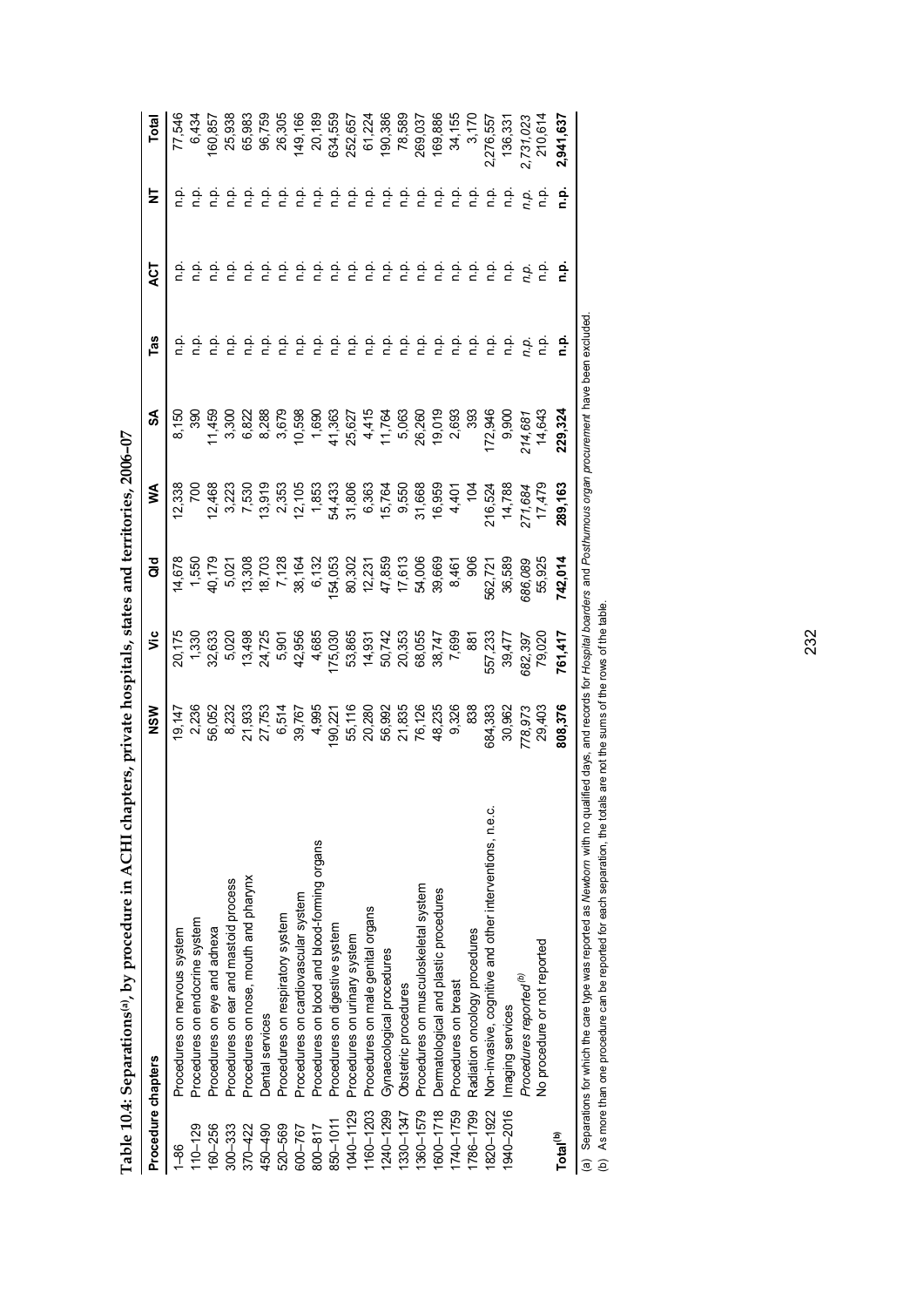Table 10.5: Separations(a)(b) for selected procedures(c), by hospital sector, Australia, 2002-03 to 2006-07 **Table 10.5: Separations(a)(b) for selected procedures(c), by hospital sector, Australia, 2002–03 to 2006–07** 

**Private hospitals Public hospitals**

Private hospitals

**Public hospitals** 

|                                                                                                                                                                               |             |                        |                  |                                     |                                     | $2002 - 03$ to<br>Change              |                  |                                                                                       |                                                          |                  |                                             | Change<br>$2002 - 03$ to     |
|-------------------------------------------------------------------------------------------------------------------------------------------------------------------------------|-------------|------------------------|------------------|-------------------------------------|-------------------------------------|---------------------------------------|------------------|---------------------------------------------------------------------------------------|----------------------------------------------------------|------------------|---------------------------------------------|------------------------------|
| Procedure                                                                                                                                                                     | $2002 - 03$ | 2003-04                | $2004 - 05$      | 2005-06                             | 2006–07                             | 2006-07                               | $2002 - 03$      | 2003-04                                                                               | 2004-05                                                  | 2005-06          | 2006-07                                     | 2006-07                      |
| Caesarean section                                                                                                                                                             | 27,348      | 8                      | 30,202           | 31,920                              |                                     | 6,091                                 |                  | 14,807                                                                                |                                                          | 50,790           | 55,327                                      | 13,413                       |
| Cholecystectomy                                                                                                                                                               | 21,257      | 486<br>996<br>ສົ       | 20,936           | 20,593                              |                                     | 1,110                                 | 11,914<br>24,627 | 25,322                                                                                | 47,469<br>25,753                                         | 26,153           | 27,260                                      | 2,633                        |
| Coronary artery bypass graft                                                                                                                                                  | 6,780       | 588                    | 6,058            | 5,811                               | 33,439<br>20,147<br>6,000           |                                       | 9,142            | 8,885                                                                                 | 8,470                                                    | 8,411            | 8,185                                       | $-957$                       |
| Coronary angioplasty                                                                                                                                                          | 13,943      | 674<br>15              | 15,928           | 16,371                              | 16,041                              | $-780$<br>2,098                       | 13,598           | 15,530                                                                                |                                                          | 18,334           | 19,001                                      |                              |
| Hip replacement                                                                                                                                                               | 15,003      | .660<br>10             | 15,385           | 15,117<br>2,092<br>14,722<br>20,510 |                                     |                                       |                  |                                                                                       | 17,401<br>13,145<br>13,375<br>19,642<br>13,807<br>13,807 | 13,477           |                                             | 5,403<br>1,479<br>162        |
| Revision of hip replacement                                                                                                                                                   | 1,986       | 111<br>Ν               | 2,114            |                                     |                                     |                                       | 12,274<br>1,284  |                                                                                       |                                                          |                  |                                             |                              |
| Hysterectomy, aged 15-69                                                                                                                                                      | 16,262      | 587<br>15              |                  |                                     | 15,685<br>2,063<br>14,489<br>21,727 | 682<br>77<br>1,773<br>4,148<br>17,972 |                  | $\begin{array}{c} 12,818 \\ 1,404 \\ 13,624 \\ 9,476 \\ 47,001 \\ 44,122 \end{array}$ |                                                          | 1,382<br>12,907  | $13,753$<br>$1,446$<br>$12,730$<br>$12,036$ |                              |
| Knee replacement                                                                                                                                                              | 17,579      | 812<br>ల్ల             | 15,281<br>19,944 |                                     |                                     |                                       | 13,483<br>8,851  |                                                                                       |                                                          | 11,865           |                                             | $-753$<br>$3,185$<br>$8,855$ |
| ens insertion                                                                                                                                                                 | 05,660      | ,324<br>$\overline{5}$ | 18,379           | 121,372                             | 23,632                              |                                       | 16,379           |                                                                                       |                                                          |                  | 55,234                                      |                              |
| Myringotomy                                                                                                                                                                   | 17,922      | 855<br>17.             | 18,129           | 17,548                              | 17,745                              | $-177$<br>4.480<br>2.687              | 14,691           |                                                                                       |                                                          | 54,241<br>12,920 | 12,381                                      | 2,310                        |
| Prostatectomy                                                                                                                                                                 | 15,020      | 225<br>$\overline{6}$  | 17,685           | 18,519                              | 19,500                              |                                       | 9,214            | 9,359                                                                                 | 9,880                                                    | 10,163           | 10,505                                      | 1,291<br>885                 |
| Tonsillectomy                                                                                                                                                                 | 17,661      | 430                    | 18,129           | 19,138                              | 20,348                              |                                       | 5,428            | 15,163                                                                                | 15,537                                                   | 16,162           | 6,313                                       |                              |
| (a) Separations for which the care type was reported as Newborn with no qualified days, and records for Hospital boarders and Posthumous organ procurement have been excluded |             |                        |                  |                                     |                                     |                                       |                  |                                                                                       |                                                          |                  |                                             |                              |

(b) Excludes multiple procedures for the same separation within the same group.<br>(c) The procedures are defined using ACHI codes. See Appendix 1. (b) Excludes multiple procedures for the same separation within the same group.

(c) The procedures are defined using ACHI codes. See Appendix 1.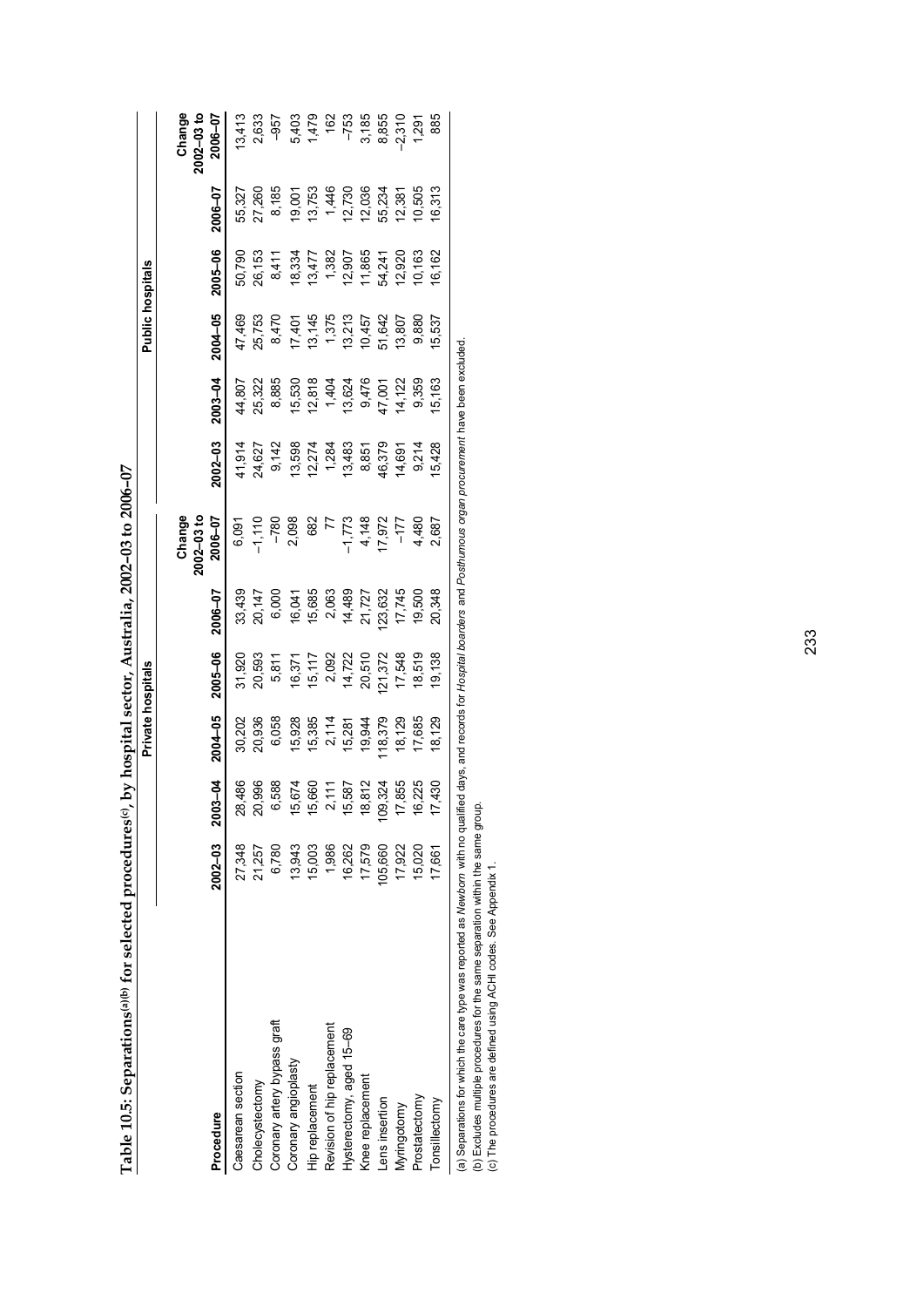|        | ľ |  |
|--------|---|--|
|        |   |  |
|        |   |  |
|        |   |  |
|        |   |  |
|        |   |  |
|        |   |  |
|        |   |  |
| É<br>Í |   |  |

|                                                                                                                                                         |             |                 | Private patients |                                                                  |                                                                                          |                                                             |                                                                               |         | <b>Public patients</b>              |                                               |                                                                         |                         |
|---------------------------------------------------------------------------------------------------------------------------------------------------------|-------------|-----------------|------------------|------------------------------------------------------------------|------------------------------------------------------------------------------------------|-------------------------------------------------------------|-------------------------------------------------------------------------------|---------|-------------------------------------|-----------------------------------------------|-------------------------------------------------------------------------|-------------------------|
|                                                                                                                                                         |             |                 |                  |                                                                  |                                                                                          | $2002 - 03$ to<br>Change                                    |                                                                               |         |                                     |                                               |                                                                         | $002 - 03$ to<br>Change |
| Procedure                                                                                                                                               | $2002 - 03$ | 2003-04         | 2004-05          | 2005-06                                                          | $2006 - 07$                                                                              | 2006-07                                                     | $.002 - 03$                                                                   | 2003-04 | 2004-05                             | 1005-06                                       | $70-900$                                                                | 2006–07                 |
| Caesarean section                                                                                                                                       | 31,010      | 32,676          |                  | 36,503                                                           | 38,971                                                                                   |                                                             | 37,935                                                                        |         | 42,996                              | 15,966                                        | 49,542                                                                  | 1,607                   |
| Cholecystectomy                                                                                                                                         | 22,567      | 22,762          |                  |                                                                  | 22,668                                                                                   |                                                             |                                                                               |         | 23,924                              |                                               |                                                                         |                         |
| Coronary artery bypass graft                                                                                                                            | 8,036       | 7,696           |                  | 22,627<br>6,853<br>6,962<br>10,049<br>16,049<br>16,049<br>20,987 | 6,981                                                                                    | 7,961<br>1055 107,093<br>1,055 1,413<br>1,528<br>1,708 1000 | 23, 129<br>7, 875<br>7, 343<br>7, 343<br>7, 968<br>8, 389<br>8, 389<br>8, 389 |         |                                     | 24, 107<br>7, 355                             | 24,716<br>7,199<br>7,17569<br>7,218,904<br>7,1994<br>7,718,904<br>9,425 | 1,587<br>-676           |
| Coronary angioplasty                                                                                                                                    | 16,041      | 18,356          |                  |                                                                  |                                                                                          |                                                             |                                                                               |         |                                     | 15,629                                        |                                                                         |                         |
| Hip replacement                                                                                                                                         | 16,450      | 17,546          |                  |                                                                  |                                                                                          |                                                             |                                                                               |         |                                     |                                               |                                                                         | 4.832<br>829<br>118     |
| Revision of hip replacement                                                                                                                             | 2,153       | 2,308<br>17,140 |                  |                                                                  | $\begin{array}{l} 18.834 \\ 17.863 \\ 2.9183 \\ 2.9183 \\ 2.633 \\ 2.542 \\ \end{array}$ |                                                             |                                                                               |         | 7,347<br>14,529<br>11,249<br>11,864 |                                               |                                                                         |                         |
| Hysterectomy, aged 15-69                                                                                                                                | 17,411      |                 |                  |                                                                  |                                                                                          |                                                             |                                                                               |         |                                     |                                               |                                                                         | $-862$                  |
| <b>Inee replacement</b>                                                                                                                                 | 17,834      | 19,465          |                  |                                                                  |                                                                                          |                                                             |                                                                               |         |                                     |                                               |                                                                         |                         |
| ens insertion                                                                                                                                           | 11,885      | 16,916          | 25,353           | 129,679                                                          | 131,885                                                                                  |                                                             |                                                                               |         | 9,852<br>43,999                     |                                               |                                                                         | 2,676<br>6,515<br>2,063 |
| <b>Ayringotomy</b>                                                                                                                                      | 20,024      | 19,966          | 20,316           | 19,431                                                           | 19,695                                                                                   |                                                             |                                                                               | 12,002  | 11,613                              | 11,535<br>1,207<br>11,574<br>11,387<br>11,023 |                                                                         |                         |
| Prostatectomy                                                                                                                                           | 15,728      | 17,179          | 18,668           | 19,563                                                           | 20,675                                                                                   | $-329$<br>4,947<br>3,253                                    | 12,488<br>8,404                                                               | 8,399   | 8,895                               | 9,111                                         | 9,327                                                                   | 923                     |
| Tonsillectomy                                                                                                                                           | 19,592      | 19,650          | 20,528           | 21,567                                                           | 22,845                                                                                   |                                                             | 13,449                                                                        | 12,942  | 13,126                              | 13,730                                        | 13,814                                                                  | 365                     |
| a) Seperations for which the care two was reported as Nowhous with no quilibed days and ported in the confidence of the monetage of the concern avoidad |             |                 |                  |                                                                  |                                                                                          |                                                             |                                                                               |         |                                     |                                               |                                                                         |                         |

(a) Separations for which the care type was reported as *Newborn* with no qualified days, and records for *Hospital boarders* and *Posthumous organ procurement* have been excluded. 3 organ procu uays, (a) Separations for which the care type was reported as Newborn with no qualified<br>(b) Excludes multiple procedures for the same separation within the same group.<br>(c) The procedures are defined using ACHI codes. See Appendi

(b) Excludes multiple procedures for the same separation within the same group.

(c) The procedures are defined using ACHI codes. See Appendix 1.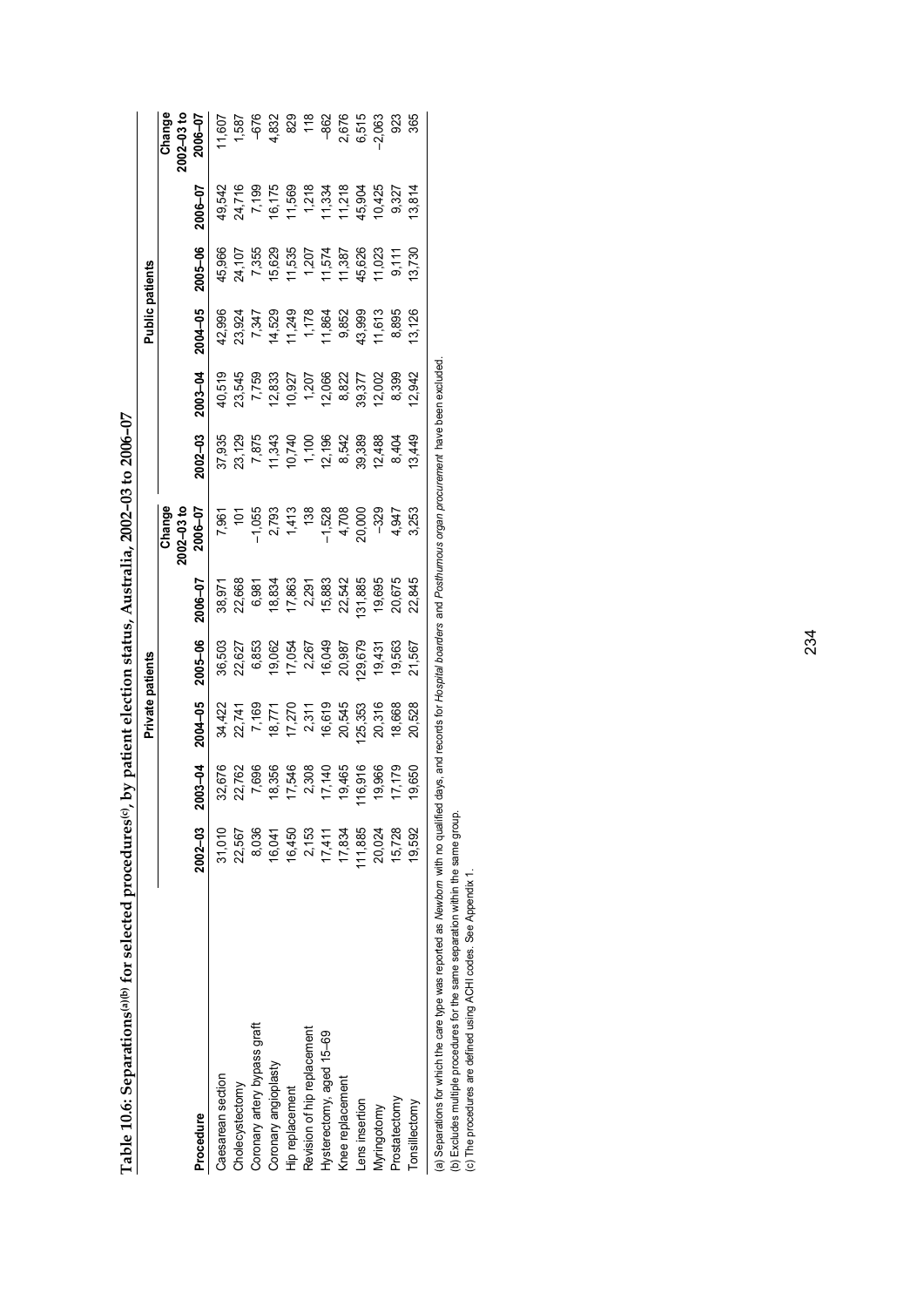|                    | Table 10.7: Number of procedures <sup>(a)(b</sup> ), by ACHI chapter, public hospitals, states and territories, 2006-07 |                                                                 |                  |                                          |                                      |                                      |                                |                                                |                         |                    |
|--------------------|-------------------------------------------------------------------------------------------------------------------------|-----------------------------------------------------------------|------------------|------------------------------------------|--------------------------------------|--------------------------------------|--------------------------------|------------------------------------------------|-------------------------|--------------------|
| Procedure chapters |                                                                                                                         | MSN                                                             | ۶Ë               | ā                                        | ⋚                                    | వ్                                   | Tas                            | ā                                              | Ξ                       | Total              |
| $1 - 86$           | Procedures on nervous system                                                                                            |                                                                 | 24,948           |                                          | 10,640                               |                                      | 2,289                          | 382                                            | 749                     |                    |
| $110 - 129$        | Procedures on endocrine system                                                                                          |                                                                 | 1,896            | 1,325                                    | 637                                  | $rac{6}{4}$                          | $\frac{1}{2}$                  | 6                                              |                         |                    |
| 160-256            | Procedures on eye and adnexa                                                                                            |                                                                 | 26,425           | 12,397                                   | 11,119                               |                                      | 8O4                            | 1,349                                          | $\frac{8}{8}$           | 90,823             |
| $300 - 333$        | Procedures on ear and mastoid process                                                                                   |                                                                 | 7,895            | 6,856                                    | 2,816                                |                                      | 427                            | 426                                            |                         | 27,887             |
| 370-422            | Procedures on nose, mouth and pharynx                                                                                   | 26,701<br>2,43833<br>2,833<br>2,738<br>2,778<br>2,778<br>47,178 | 24,924           |                                          | 7,245                                | 8,078<br>2,875<br>7,791<br>13,157    |                                | 1,428                                          | 714                     | 75,758             |
| 450-490            | <b>Dental</b> services                                                                                                  |                                                                 | 37,546           | 7.374<br>2.023<br>2.8 2.742<br>2.8 2.742 |                                      |                                      | 1506<br>1506<br>1606<br>1606   | 1,089                                          |                         | 151,759            |
| 520-569            | Procedures on respiratory system                                                                                        |                                                                 |                  |                                          |                                      | 11,632                               |                                |                                                |                         | 148,244            |
| 600-767            | Procedures on cardiovascular system                                                                                     | 101,489                                                         | 39,692<br>92,792 |                                          | 16,384<br>14,282<br>31,155           | 26,361                               |                                | 2,435<br>0,952<br>0,909                        | 2,158<br>2,059<br>3,068 | 328,560            |
| 800-817            | Procedures on blood and blood-forming organs                                                                            | 9,164                                                           | 9,768            |                                          | 3,266                                | 2,971                                | 644                            |                                                | 243                     | 32,592             |
| 850-1011           | Procedures on digestive system                                                                                          | 186,023                                                         | 151,257          | 5,727<br>78,688                          | 66,390                               | 50,553                               | 10,861                         | 7,684                                          | 5,422                   | 556,878            |
| $1040 - 1129$      | Procedures on urinary system                                                                                            | 289,109                                                         | 271,013          | 143,650                                  | 102,808                              | 68,580                               | 16,311                         |                                                | 38,172                  | 952,401            |
| 1160-1203          | Procedures on male genital organs                                                                                       | 11,252                                                          | 13,616           |                                          | 5,198                                | 3,834                                | 937                            |                                                | $rac{4}{3}$             | 41,247             |
| 1240-1299          | Gynaecological procedures                                                                                               | 62,248                                                          | 67,393           | 5,568<br>36,528<br>73,052                |                                      |                                      |                                |                                                |                         | 214,439            |
| 1330-1347          | Obstetric procedures                                                                                                    | 111,480                                                         | 82,848           |                                          |                                      |                                      |                                |                                                | 2,776<br>3,758          | 354,544            |
| 1360-1579          | Procedures on musculoskeletal system                                                                                    |                                                                 | 91,438           |                                          |                                      |                                      |                                |                                                | 4,327                   |                    |
| 1600-1718          | Dermatological and plastic procedures                                                                                   | 99,413<br>73,577                                                | 74,417           | 56,539<br>58,871                         | 17,611<br>45,873<br>45,937<br>38,521 | 21,497<br>25,018<br>24,084<br>26,104 | 681<br>6.584<br>6.602<br>6.602 | 22,758<br>437 05 37<br>20 05 38<br>20 06 09 34 | 5,642                   | 327,724<br>275,718 |
| 1740-1759          | Procedures on breast                                                                                                    | 7,342                                                           | 6,894            | 3,892                                    | 4,132                                | 1,889                                | 44                             | 273                                            | 162                     | 25,024             |
| 1786-1799          | Radiation oncology procedures                                                                                           | 3,531                                                           | 3,75'            | 3,045                                    | 92ť                                  | 1,208                                | 262                            | $\approx$                                      |                         | 12,928             |
| 1820-1922          | Non-invasive, cognitive and other interventions, n.e.c.                                                                 | ,302,168                                                        | ,173,36          | 9x, 10                                   | 394,162                              | \$16,855                             | 84,746                         | 62,087                                         | 36,369                  | 3,971,550          |
| 940-2016           | Imaging services                                                                                                        | 255,616                                                         | 172,648          | 89,819                                   | 47,55                                | 40,767                               | 14,160                         | 10,244                                         | 6,557                   | 637,362            |
| Total procedures   |                                                                                                                         | 2,687,055                                                       | 2,374,530        | 1,324,384                                | 847,652                              | 660,790                              | 173,021                        | 138,385                                        | 113,851                 | 8,319,668          |
|                    |                                                                                                                         |                                                                 |                  |                                          |                                      |                                      |                                |                                                |                         |                    |

(a) Separations for which the care type was reported as *Newborn* with no qualified days, and records for *Hospital boarders* and *Posthurnous organ procurement* have been excluded.<br>(b) This is a count of ACHI procedure co (b) This is a count of ACHI procedure codes. It is possible that a single procedure seres or that a specific procedure may require the reporting of more than one code. Therefore (a) Separations for which the care type was reported as *Newborn* with no qualified days, and records for *Hospital boarders* and *Posthumous organ procurement* have been excluded.

the number of procedure codes reported does not necessarily equal the number of separate procedures performed.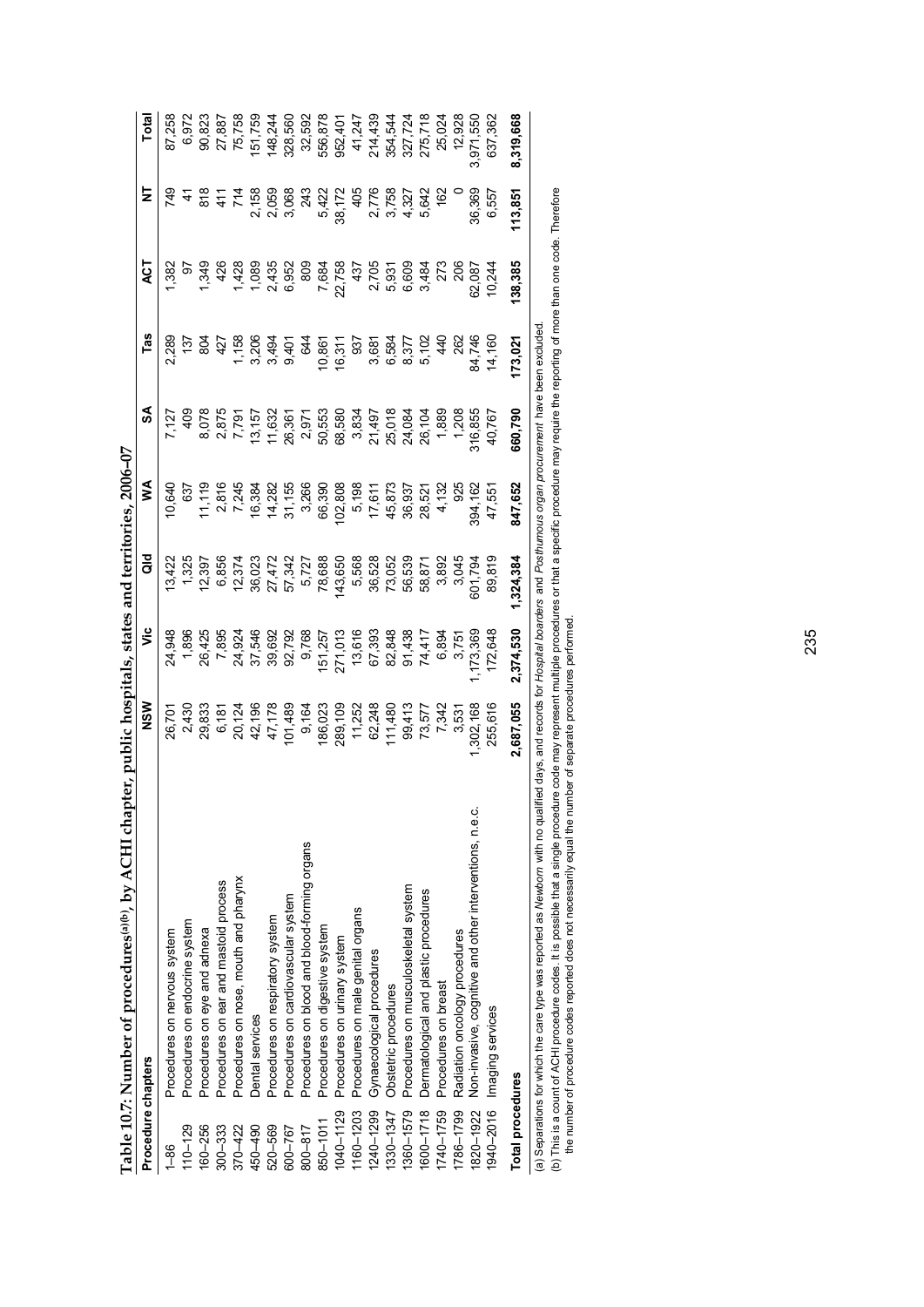|                         | Table 10.8: Number of procedures <sup>(a)(b)</sup> , by ACHI chapter, private hospitals, states and territories, 2006-07 |                             |                                                          |                                                                     |                                                                                         |                                       |         |         |         |           |
|-------------------------|--------------------------------------------------------------------------------------------------------------------------|-----------------------------|----------------------------------------------------------|---------------------------------------------------------------------|-----------------------------------------------------------------------------------------|---------------------------------------|---------|---------|---------|-----------|
| Procedure chapters      |                                                                                                                          | NSM                         | ۶Ë                                                       | as<br>G                                                             | ⋚                                                                                       | SA                                    | Tas     | ă       | 눌       | Total     |
| $1 - 86$                | Procedures on nervous system                                                                                             | 28,569                      | 34,066                                                   | 24,522                                                              | 23,944                                                                                  | 0,829                                 |         | ءَ      | ن<br>ح  | 26,781    |
| $110 - 129$             | Procedures on endocrine system                                                                                           | 2,487                       | 1,418                                                    | 1,658                                                               | 774                                                                                     | 414                                   |         | ءَ۔     | ېږ      | 6,993     |
| 160-256                 | Procedures on eye and adnexa                                                                                             | 66,417                      | 36,427                                                   | 47,779                                                              | 16,429                                                                                  | 13,491                                | ن<br>ء  | ن<br>خ  | ېد      | 89,609    |
| $300 - 333$             | Procedures on ear and mastoid process                                                                                    | 9,633                       | 5,612                                                    | 5,737                                                               | 3,658                                                                                   | 3,763                                 | ن<br>ء  | ن<br>ء  | نې<br>د | 29,657    |
| 370-422                 | Procedures on nose, mouth and pharynx                                                                                    |                             |                                                          | 25,564                                                              |                                                                                         | 15,626                                | نې<br>د | ρ.<br>Π | نې<br>د | 128,492   |
| 450-490                 | Dental services                                                                                                          | 43,426<br>97,718            | 23,769<br>83,862                                         | 78,564                                                              | 14, 127<br>66, 116                                                                      | 35,677                                | ن<br>ء  | ن<br>ء  | ءِ<br>ہ | 377,344   |
| 520-569                 | Procedures on respiratory system                                                                                         |                             |                                                          | 10,886                                                              | 3,489                                                                                   | 5,488                                 | ن<br>ء  | n p.    | ءِ<br>ت | 39,384    |
| 600-767                 | Procedures on cardiovascular system                                                                                      | 9,497<br>74,028<br>5,405    | 9,009<br>77,461                                          | 66,874                                                              | 21,345                                                                                  | 19,099                                | ن<br>ء  | ن<br>ء  | ءِ<br>- | 267,198   |
| 800-817                 | Procedures on blood and blood-forming organs                                                                             |                             |                                                          | 6,513                                                               | 2,027                                                                                   |                                       | ن<br>ء  | a<br>n  | ءِ<br>ء | 21,458    |
| 850-1011                | Procedures on digestive system                                                                                           |                             |                                                          |                                                                     |                                                                                         |                                       | ρ.<br>Π | ρ.<br>Π | ن<br>ء  | 852,361   |
| 1040-1129               | Procedures on urinary system                                                                                             | 267,319<br>70,990<br>21,459 | 4,838<br>226,206<br>60,357<br>15,724<br>76,194<br>40,194 | 203,789<br>89,091<br>89,128<br>13,107<br>67,107<br>15,084<br>11,054 | $73,934$<br>$35,546$<br>$6,642$<br>$6,700$<br>$6,700$<br>$6,707$<br>$7,513$<br>$47,513$ | $1,797$<br>55,323<br>58,665<br>28,498 | ن<br>ء  | ن<br>ء  | ن<br>ء  | 292,877   |
| 1160-1203               | Procedures on male genital organs                                                                                        |                             |                                                          |                                                                     |                                                                                         |                                       | ن<br>ء  | ن<br>ء  | ءِ<br>ت | 64,789    |
| 1240-1299               | Gynaecological procedures                                                                                                | 86,524<br>44,603            |                                                          |                                                                     |                                                                                         |                                       | ن<br>ء  | ρ.<br>Π | a<br>n  | 284,520   |
| 1330-1347               | Obstetric procedures                                                                                                     |                             |                                                          |                                                                     |                                                                                         |                                       | ن<br>م  | ن<br>ء  | ءِ<br>ت | 158,248   |
| 1360-1579               | Procedures on musculoskeletal system                                                                                     | 109,516                     | 106,615                                                  |                                                                     |                                                                                         | $10,455$<br>39,471<br>37,092          | n p.    | ρ.<br>Π | ن<br>ء  | 396,775   |
| 1600-1718               | Dermatological and plastic procedures                                                                                    | 91,797                      | 75,946                                                   |                                                                     |                                                                                         |                                       | ن<br>ء  | ρ.<br>Π | ρ       | 337,164   |
| 1740-1759               | Procedures on breast                                                                                                     | 12,263                      | 9,960                                                    |                                                                     | 6,024                                                                                   | 3,420                                 | n p.    | ρ.<br>Π | ن<br>ء  | 44,628    |
| 1786-1799               | Radiation oncology procedures                                                                                            | ୱ                           | 93 <sup>2</sup>                                          | 1,204                                                               | $rac{45}{11}$                                                                           | 595                                   |         | ρ.<br>Π | نې<br>د | 3,860     |
| 1820-1922               | Non-invasive, cognitive and other interventions, n.e.c.                                                                  | 960,375                     | 763,291                                                  | '36,222                                                             | 295,758                                                                                 | 244,611                               |         | ن<br>ء  | ې       | 3,107,306 |
| 1940-2016               | Imaging services                                                                                                         | 39,317                      | 50,975                                                   | 47,200                                                              | 18,924                                                                                  | 12,266                                |         | ءِ<br>ء | ې       | 174,255   |
| <b>Total procedures</b> |                                                                                                                          | 2,042,307                   | 1,702,846                                                | 1,630,974                                                           | 715,241                                                                                 | 561,736                               | ءِ<br>= | ءِ<br>ء | ءِ<br>ء | 6,903,699 |
|                         |                                                                                                                          |                             |                                                          |                                                                     |                                                                                         |                                       |         |         |         |           |

(a) Separations for which the care type was reported as *Newborn* with no qualified days, and records for *Hospital boarders* and P*osthurnous organ procurement* have been excluded.<br>(b) This is a count of ACHI procedure co (a) Separations for which the care type was reported as *Newborn* with no qualified days, and records for *Hospital boarders* and *Posthumous organ procurement* have been excluded.

(b) This is a count of ACHI procedure codes. It is possible that a single procedure sent multiple procedures or that a specific procedure may require the reporting of more than one code. Therefore

the number of procedure codes reported does not necessarily equal the number of separate procedures performed.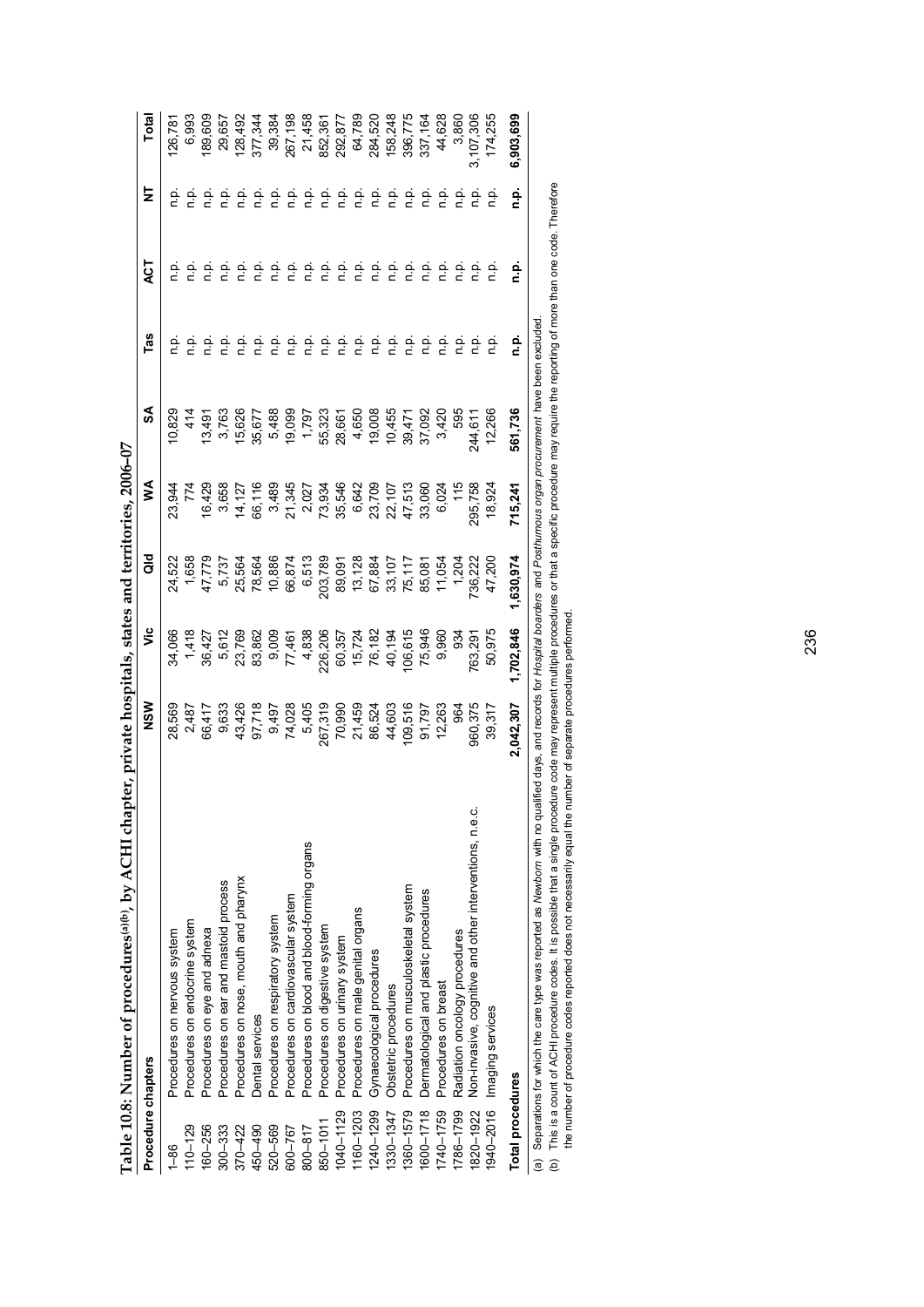| Australia, 2006-07   |                                                                    |                                                        | Public patient |                                    |                | Total procedures |
|----------------------|--------------------------------------------------------------------|--------------------------------------------------------|----------------|------------------------------------|----------------|------------------|
| Procedure block      |                                                                    | <b>Separations</b>                                     | separations    | Patient days                       | ALOS (days)    | reported         |
| 1916                 | Generalised allied health interventions                            | 860,930                                                | 705,988        | 9,654,617                          |                | 1,709,566        |
| 1910                 | Cerebral anaesthesia                                               | 595,540                                                | 501,916        | 3,775,710                          | 63             | 676,291          |
| 1952                 | Computerised tomography of brain                                   | 146,363                                                | 114,421        | 1,667,002                          | ।<br>न         | 149,636          |
| 1893                 | Transfusion of blood and gamma globulin                            | 121,314                                                | 97,155         | 1,671,442                          | 13.8           | 150,639          |
| 1909                 | Conduction anaesthesia                                             | 109,520                                                | 93,782         | 745,916                            | $\frac{8}{3}$  | 111,765          |
| 1920                 | Administration of pharmacotherapy                                  | 77,073                                                 | 64,130         | 1,044,738                          | 13.6           | 100,597          |
| 1912                 | Postprocedural analgesia                                           | 64,429                                                 | 53,814         | 530,749                            | $\frac{2}{8}$  | 65,906           |
| 1963                 | Computerised tomography of abdomen and pelvis                      | 63,493                                                 | 50,984         | 684,151                            | 10.8           | 64,874           |
| 1344                 | Postpartum suture                                                  | 58,680                                                 | 53,804         | 183,897                            | $\frac{2}{3}$  | 60,109           |
| 1340                 | Caesarean section                                                  | 55,170                                                 | 49,429         | 271,922                            | $\frac{6}{4}$  | 55,202           |
| 738                  | Venous catheterisation                                             | 51,587                                                 | 42,005         | 1,124,519                          | $\frac{8}{21}$ | 57,754           |
| 1334                 | Medical or surgical induction of labour                            | 47,853                                                 | 43,735         | 184,582                            | 3.9            | 48,762           |
| 1335                 | Medical or surgical augmentation of labour                         | 46,055                                                 | 42,776         | 146,560                            | 32             | 46,116           |
| 1333                 | Analgesia and anaesthesia during labour and delivery procedure     | 41,889                                                 | 37,904         | 169,861                            | न<br>न         | 41,958           |
| 2015                 | Magnetic resonance imaging                                         | 41,845                                                 | 32,644         | 625,984                            |                | 45,948           |
| 1966                 | Other computerised tomography                                      | 41,735                                                 | 33,287         | 502,834                            | 15.0<br>12.0   | 43,646           |
| 668                  | Coronary angiography                                               | 35,153                                                 | 28,771         | 222,370                            | $\frac{3}{2}$  | 35,527           |
| 569                  | Continuous ventilatory support                                     | 30,389                                                 | 24,530         | 649,001                            | 21.4           | 57,938           |
| 1962                 | Computerised tomography of abdomen                                 | 29,616                                                 | 24,179         | 304,398                            | 10.3           | 30,101           |
| 965                  | Cholecystectomy                                                    | 26,683                                                 | 24,059         | 114,126                            | $\frac{3}{4}$  | 26,730           |
| 1959                 | Computerised tomography of spine                                   | 25,192                                                 | 16,037         | 260,458                            | 10.3           | 27,753           |
| 1960                 | Computerised tomography of chest                                   | 24,498                                                 | 19,292         | 361,560                            | 14.8           | 24,922           |
| 926                  | Appendicectomy                                                     | 22,732                                                 | 19,314         | 87,851                             | 3.9            | 22,842           |
| 607                  | Examination procedures on ventricle                                | 22,039                                                 | 18,025         | 131,558                            | G.O            | 22,092           |
| 1566                 | Excision procedures on other musculoskeletal sites                 | 20,782                                                 | 15,241         | 253,281                            | 12.2           | 28,139           |
| 1343                 | Other procedures associated with delivery                          | 20,767                                                 | 18,664         | 74,016                             | 3.6            | 21,023           |
| 1336                 | Spontaneous vertex delivery                                        | 20,423                                                 | 19,641         | 57,354                             | 2.8            | 20,489           |
| 986                  | Division of abdominal adhesions                                    | 20,105                                                 | 17,310         | 186,065                            | თ              | 20,377           |
| 1008                 | Panendoscopy with excision                                         | 19,929                                                 | 16,765         | 188,295                            | ၜ              | 20,240           |
| 957                  | Examination of gallbladder or biliary tract                        | 19,206                                                 | 17,251         | 82,525                             | ن<br>4         | 19,603           |
| Other                |                                                                    | 1,419,243                                              | 1,172,847      | 14,687,173                         | $\frac{3}{2}$  | 1,526,384        |
|                      | No procedure or not reported                                       | 725,560                                                | 633,143        | 2,868,985                          | $\frac{0}{4}$  |                  |
| Total <sup>(b)</sup> |                                                                    | 2,328,472                                              | 1,976,635      | 15,106,280                         |                | 5,332,929        |
| $\tilde{\Omega}$     | Concretions for which the care tune was montact as Nowhorn with no | entified and controlled the Hoorito Aircord Doctrinous |                | prop propummant baya baan avoludad |                |                  |

Table 10.9: Separation<sup>(a)</sup> and procedure statistics for the 30 ACHI procedure blocks with the highest number of overnight separations, public hospitals, **Table 10.9: Separation(a) and procedure statistics for the 30 ACHI procedure blocks with the highest number of overnight separations, public hospitals,** 

(a) Separations for which the care type was reported as Wew*born* with no qualified days, and records for *Hospital boarders* and *Posthurnous organ procurement* have been excluded.<br>(b) As more than one procedure can be re (a) Separations for which the care type was reported as *Newborn* with no qualified days, and records for *Hospital boarders* and *Posthumous organ procurement* have been excluded. (b) As more than one procedure can be reported for each separation, the totals are not the sums of the rows of the table.

ALOS — average length of stay.

*Note:* A similar listing of all procedures in ACHI blocks is provided on the Internet at <www.aihw.gov.au>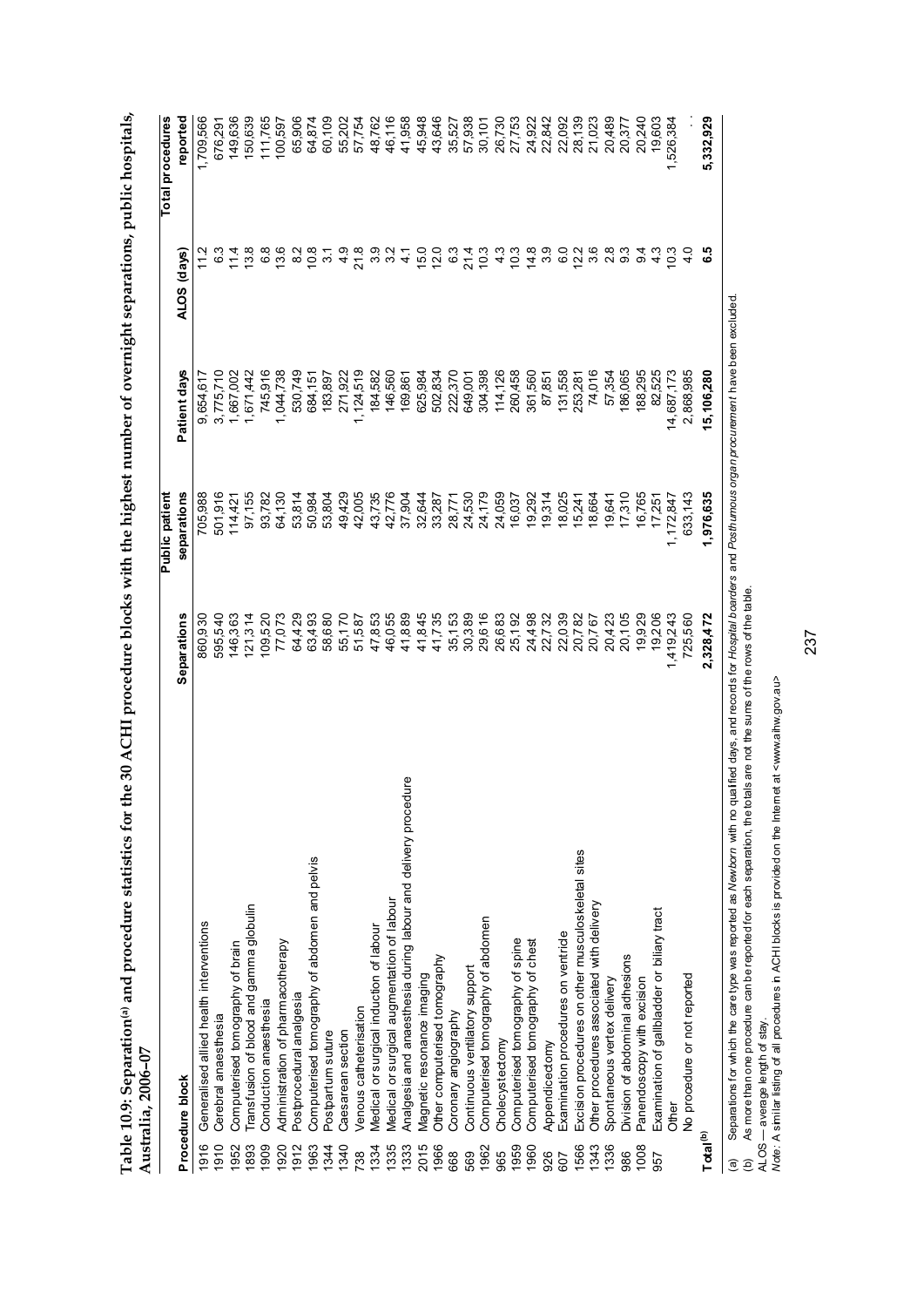|                      | $10$ s $10$ dias, Australia, $4000 - 00$                           |                    |                 |              |                  |                  |
|----------------------|--------------------------------------------------------------------|--------------------|-----------------|--------------|------------------|------------------|
|                      |                                                                    |                    | Public patient  |              |                  | Total procedures |
|                      | Procedure block                                                    | <b>Separations</b> | separations     | Patient days | ALOS (days)      | reported         |
| 1910                 | Cerebral anaesthesia                                               | 542,573            | 1,400           | 2,178,008    |                  | 575,942          |
| 1916                 | Generalised allied health interventions                            | 334,863            | 2,080           | 3,191,186    | 9.5              | 492,515          |
| 1909                 | Conduction anaesthesia                                             | 110,581            | 281             | 614,778      | 5.6              | 112,675          |
| 1912                 | Postprocedural analgesia                                           | 56,566             |                 | 367,929      | 65               | 58,421           |
| 1893                 | Transfusion of blood and gamma globulin                            | 55,445             | $^{75}_{232}$   | 631,341      | $\frac{4}{1}$    | 65,794           |
| 668                  | Coronary angiography                                               | 36,535             | 5               | 149,814      | $\frac{1}{4}$    | 37,239           |
| 1340                 | Caesarean section                                                  | 33,403             |                 | 186,654      | 5.6              | 33,413           |
| 1828                 | Sleep study                                                        | 32,861             | 을 들어 보기         | 36,730       |                  | 33,171           |
| 607                  | Examination procedures on ventricle                                | 29,212             |                 | 115,884      | $\frac{0}{4}$    | 29,326           |
| 1333                 | edure<br>Analgesia and anaesthesia during labour and delivery proc | 26,387             |                 | 129,292      |                  | 26,412           |
| 1920                 | Administration of pharmacotherapy                                  | 25,651             | 5d              | 250,056      | 4 9 7<br>4 9 7   | 28,665           |
| 1334                 | Medical or surgical induction of labour                            | 22,856             |                 | 108,480      | $\ddot{4}$       | 23,154           |
| 1344                 | Postpartum suture                                                  | 22,663             | ن في<br>حا      | 98,880       |                  | 22,807           |
| 90                   | Repair of inguinal hernia                                          | 20,256             | 65              | 31,484       | 4 4 6 9<br>4 6 9 | 20,321           |
| 965                  | Cholecystectomy                                                    | 19,887             |                 | 57,983       |                  | 19,911           |
| 412                  | Tonsillectomy or adenoidectomy                                     | 19,387             | 126<br>23<br>25 | 20,822       |                  | 19,405           |
| 1952                 | Computerised tomography of brain                                   | 19,234             |                 | 243,509      | 12.7             | 19,691           |
| 1518                 | Arthroplasty of knee                                               | 18,716             | 82              | 141,687      | $^{76}$          |                  |
| 1915                 | Other client support interventions                                 | 18,100             | 684             | 193,695      | 10.7             | 19,020<br>18,624 |
| 986                  | Division of abdominal adhesions                                    | 17,516             | 55              | 117,410      |                  | 17,711           |
| 957                  | Examination of gallbladder or biliary tract                        | 5,779              | 38              | 42,472       | $6.7$<br>2.7     | 15,972           |
| 1620                 | Excision of lesion of skin and subcutaneous tissue                 | 5,506              | 8               | 55,067       | 3.6              | 29,426           |
| 1335                 | Medical or surgical augmentation of labour                         | 5,444              |                 | 69,647       | $\frac{4}{3}$    | 15,457           |
| 1489                 | Arthroplasty of hip                                                | 5,022              | 89              | 127,983      | 8.5              | 15,089           |
| 738                  | Venous catheterisation                                             | 14,457             | న               | 273,951      | $\frac{8.9}{6}$  | 16,052           |
| 671                  | Transluminal coronary angioplasty with stenting                    | 14,130             | 4               | 44,489       | $\tilde{\bm{5}}$ | 14,457           |
| 1963                 | Computerised tomography of abdomen and pelvis                      | 14,117             | क्ष             | 153,094      | $^{10.8}$        | 14,430           |
| 1089                 | Examination procedures on bladder                                  | 13,532             | 36              | 56,594       |                  | 13,597           |
| 1165                 | Transurethral prostatectomy                                        | 13,259             | ္မ              | 54,696       |                  | 13,301           |
| 1566                 | Excision procedures on other musculoskeletal sites                 | 12,947             |                 | 98,527       |                  | 15,520           |
|                      | Other                                                              | 1,023,035          | 3,332           | 6,417,268    | ි                | 1,109,946        |
|                      | No procedure or not reported                                       | 129,833            | 2,406           | 624,707      |                  |                  |
| Total <sup>(b)</sup> |                                                                    | 1,032,936          | 6,442           | 5,576,776    | 54               | 2,947,464        |
|                      |                                                                    |                    |                 |              |                  |                  |

Table 10.10: Separation® and procedure statistics for the 30 ACHI procedure blocks with the highest number of overnight separations, private<br>hospitals, Australia, 2006–07 **Table 10.10: Separation(a) and procedure statistics for the 30 ACHI procedure blocks with the highest number of overnight separations, private hospitals, Australia, 2006–07** 

Separations for which the care type was reported as Newborn with no qualified days, and records for Hospital boarders and Posthumous organ procurement have been excluded. (a) Separations for which the care type was reported as *Newborn* with no qualified days, and records for *Hospital boarders* and *Posthumous organ procurement* have been excluded. As more than one procedure can be reported for each separation, the totals are not the sums of the rows of the table. (b) As more than one procedure can be reported for each separation, the totals are not the sums of the rows of the table. (a) Separations for which the care type was reported as *Newborn* with no qualified days, and records for the same term on procedure can be reported for each separation, the totals are not the sums of the ALOS — average le

ALOS — average length of stay.

*Note:* A similar listing of all procedures in ACHI blocks is provided on the Internet at <www.aihw.gov.au>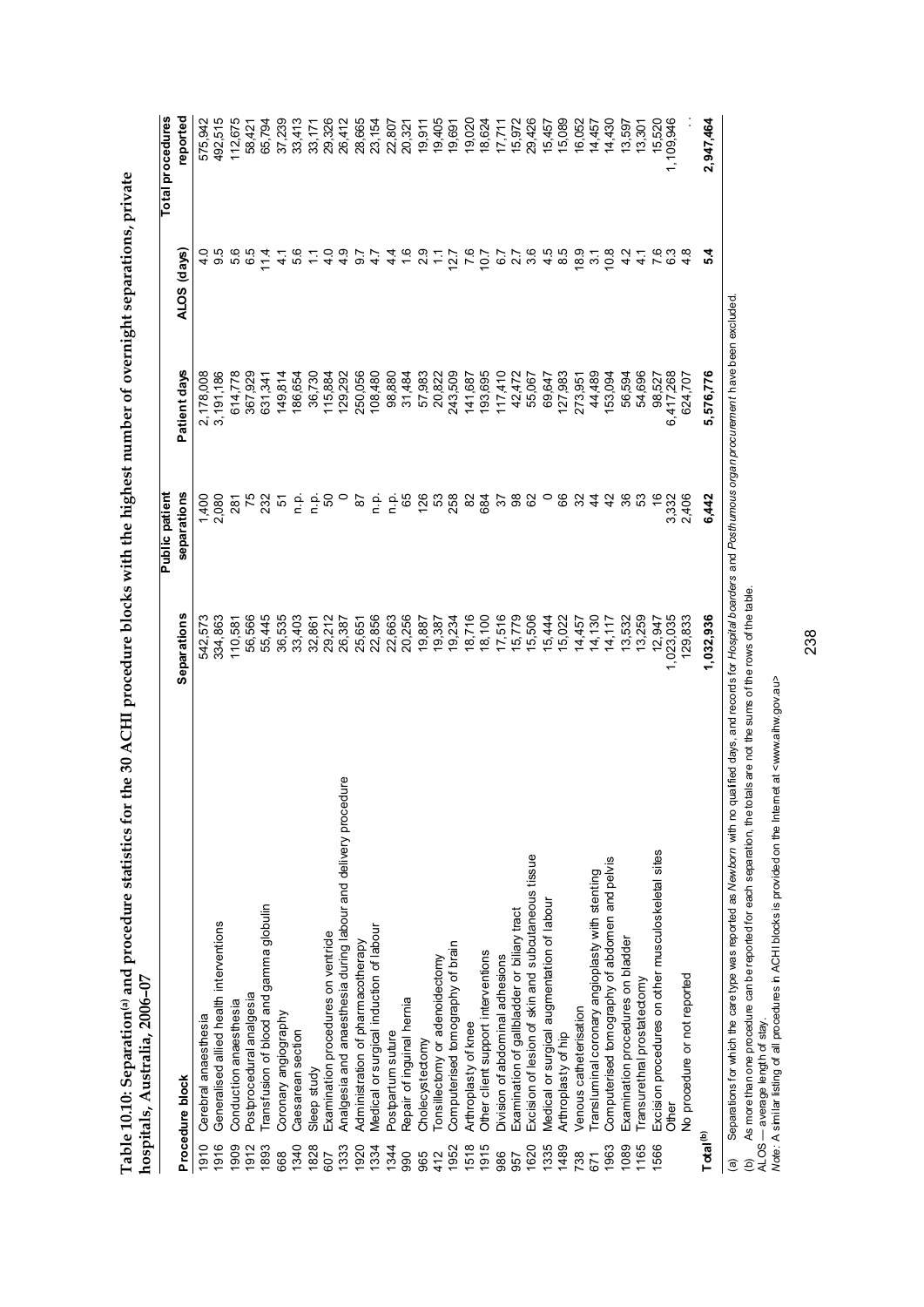|                      |                                                                                   |                  | <b>Public patient</b> | Separations per 10,000                    | <b>Total procedures</b> |
|----------------------|-----------------------------------------------------------------------------------|------------------|-----------------------|-------------------------------------------|-------------------------|
|                      | Procedure block                                                                   | Separations      | separations           | population <sup>(b)</sup>                 | reported                |
| 1060                 | Haemodialysis                                                                     | 784,181          | 393,856               | 376.1                                     | 784,599                 |
| 1910                 | Cerebral anaesthesia                                                              | 572,924          | 481,492               | 274.8                                     | 573,769                 |
| 1920                 | Administration of pharmacotherapy                                                 | 163,161          | 142,568               | 78.2                                      | 165,345                 |
| 905                  | Fibreoptic colonoscopy                                                            | 63,479           | 52,910                | 30.4                                      | 63,526                  |
| 1008                 | Panendoscopy with excision                                                        | 63,134           | 52,531                | 30.3                                      | 63,517                  |
| 1893                 | Transfusion of blood and gamma globulin                                           | 60,609           | 50,702                | 29.1                                      | 62,912                  |
| 1909                 | Conduction anaesthesia                                                            |                  | 42,232                | 25.3                                      | 52,820                  |
| 511                  | Fibreoptic colonoscopy with excision                                              | 52,695<br>51,937 | 43,236                |                                           | 54,620                  |
| 197                  | Extracapsular crystalline lens extraction by phacoemulsification                  | 49,499           | 40,519                | 24.9<br>23.7                              | 49,506                  |
| 1620                 | Excision of lesion of skin and subcutaneous tissue                                | 44,197           | 39,219                | 21.2                                      | 65,149                  |
| 1916                 | Generalised allied health interventions                                           | 36,167           | 32,486                |                                           | 44,328                  |
| 1265                 | Curettage of uterus                                                               | 32,474           | 29,204                | $7.3$<br>$7.6$<br>$7.3$<br>$6.6$<br>$7.3$ | 32,501                  |
| 1089                 | Examination procedures on bladder                                                 | 28,397           | 25,015                |                                           | 28,403                  |
| 1952                 | Computerised tomography of brain                                                  | 26,142           | 23,080                |                                           | 26,194                  |
| 1259                 | Examination procedures on uterus                                                  | 24,131           | 21,703                | 11.6                                      | 24,145                  |
| 1267                 | Evacuation of gravid uterus                                                       | 24,023           | 20,974                | 11.5                                      | 24,130                  |
| 1921                 | Loading of drug delivery device                                                   | 21,947           | 19,248                | $0.5$<br>$0.2$<br>$7.1$                   | 23,034                  |
| 1005                 | Panendoscopy                                                                      | 21,314           | 17,739                |                                           | 21,329                  |
| 766                  | Vascular infusion device and pump                                                 | 14,857           | 13,573                |                                           | 14,969                  |
| 668                  | Coronary angiography                                                              | 14,114           | 11,179                | 6.8                                       | 14,126                  |
| 1635                 | Repair of wound of skin and subcutaneous tissue                                   | 12,978           | 11,319                | 3<br>62                                   | 14,284                  |
| 1890                 | Therapeutic interventions on cardiovascular system                                | 12,682           | 11,404                | 6.1                                       | 12,837                  |
| 1907                 | Electroconvulsive therapy                                                         | 12,412           | 12,001                | 6.0                                       | 12,424                  |
| 458                  | Surgical removal of tooth                                                         | 11,485           | 7,264                 | 5.5<br>5.5                                | 38,309                  |
| 607                  | Examination procedures on ventricle                                               | 11,376           | 8,997                 |                                           | 11,390                  |
| 457                  | Nonsurgical removal of tooth                                                      | 11,090           | 9,611                 | 5.3                                       | 44,192                  |
| 1554                 | Other application, insertion or removal procedures on other musculoskeletal sites | 10,760           | 9,183                 | 5.2                                       | 11,376                  |
| 76                   | Release of carpal and tarsal tunnel                                               | 10,684           | 9,687                 | 5.1                                       | 11,186                  |
| 1888                 | Hyperbaric oxygen therapy                                                         | 10,515           | 6,729                 | 5.0                                       | 10,521                  |
| 309                  | Myringotomy                                                                       | 9,822            | 8,259                 | 4.7                                       | 9,906                   |
|                      | <b>Other</b>                                                                      | 557,718          | 477,004               | 267.5                                     | 621,392                 |
|                      | No procedure or not reported                                                      | 432,643          | 399,237               | 207.5                                     |                         |
| Total <sup>(c)</sup> |                                                                                   | 2,332,808        | 2,047,676             | 1,118.7                                   | 2,986,739               |
|                      |                                                                                   |                  |                       |                                           |                         |

Table 10.11: Separation® and procedure statistics for the 30 ACHI procedure blocks with the highest number of same-day separations, public<br>hospitals, Australia, 2006–07 **Table 10.11: Separation(a) and procedure statistics for the 30 ACHI procedure blocks with the highest number of same-day separations, public hospitals, Australia, 2006–07** 

(a) Separations for which the care type was reported as Newbo*m* with no qualified days, and records for *Hospital boarders* and *Posthurnous organ procurement* have been excluded.<br>(b) Crude rate based on the Australian es (a) Separations for which the care type was reported as *Newborn* with no qualified days, and records for *Hospital boarders* and *Posthumous organ procurement* have been excluded. (b) Crude rate based on the Australian estimated resident population as at 31 December 2006.

(c) As more than one procedure can be reported for each separation, the totals are not the sums of the rows of the table.

*Note:* A similar listing of all procedures in ACHI blocks is provided on the Internet at <www.aihw.gov.au>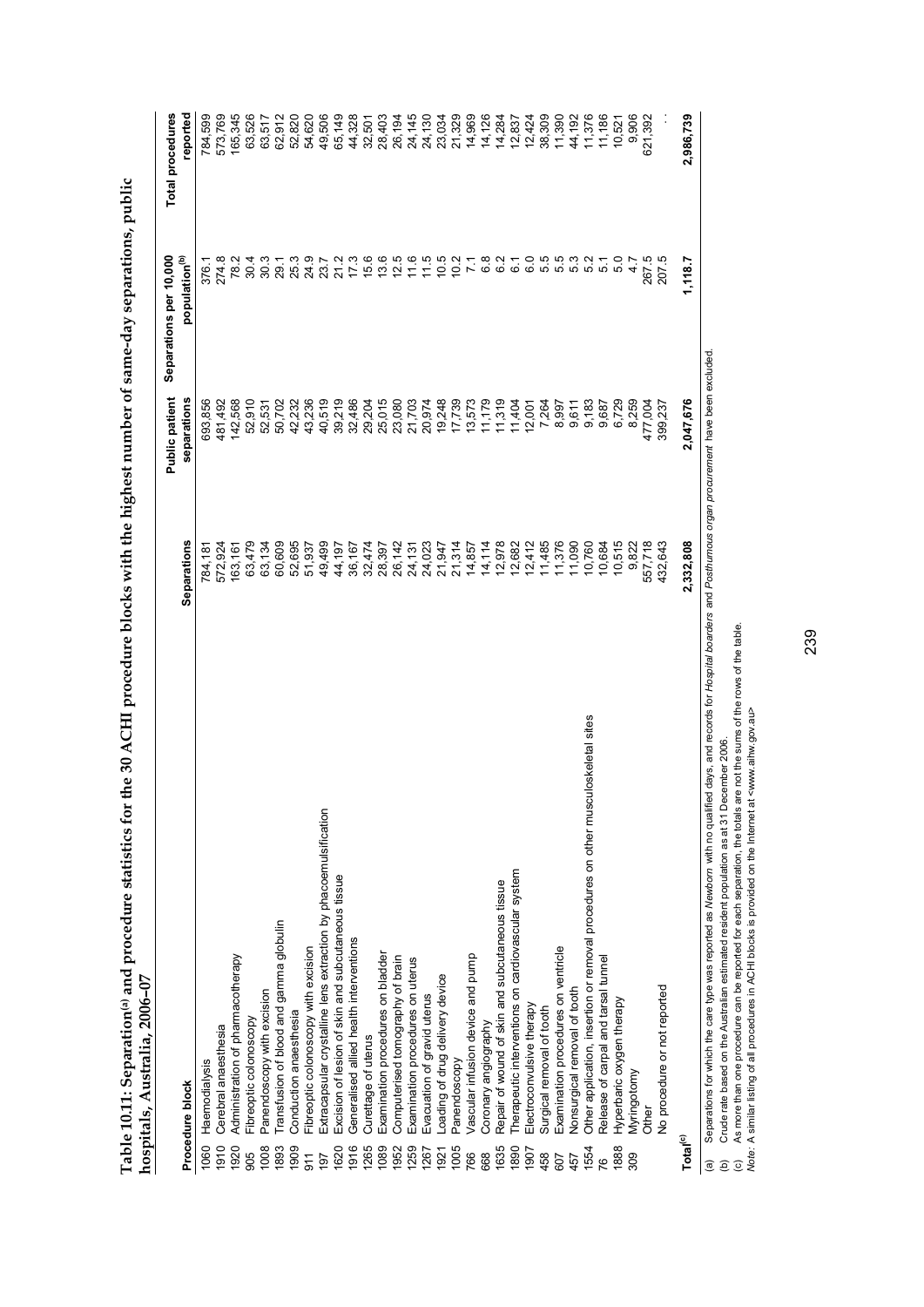|                      |                                                                                                                                                                            |                  | <b>Public patient</b> | Separations per 10,000    | <b>Total procedures</b> |
|----------------------|----------------------------------------------------------------------------------------------------------------------------------------------------------------------------|------------------|-----------------------|---------------------------|-------------------------|
|                      | Procedure block                                                                                                                                                            | Separations      | separations           | population <sup>(b)</sup> | reported                |
| 1910                 | Cerebral anaesthesia                                                                                                                                                       | 1,105,548        | 5,320                 | 530.2                     | 1,106,407               |
| 905                  | Fibreoptic colonoscopy                                                                                                                                                     | 181,049          | 526                   | 86.8                      | 181,172                 |
| 1008                 | Panendoscopy with excision                                                                                                                                                 | 174,726          | 538                   | 83.8                      | 176,586                 |
| $\frac{1}{9}$        | Fibreoptic colonoscopy with excision                                                                                                                                       | 162,470          | 449                   | 77.9                      | 170,171                 |
| 1920                 | Administration of pharmacotherapy                                                                                                                                          | 147,072          | 4,909                 | 70.5                      | 148,268                 |
| 1060                 | Haemodialysis                                                                                                                                                              | 140,117          | 27,525                | 67.2                      | 140,123                 |
| 197                  | Extracapsular crystalline lens extraction by phacoemulsification                                                                                                           | 108,781          | 992                   | 52.2                      | 108,811                 |
| 1620                 | Excision of lesion of skin and subcutaneous tissue                                                                                                                         | 83,282           | 391                   | 39.9                      | 135,199                 |
| 1909                 | Conduction anaesthesia                                                                                                                                                     | 78,437           | 1,696                 | 37.6                      | 78,682                  |
| 458                  | Surgical removal of tooth                                                                                                                                                  | 75,909           |                       | 36.4                      | 237,188                 |
| 1916                 | Generalised allied health interventions                                                                                                                                    | 73,715           | ଦ<br>4                | 35.4                      | 90,185                  |
| 1921                 | Loading of drug delivery device                                                                                                                                            | 51,806           | 222                   | 24.8                      | 57,901                  |
| 1267                 | Evacuation of gravid uterus                                                                                                                                                | 47,237           | <u>စု</u>             | 22.7                      | 47,295                  |
| 1005                 | Panendoscopy                                                                                                                                                               | 45,836           | F                     | 22.0                      | 45,875                  |
| 1297                 | Procedures for reproductive medicine                                                                                                                                       |                  |                       | 20.6                      |                         |
| 1089                 | Examination procedures on bladder                                                                                                                                          | 42,945<br>37,545 | 453<br>565            | $\frac{18.0}{7.0}$        | 43,958<br>37,550        |
| 1265                 | Curettage of uterus                                                                                                                                                        | 35,411           | $\frac{5}{2}$         |                           | 35,440                  |
| 1873                 | Psychological/psychosocial therapies                                                                                                                                       | 32,812           | ن<br>ء                | 15.7                      | 38,879                  |
| 1517                 | Arthroscopic meniscectomy of knee with repair                                                                                                                              | 29,561           | ္က                    | 14.2                      | 30,248                  |
| <b>1259</b>          | Examination procedures on uterus                                                                                                                                           | 28,781           | $\frac{20}{3}$        | 13.8                      | 28,793                  |
| 1893                 | Transfusion of blood and gamma globulin                                                                                                                                    | 27,446           | $\frac{8}{4}$         | 13.2                      | 28,387                  |
| 766                  | Vascular infusion device and pump                                                                                                                                          | 22,192           | 185                   | 10.6                      | 22,801                  |
| 668                  | Coronary angiography                                                                                                                                                       | 19,822           | 2,146                 | 9.5                       | 19,828                  |
| 1651                 | Local skin flap, simple and small, single stage                                                                                                                            | 19,458           | 130                   | 93                        | 21,740                  |
| 1880                 | Therapies using agents, not elsewhere classified                                                                                                                           | 18,715           |                       | $\overline{9}$ .          | 18,723                  |
| 941                  | Procedures for haemorrhoids                                                                                                                                                | 17,624           | $^{8}$                | $\infty$                  | 18,797                  |
| 309                  | Myringotomy                                                                                                                                                                | 15,518           | 75                    | $\overline{ }$            | 15,634                  |
| 607                  | Examination procedures on ventricle                                                                                                                                        | 15,458           | 1,041                 | $\overline{ }$            | 15,460                  |
| 1163                 | Closed biopsy of prostate or seminal vesicle                                                                                                                               | 15,019           | $\frac{6}{3}$         |                           | 15,412                  |
|                      | Release of carpal and tarsal tunnel                                                                                                                                        | 14,789           | 56                    | 21                        | 16,199                  |
|                      | Other                                                                                                                                                                      | 688,291          | 6,601                 | 330.1                     | 824,614                 |
|                      | No procedure or not reported                                                                                                                                               | 79,801           | 1,154                 | 38.3                      |                         |
| Total <sup>(c)</sup> |                                                                                                                                                                            | 1,908,701        | 42,659                | 915.4                     | 3,956,326               |
| $\widehat{a}$        | Separations for which the care type was reported as Newborn with no qualified days, and records for Hospital boarders and Posthurnous organ procurement have been excluded |                  |                       |                           |                         |

Table 10.12: Separation® and procedure statistics for the 30 ACHI procedure blocks with the highest number of same-day separations, private<br>hospitals, Australia, 2006–07 **Table 10.12: Separation(a) and procedure statistics for the 30 ACHI procedure blocks with the highest number of same-day separations, private hospitals, Australia, 2006–07** 

(a) Separations for which the care type was reported as *Newborn* with no qualified days, and records for *Hospital boarders* and *Posthumous organ procurement* have been excluded. (a) Separations for which the care type was reported as *Newborn* with no qualified days, and records for *Hospital boarder*<br>(b) Crude rate based on the Australian estimated resident population as at 31 December 2006.<br>(c) (b) Crude rate based on the Australian estimated resident population as at 31 December 2006.

(c) As more than one procedure can be reported for each separation, the totals are not the sums of the rows of the table. *Note:* A similar listing of all procedures in ACHI blocks is provided on the Internet at <www.aihw.gov.au>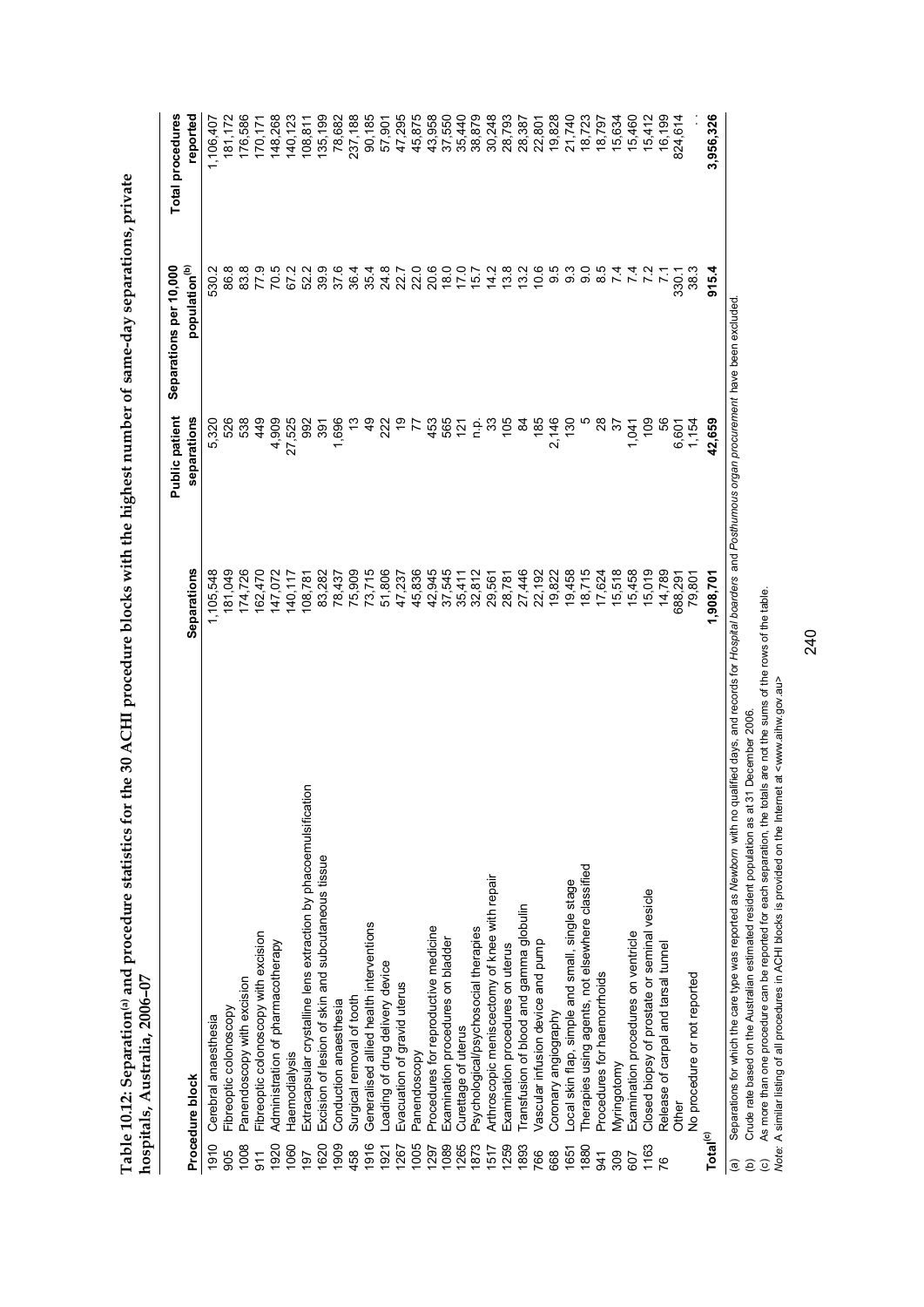|                      | $\mathbf{r}$ /www.co.er.homor.hom.                                                      |                    |                |                                  |                  |
|----------------------|-----------------------------------------------------------------------------------------|--------------------|----------------|----------------------------------|------------------|
|                      |                                                                                         |                    | Public patient | Separations per                  | Total procedures |
|                      | Procedure block                                                                         | <b>Separations</b> | separations    | 10,000 population <sup>(b)</sup> | reported         |
| 1910                 | Cerebral anaesthesia                                                                    | 332,806            | 1,108          | 159.6                            | 333,138          |
| 905                  | Fibreoptic colonoscopy                                                                  | 72,877             | ءِ<br>ء        | 34.9                             | 72,909           |
| 1008                 | Panendoscopy with excision                                                              | 72,734             | م.<br>P        | 34.9                             | 73,404           |
| $\frac{1}{9}$        | Fibreoptic colonoscopy with excision                                                    | 61,329             | ن<br>P         | 29.4                             | 63,476           |
| 197                  | Extracapsular crystalline lens extraction by phacoemulsification                        | 57,572             | 613            | 27.6                             | 57,587           |
| 1060                 | Haemodialysis                                                                           | 52,446             | 16,745         | 25.2                             | 52,446           |
| 1267                 | Evacuation of gravid uterus                                                             | 36,755             |                | 17.6                             | 36,793           |
| 1909                 | Conduction anaesthesia                                                                  | 34,936             | 1,189          | 16.8                             | 35,089           |
| 1620                 | Excision of lesion of skin and subcutaneous tissue                                      | 30,862             | 292            | $\frac{8}{4}$                    | 48,761           |
| 1920                 | Administration of pharmacotherapy                                                       | 25,196             | 1,357          | 12.1                             | 25,650           |
| 1005                 | Panendoscopy                                                                            | 23,069             | ن<br>P         | 11.1                             | 23,077           |
| 1297                 | Procedures for reproductive medicine                                                    | 22,053             | 453            | 10.6                             | 22,972           |
| 458                  | Surgical removal of tooth                                                               | 16,799             | ن<br>ء         | $\overline{8}$ .                 | 50,490           |
| 1921                 | Loading of drug delivery device                                                         | 15,595             |                | 7.5                              | 15,867           |
| 1893                 | Transfusion of blood and gamma globulin                                                 | 8,715              | n.p            |                                  | 9,197            |
| 209                  | choroid or posterior chamber<br>Application, insertion or removal procedures on retina, | 7,158              | ن<br>ء         |                                  | 7,505            |
| 1651                 | Local skin flap, simple and small, single stage                                         | 6,782              | $\frac{8}{1}$  |                                  |                  |
| 457                  | Nonsurgical removal of tooth                                                            | 4,341              | ن<br>ء         |                                  | 11,322           |
| 1884                 | mmunisation                                                                             | 4,247              | o.<br>D        | 2.0                              | 4,248            |
| 1888                 | Hyperbaric oxygen therapy                                                               | 3,965              | 1,416          | $\frac{6}{1}$                    | 3,965            |
| 341                  | Procedures for haemorrhoids                                                             | 3,808              | a.<br>D        | $\frac{8}{1}$                    | 4,021            |
| 1649                 | Other full thickness skin graft                                                         | 3,769              | 55             |                                  | 3,932            |
| 1265                 | Curettage of uterus                                                                     | 3,640              | $\frac{1}{2}$  | 17                               | 3,654            |
| 668                  | Coronary angiography                                                                    | 3,598              | 1,759          | 1.7                              | 3,601            |
| 1089                 | Examination procedures on bladder                                                       | 3,518              |                | $\ddot{ }$ :                     | 3,519            |
| 466                  | Tooth-coloured restoration                                                              | 3,224              |                | $\frac{5}{1}$                    | 12,576           |
| 1517                 | Arthroscopic meniscectomy of knee with repair                                           | 3,139              | a.<br>D        | $\frac{5}{1}$                    | 3,203            |
| 766                  | Vascular infusion device and pump                                                       | 2,894              | 43             | $\frac{4}{1}$                    | 2,894            |
| 1259                 | Examination procedures on uterus                                                        | 2,884              | 27             |                                  | 2,884            |
| 207                  | Vitrectorny                                                                             | 2,687              | م<br>ء         | ઼ૺ                               | 2,730            |
|                      | <b>Other</b>                                                                            | 159,024            | 156,341        | 76.3                             | 195,545          |
|                      | No procedure or not reported                                                            | 3,424              |                |                                  |                  |
| Total <sup>(c)</sup> |                                                                                         | 570,475            | 23,450         | 273.6                            | 1,193,663        |
|                      | ć                                                                                       |                    |                |                                  |                  |

Table 10.13: Separation® and procedure statistics for the 30 ACHI procedure blocks with the highest number of separations, private free-standing<br>day hospitals, Australia, 2006–07 **Table 10.13: Separation(a) and procedure statistics for the 30 ACHI procedure blocks with the highest number of separations, private free-standing day hospitals, Australia, 2006–07** 

(a) Selected statistics for separations for which the care type was reported as Mewborn with no qualified days, and records for Hospital boarders and Po*sthumous organ procurernent* have been excluded.<br>(b) Crude rate based (a) Selected statistics for separations for which the care type was reported as *Newborn* with no qualified days, and records for *Hospital boarders* and *Posthumous organ procurement* have been excluded. (b) Crude rate based on the Australian estimated resident population as at 31 December 2006.

(c) As more than one procedure can be reported for each separation, the totals are not the sums of the rows of the table.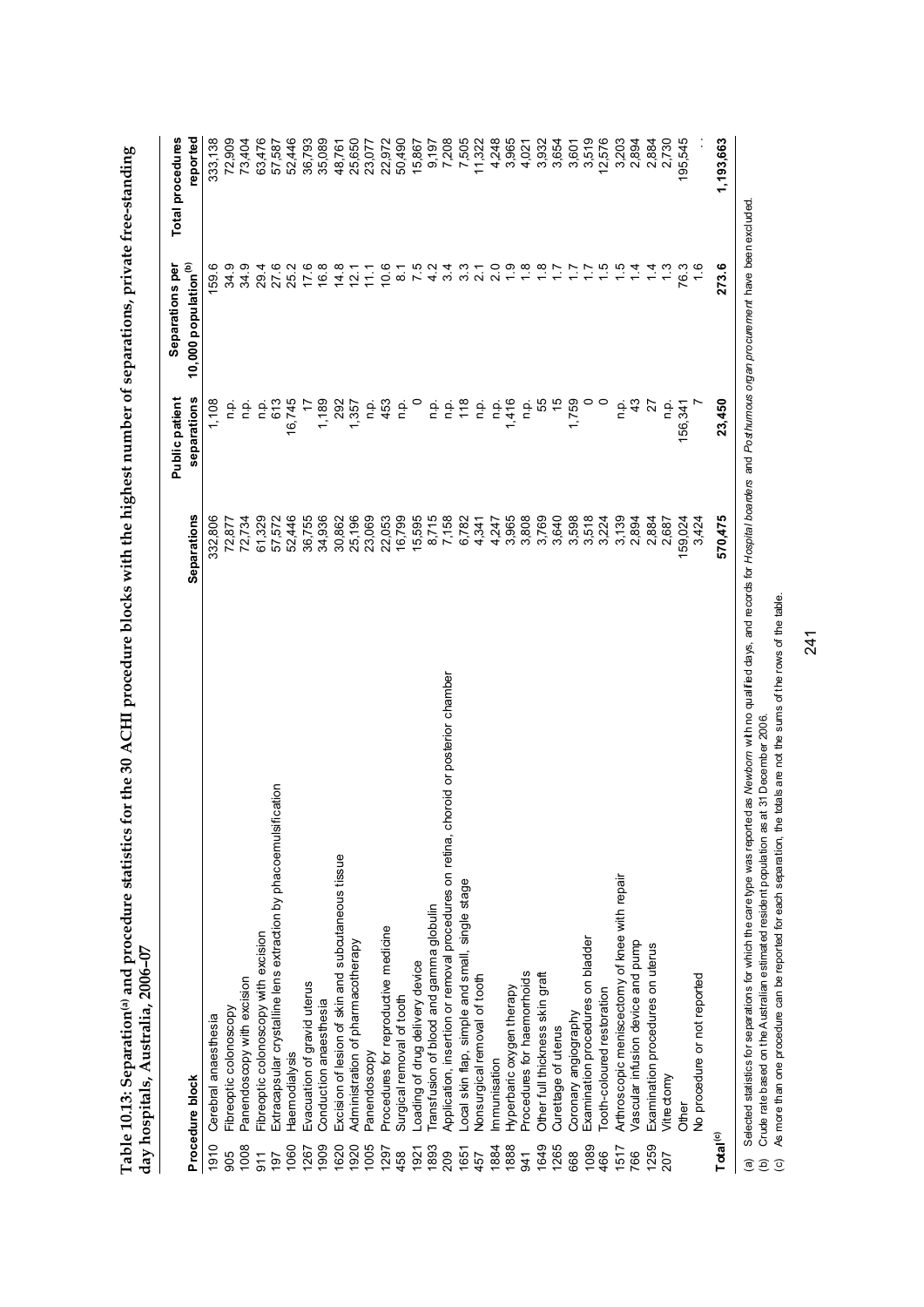|                      | Table 10.14: Separations(a) for the 30 ACHI procedur             | e blocks with the highest number of separations, public hospitals, states and territories, 2006-07 |                         |                                                                                 |                  |                         |                                                                                                                                                           |                       |                       |           |
|----------------------|------------------------------------------------------------------|----------------------------------------------------------------------------------------------------|-------------------------|---------------------------------------------------------------------------------|------------------|-------------------------|-----------------------------------------------------------------------------------------------------------------------------------------------------------|-----------------------|-----------------------|-----------|
|                      | Procedure block                                                  | NSM                                                                                                | ۊ                       | ă                                                                               | ≸                | SA                      | Tas                                                                                                                                                       | 13                    | Ξ                     | Total     |
| 1910                 | Cerebral anaesthesia                                             | 375,222                                                                                            | 936<br>332,             | 177,959                                                                         | 121,963          | 03,764                  | 25,026                                                                                                                                                    | 18,939                | 12,655                | 1,168,464 |
| 1916                 | Generalised allied health interventions                          | 323,840                                                                                            | 234,895                 | 142,059                                                                         | 85,527           | 69,326                  | 18,07                                                                                                                                                     | 14,976                | 8,403                 | 897,097   |
| 1060                 | Haemodialysis                                                    | 240,789                                                                                            | 231,537                 | 119,568                                                                         | 83,627           | 55,482                  | 13,444                                                                                                                                                    | 20,302                | 36,956                | 801,705   |
| 1920                 | Administration of pharmacotherapy                                | 40,147                                                                                             | 96,535                  | 37,255                                                                          | 30,342           | 24,028                  | 5,476                                                                                                                                                     |                       | 2,547<br>1,525        | 240,234   |
| 1893                 | Transfusion of blood and gamma globulin                          | 58,809                                                                                             | 53,936                  | 27,088                                                                          | 17,656           | 16,501                  | 3,621                                                                                                                                                     | 3,904<br>2,787        |                       | 181,923   |
| 1952                 | Computerised tomography of brain                                 | 68,604                                                                                             | 48,199                  | 24,598                                                                          | 12,325           | 10,706                  | 3,448                                                                                                                                                     | 2,801                 | $\frac{1,824}{2,281}$ | 172,505   |
| 1909                 | Conduction anaesthesia                                           | 50,337                                                                                             | 51,883                  | 24,386                                                                          | 15,430<br>12,226 | 12,424                  | 2,876                                                                                                                                                     | 2,598<br>1,090        |                       | 162,215   |
| 1008                 | Panendoscopy with excision                                       | 27,400                                                                                             | 22,224                  | 9,789                                                                           |                  | 8,074                   |                                                                                                                                                           |                       |                       | 83,063    |
| 905                  | Fibreoptic colonoscopy                                           | 25,502                                                                                             |                         | 9,370                                                                           |                  | 7,706                   |                                                                                                                                                           |                       | 91<br>680             | 78,053    |
| 1963                 | Computerised tomography of abdomen and pelvis                    | 31,112                                                                                             | 22,467<br>20,969        | 8,937                                                                           | 10,234<br>2,986  | 4,594                   | $\frac{1}{2}$ $\frac{1}{2}$ $\frac{1}{2}$ $\frac{1}{2}$ $\frac{1}{2}$ $\frac{1}{2}$ $\frac{1}{2}$ $\frac{1}{2}$ $\frac{1}{2}$ $\frac{1}{2}$ $\frac{1}{2}$ | 581<br>616            | 924                   | 71,809    |
| 1912                 | Postprocedural analgesia                                         | 29,736                                                                                             | 9,484                   | 7,863                                                                           | 10,101           | 5,167<br>6,002          |                                                                                                                                                           | 368                   | 205                   | 64,714    |
| $\frac{1}{9}$        | Fibreoptic colonoscopy with excision                             | 21,719                                                                                             | 16,356                  | 7,439                                                                           | 10,693           |                         | 1,060<br>1,152                                                                                                                                            | 830                   | 572                   | 64,671    |
| 1344                 | Postpartum suture                                                | 23,333                                                                                             | 14,001                  | 10,029                                                                          |                  | 3,989                   |                                                                                                                                                           | $7.88883$<br>$7.8833$ | 687                   | 60,050    |
| 738                  | Venous catheterisation                                           | 18,729                                                                                             | 13,045                  | 11,634                                                                          |                  | 4,015                   |                                                                                                                                                           |                       | 1,019                 | 56,522    |
| 1340                 | Caesarean section                                                | 18,641                                                                                             | 13,750                  | 10,832                                                                          |                  | 4,022                   |                                                                                                                                                           |                       | 783                   | 55,327    |
| 1620                 | Excision of lesion of skin and subcutaneous tissue               | 14,560                                                                                             | 16,672                  | 10,867                                                                          |                  | 5,463                   | $143$<br>$150$<br>$150$<br>$142$<br>$150$                                                                                                                 |                       | 363                   | 54,956    |
| 197                  | Extracapsular crystalline lens extraction by phacoemulsification | 18,071                                                                                             | 15,051                  | 6,189                                                                           |                  | 4,685                   |                                                                                                                                                           | 1,122                 | 460                   | 52,334    |
| 668                  | Coronary angiography                                             | 16,594                                                                                             | 12,491                  | 7,449                                                                           |                  | 4,474                   | 1,308<br>1,028<br>1,082                                                                                                                                   | 1,140<br>708          | 385                   | 49,267    |
| 1334                 | Medical or surgical induction of labour                          | 16,202                                                                                             | 11,723                  | 9,168                                                                           |                  |                         |                                                                                                                                                           |                       | 619                   | 48,636    |
| 1335                 | Medical or surgical augmentation of labour                       | 16,704                                                                                             | 10,792                  |                                                                                 |                  |                         |                                                                                                                                                           | ୫                     |                       | 47,207    |
| 1966                 | Other computerised tomography                                    | 17,474                                                                                             | 11,823                  |                                                                                 |                  |                         | 1,197<br>974                                                                                                                                              | $\frac{4}{9}$         | 635<br>597            | 47,183    |
| 2015                 | Magnetic resonance imaging                                       | 17,470                                                                                             | 12,921                  | or or n n n n 4<br>44 - 4 0 4 4 0 0 4<br>6 4 5 9 4 4 0 9 4<br>6 4 5 9 5 9 9 9 7 |                  |                         |                                                                                                                                                           | L94<br>161            | នៃក្នុងទំនួ           | 46,659    |
| 1333                 | Analgesia and anaesthesia during labour and delivery procedure   | 13,774                                                                                             | 9,505                   |                                                                                 |                  |                         | 862                                                                                                                                                       |                       |                       | 42,164    |
| 1089                 | Examination procedures on bladder                                | 9,271<br>12,077                                                                                    | 11,664                  |                                                                                 |                  |                         | 837                                                                                                                                                       | 498                   |                       | 37,653    |
| 1265                 | Curettage of uterus                                              |                                                                                                    | 12,915                  |                                                                                 |                  |                         | 431                                                                                                                                                       | 512                   |                       | 37,341    |
| 1005                 | Panendoscopy                                                     | 9,764                                                                                              | 11,839                  |                                                                                 |                  |                         | 820                                                                                                                                                       | 237                   |                       | 36,315    |
| 1962                 | Computerised tomography of abdomen                               | 12,776                                                                                             | 6,039                   |                                                                                 |                  | 2,315<br>2,385<br>2,703 | 368                                                                                                                                                       | 1,348                 |                       | 33,569    |
| 607                  | Examination procedures on ventricle                              | 9,093                                                                                              |                         |                                                                                 |                  |                         | 909                                                                                                                                                       | 999                   |                       | 33,415    |
| 569                  | Continuous ventilatory support                                   | 10,950                                                                                             |                         | 6,006                                                                           |                  |                         | 750                                                                                                                                                       | 611                   | 562                   | 33,226    |
| 1635                 | Repair of wound of skin and subcutaneous tissue                  | 7,991                                                                                              | 9,737<br>8,774<br>7,132 | 9,481                                                                           |                  | 1,595                   | $\frac{5}{4}$                                                                                                                                             | 478                   | 848                   | 31,068    |
|                      | <b>Other</b>                                                     | 695,862                                                                                            | 615,802                 | 382,027                                                                         | 226,168          | 85,154                  | 49,982                                                                                                                                                    | 33,329                | 23,468                | 2,211,792 |
|                      | No procedure or not reported                                     | 396,709                                                                                            | 295,858                 | 227,000                                                                         | 84,627           | 96,695                  | 25,295                                                                                                                                                    | 13,465                | 20,695                | 1,160,344 |
| Total <sup>(b)</sup> |                                                                  | 1,462,129                                                                                          | 1.314.242               | 784,630                                                                         | 450,896          | 390,647                 | 97,156                                                                                                                                                    | 75,767                | 85,813                | 4,661,280 |
|                      |                                                                  |                                                                                                    |                         |                                                                                 |                  |                         |                                                                                                                                                           |                       |                       |           |

(a) Separations for which the care type was reported as *Newborn* with no qualified days, and records for *Hospital boarders* and *Posthumous organ procurement* have been excluded.<br>(b) As more than one procedure can be rep (a) Separations for which the care type was reported as *Newborn* with no qualified days, and records for *Hospital boarders* and *Posthumous organ procurement* have been excluded. (b) As more than one procedure can be reported for each separation, the totals are not the sums of the rows of the table.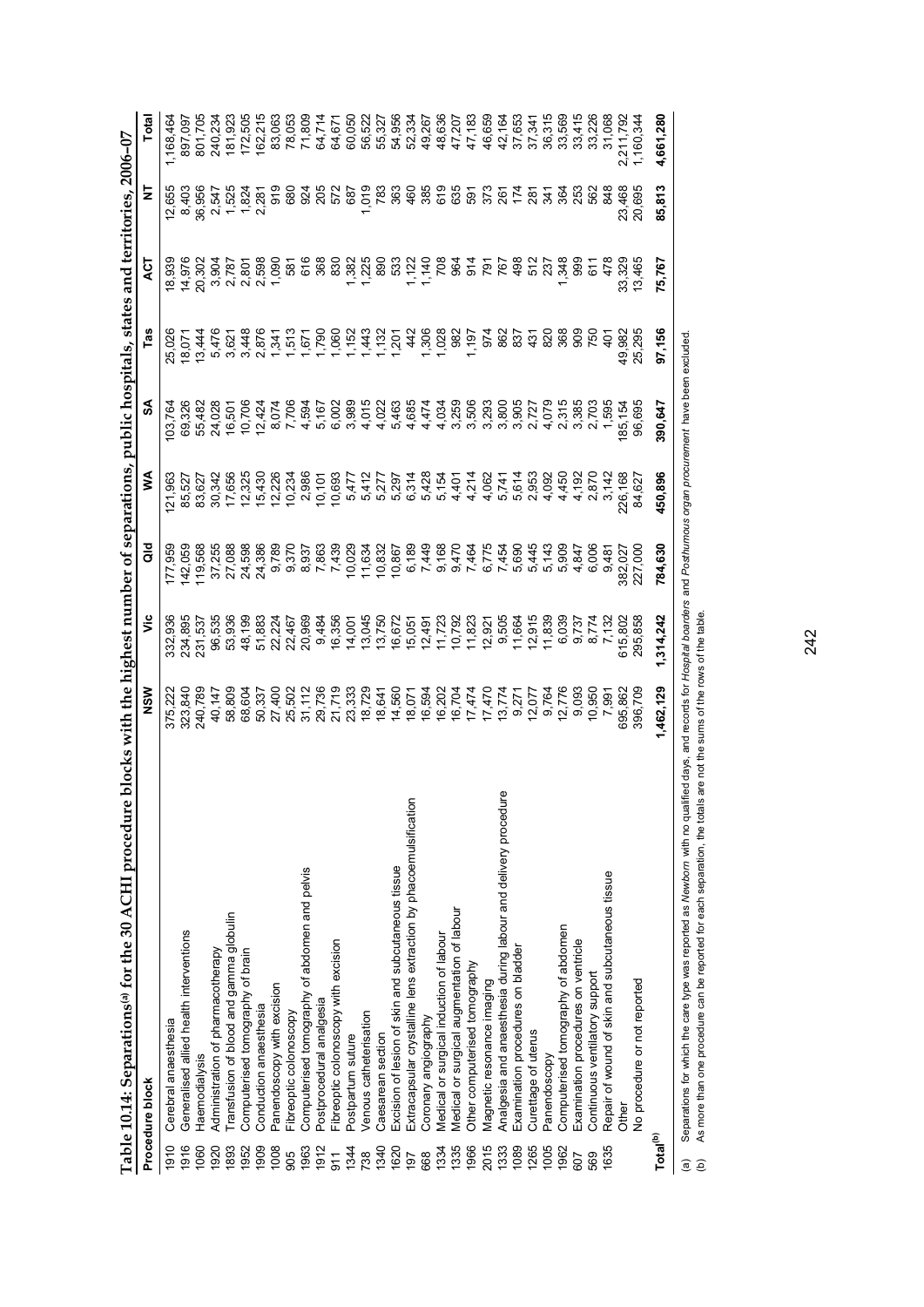| Table 10.15: Separations <sup>(a)</sup> for the 30 ACHI procedur        | e blocks with the highest number of separations, private hospitals, states and territories, 2006-07 |                                      |                                               |                                                                                                                                                                                                                                         |                           |                          |          |         |                               |
|-------------------------------------------------------------------------|-----------------------------------------------------------------------------------------------------|--------------------------------------|-----------------------------------------------|-----------------------------------------------------------------------------------------------------------------------------------------------------------------------------------------------------------------------------------------|---------------------------|--------------------------|----------|---------|-------------------------------|
| Procedure block                                                         | NSM                                                                                                 | ۶Ë                                   | ă                                             | ⋚                                                                                                                                                                                                                                       | వ్                        | Tas                      | হ        | Ξ       | Total                         |
| Cerebral anaesthesia<br>1910                                            | 505,483                                                                                             | 109,682                              | 385,664                                       | 56,699                                                                                                                                                                                                                                  | 25,921                    |                          | ۹.       |         | 1,648,12                      |
| Generalised allied health interventions<br>1916                         | 135,549                                                                                             | 100,839                              | 90,007                                        | 31,381                                                                                                                                                                                                                                  | 39,814                    |                          |          |         | 408,578                       |
| Fibreoptic colonoscopy<br>905                                           | 62,142                                                                                              | 56,129                               | 44,632                                        | 12,286                                                                                                                                                                                                                                  | 12,478                    |                          |          |         | 193,156                       |
| Conduction anaesthesia<br>1909                                          | 66,933                                                                                              | 48,117                               | 37,062                                        | 16,480                                                                                                                                                                                                                                  | 13,175                    |                          | ءِ<br>ء  |         |                               |
| Panendoscopy with excision<br>1008                                      | 61,004                                                                                              | 48,459                               | 47,511                                        | 15,798                                                                                                                                                                                                                                  | 9,909                     |                          |          |         | 189,018<br>186,995<br>173,290 |
| Fibreoptic colonoscopy with excision<br>$\overline{5}$                  | 56,606                                                                                              | 42,790                               | 41,693                                        | 18,829                                                                                                                                                                                                                                  | 9,133                     |                          |          | م.<br>E |                               |
| Administration of pharmacotherapy<br>1920                               | 33,358                                                                                              | 52,537                               | 42,212                                        | 20,585                                                                                                                                                                                                                                  | 16,049                    | 후 후                      | م<br>ء   | ف<br>ء  | 172,723                       |
| Haemodialysis<br>1060                                                   | 21,382                                                                                              | 29,984                               |                                               | 20,446                                                                                                                                                                                                                                  | 16,973<br>8,765<br>10,499 | ن<br>E                   |          | م.<br>E | 141,688                       |
| Extracapsular crystalline lens extraction by phacoemulsification<br>197 | 40,767                                                                                              | 22,615<br>21,758                     | 52,871<br>29,517                              | 8,945<br>8,328<br>8,200                                                                                                                                                                                                                 |                           |                          | n.p      | ف<br>C  | 116,125                       |
| Excision of lesion of skin and subcutaneous tissue<br>1620              | 27,826                                                                                              |                                      | 24,809                                        |                                                                                                                                                                                                                                         |                           | ۹.                       | م<br>ء   | ن<br>ء  | 98,788                        |
| Fransfusion of blood and gamma globulin<br>1893                         |                                                                                                     | 21,738                               | 26,218                                        |                                                                                                                                                                                                                                         | 7,468<br>6,364            | م<br>E                   | n.p      | م<br>ء  | 82,891                        |
| Surgical removal of tooth<br>458                                        | 16,445<br>23,449<br>21,361                                                                          | 20,249<br>7,275                      | 16,196                                        | 10,799                                                                                                                                                                                                                                  |                           | غ<br>E                   | n.p      | ن<br>ء  | 79,464                        |
| Postprocedural analgesia<br>1912                                        |                                                                                                     |                                      | 11,567                                        | 9,541                                                                                                                                                                                                                                   | 5,552                     |                          | ف<br>ء   | ن<br>ء  | 56,906                        |
| Coronary angiography<br>668                                             |                                                                                                     | 14,701                               | 13,265                                        |                                                                                                                                                                                                                                         |                           |                          | نې<br>P  | ف<br>م  | 56,357                        |
| oading of drug delivery device<br>1921                                  | 18,107<br>5,554                                                                                     | 12,914                               | 26,385                                        | $\begin{array}{l}5.67\,4.67\,2.68\,2.69\,2.69\,2.69\,2.69\,2.69\,2.69\,2.69\,2.69\,2.69\,2.69\,2.69\,2.69\,2.69\,2.69\,2.69\,2.69\,2.69\,2.69\,2.69\,2.69\,2.69\,2.69\,2.69\,2.69\,2.69\,2.69\,2.69\,2.69\,2.69\,2.69\,2.69\,2.69\,2.6$ |                           | <b>22222222222222222</b> | ؋.       | ف<br>n  | 55,760                        |
| Panendoscopy<br>1005                                                    | 11,466                                                                                              |                                      | 10,604                                        |                                                                                                                                                                                                                                         |                           |                          | n.p      | n.p.    | 52,911<br>51,077              |
| Examination procedures on bladder<br>1089                               | 13,962                                                                                              |                                      |                                               |                                                                                                                                                                                                                                         |                           |                          | م<br>ء   | ف<br>ء  |                               |
| Evacuation of gravid uterus<br>1267                                     | 10,204                                                                                              | 22,313<br>11,512<br>16,709<br>12,420 |                                               |                                                                                                                                                                                                                                         |                           |                          | ن<br>ء   | ف<br>ء  | 48,328                        |
| Examination procedures on ventricle<br>607                              | 12,245                                                                                              |                                      |                                               |                                                                                                                                                                                                                                         |                           |                          | n.p.     | ف<br>ء  | 44,670                        |
| Procedures for reproductive medicine<br>1297                            | 16,329                                                                                              | 9,469                                |                                               |                                                                                                                                                                                                                                         |                           |                          | n.p.     | م.<br>n | 43,002                        |
| Psychological/psychosocial therapies<br>1873                            | 20,403                                                                                              | 3,419                                | 5683<br>6967<br>6967<br>5967<br>59683<br>6988 |                                                                                                                                                                                                                                         | <b>238</b>                |                          | n.p.     | n.p.    | 42,904                        |
| Curettage of uterus<br>1265                                             | 12,667                                                                                              | 11,884                               |                                               |                                                                                                                                                                                                                                         |                           |                          | ف<br>ء   | م.<br>n | 40,498                        |
| Arthroscopic meniscectomy of knee with repair<br>1517                   |                                                                                                     | 8,271                                |                                               |                                                                                                                                                                                                                                         |                           |                          | n.p.     | م.<br>n | 35,627                        |
| Caesarean section<br>1340                                               |                                                                                                     | 8,063                                | 680,7<br>7.937<br>7.089                       |                                                                                                                                                                                                                                         |                           |                          |          | ف<br>n  | 33,439                        |
| Sleep study<br>1828                                                     |                                                                                                     | 9,039                                |                                               |                                                                                                                                                                                                                                         |                           |                          | 후 후      | ف<br>n  | 32,912                        |
| Examination procedures on uterus<br>1259                                |                                                                                                     | 9,351                                |                                               |                                                                                                                                                                                                                                         |                           |                          |          | ن<br>P  | 32,868                        |
| Analgesia and anaesthesia during labour and delivery procedure<br>1333  |                                                                                                     | 6,390<br>4,519<br>5,631              | 4,521<br>5,891<br>5,613                       |                                                                                                                                                                                                                                         |                           |                          | 후 후      | ن<br>P  | 26,409                        |
| Tonsillectomy or adenoidectomy<br>412                                   |                                                                                                     |                                      |                                               |                                                                                                                                                                                                                                         |                           |                          | غ<br>a   | ن<br>ء  | 25,540                        |
| Repair of inguinal hernia<br>990                                        |                                                                                                     |                                      |                                               |                                                                                                                                                                                                                                         |                           |                          | <u>n</u> |         | 24,957                        |
| Vascular infusion device and pump<br>766                                | 3,446                                                                                               | 8,309                                | 8,873                                         |                                                                                                                                                                                                                                         |                           |                          | م<br>p   |         | 24,712                        |
| <b>Other</b>                                                            | 588,320                                                                                             | 465,257                              | 444,696                                       | 218,346                                                                                                                                                                                                                                 | 169,035                   | 음 후                      | م<br>C   |         | 1,967,578                     |
| No procedure or not reported                                            | 29,403                                                                                              | 79,02                                | 55,92                                         | 17,479                                                                                                                                                                                                                                  | 14,643                    |                          | م<br>م   |         | 210,614                       |
| Total <sup>(b)</sup>                                                    | 808,376                                                                                             | 761,417                              | 742,014                                       | 289,163                                                                                                                                                                                                                                 | 229,324                   |                          | ۹.       | ۹.<br>i | 2,941,637                     |

(a) Separations for which the care type was reported as *Newborn* with no qualified days, and records for *Hospital boarders* and *Posthumous organ procurement* have been excluded.<br>(b) As more than one procedure can be rep (a) Separations for which the care type was reported as *Newborn* with no qualified days, and records for *Hospital boarders* and *Posthumous organ procurement* have been excluded. (b) As more than one procedure can be reported for each separation, the totals are not the sums of the rows of the table.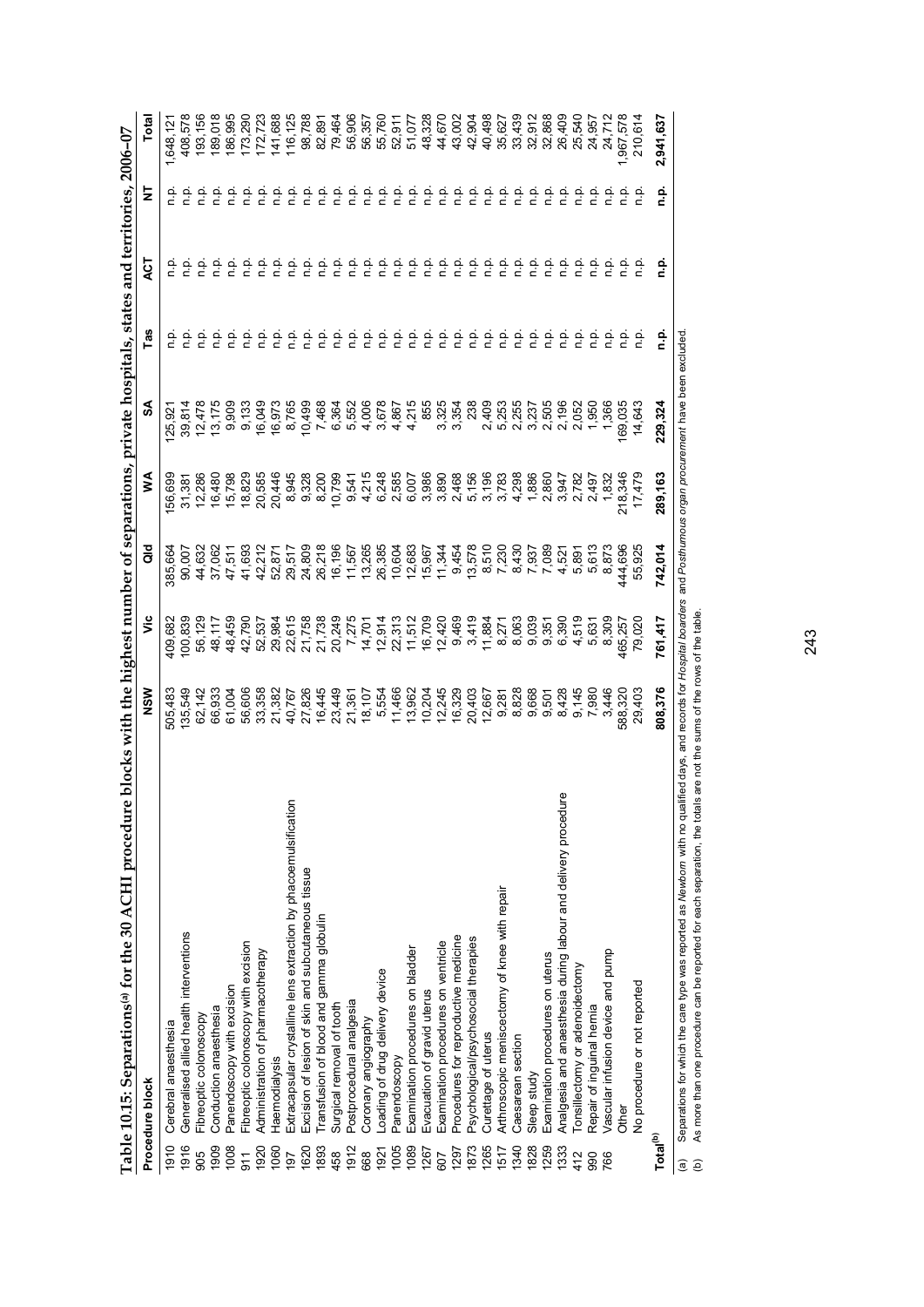| くうくい                                                        |        |
|-------------------------------------------------------------|--------|
|                                                             |        |
|                                                             |        |
| $\frac{1}{2}$                                               |        |
|                                                             |        |
|                                                             |        |
| l                                                           |        |
|                                                             |        |
|                                                             |        |
| ふくてき こうさいち                                                  |        |
|                                                             |        |
|                                                             |        |
| ı                                                           |        |
|                                                             |        |
| i                                                           |        |
|                                                             |        |
|                                                             |        |
| l                                                           |        |
|                                                             |        |
|                                                             |        |
|                                                             |        |
|                                                             |        |
|                                                             |        |
|                                                             |        |
|                                                             |        |
|                                                             |        |
|                                                             |        |
|                                                             |        |
|                                                             |        |
| $\vdots$                                                    |        |
|                                                             |        |
|                                                             |        |
|                                                             |        |
|                                                             |        |
|                                                             |        |
|                                                             |        |
|                                                             |        |
|                                                             |        |
| ֧֧֧֧֧֧֚֚֚֚֚֚֚֚֚֚֚֚֚֚֚֚֚֚֚֚֚֚֚֝֝֝֓֝֬֝֬֝֬֝֬֝֬֝֬               |        |
|                                                             |        |
|                                                             |        |
|                                                             |        |
|                                                             |        |
|                                                             |        |
|                                                             |        |
|                                                             |        |
| ו<br>ו                                                      |        |
| $\frac{1}{2}$<br>Ī                                          |        |
|                                                             |        |
|                                                             |        |
|                                                             |        |
| Ĕ                                                           |        |
|                                                             |        |
| ֖֖֖֖֖֖֖֧ׅ֧֖֖֧֪֪֪֪֪֪֧֪ׅ֚֚֚֚֚֚֚֚֚֚֚֚֚֚֚֚֚֚֚֚֚֚֚֚֚֚֚֚֚֡֬֝֝֬֝֓֞ |        |
| $-1$                                                        |        |
|                                                             |        |
| $\frac{1}{2}$                                               |        |
|                                                             |        |
|                                                             |        |
| Ĭ                                                           |        |
|                                                             |        |
|                                                             |        |
|                                                             |        |
|                                                             |        |
| )<br>i                                                      |        |
| $-1$                                                        |        |
| i                                                           |        |
| )                                                           |        |
|                                                             | í      |
|                                                             | י<br>י |
|                                                             |        |
|                                                             | ׇ֘֝    |
|                                                             |        |
|                                                             | í      |
|                                                             |        |
| <u>י בטבע ב</u><br>י<br>הוד                                 |        |

|            | Table 10.16: Average length of stay(a) (days) for the 30<br>territories, 2006-07 | ACHI procedure blocks with the highest number of separations, public hospitals, states and |               |                                                                     |                                                                    |      |     |                                                              |                                                                                                                             |       |
|------------|----------------------------------------------------------------------------------|--------------------------------------------------------------------------------------------|---------------|---------------------------------------------------------------------|--------------------------------------------------------------------|------|-----|--------------------------------------------------------------|-----------------------------------------------------------------------------------------------------------------------------|-------|
|            | Procedure block                                                                  | ร<br>2                                                                                     | š             | ă                                                                   | ⋚                                                                  | રુ   | Tas | ξ                                                            |                                                                                                                             | Total |
| 1910       | Cerebral anaesthesia                                                             |                                                                                            |               |                                                                     |                                                                    |      |     |                                                              |                                                                                                                             |       |
| 1916       | Generalised allied health interventions                                          |                                                                                            |               |                                                                     |                                                                    |      |     |                                                              |                                                                                                                             |       |
| 060        | Haemodialysis                                                                    |                                                                                            |               |                                                                     |                                                                    |      |     |                                                              |                                                                                                                             |       |
| 920        | Administration of pharmacotherapy                                                |                                                                                            |               |                                                                     |                                                                    |      |     |                                                              |                                                                                                                             |       |
| 893        | Fransfusion of blood and gamma globulin                                          |                                                                                            |               |                                                                     |                                                                    |      |     |                                                              |                                                                                                                             |       |
| 952        | Computerised tomography of brain                                                 |                                                                                            |               |                                                                     |                                                                    |      |     |                                                              |                                                                                                                             |       |
| 909        | Conduction anaesthesia                                                           |                                                                                            |               |                                                                     |                                                                    |      |     |                                                              |                                                                                                                             |       |
| 008        | Panendoscopy with excision                                                       |                                                                                            |               |                                                                     |                                                                    |      |     |                                                              |                                                                                                                             |       |
| 905        | Fibreoptic colonoscopy                                                           |                                                                                            |               |                                                                     |                                                                    |      |     |                                                              |                                                                                                                             |       |
| 1963       | Computerised tomography of abdomen and pelvis                                    |                                                                                            |               |                                                                     |                                                                    |      |     |                                                              |                                                                                                                             |       |
| 912        | Postprocedural analgesia                                                         |                                                                                            |               |                                                                     |                                                                    |      |     |                                                              |                                                                                                                             |       |
| 911        | Fibreoptic colonoscopy with excision                                             |                                                                                            |               |                                                                     |                                                                    |      |     |                                                              |                                                                                                                             |       |
| 1344       | Postpartum suture                                                                |                                                                                            |               |                                                                     |                                                                    |      |     |                                                              |                                                                                                                             |       |
| 738        | Venous catheterisation                                                           |                                                                                            |               |                                                                     |                                                                    |      |     |                                                              |                                                                                                                             |       |
| 1340       | Caesarean section                                                                |                                                                                            |               |                                                                     |                                                                    |      |     |                                                              |                                                                                                                             |       |
| 1620       | Excision of lesion of skin and subcutaneous tissue                               |                                                                                            |               |                                                                     |                                                                    |      |     |                                                              |                                                                                                                             |       |
| 197        | Extracapsular crystalline lens extraction by phacoemulsification                 |                                                                                            |               |                                                                     |                                                                    |      |     |                                                              |                                                                                                                             |       |
| 668        | Coronary angiography                                                             |                                                                                            |               |                                                                     |                                                                    |      |     |                                                              |                                                                                                                             |       |
| 1334       | Medical or surgical induction of labour                                          |                                                                                            |               |                                                                     |                                                                    |      |     |                                                              |                                                                                                                             |       |
| 1335       | Medical or surgical augmentation of labour                                       |                                                                                            |               |                                                                     |                                                                    |      |     |                                                              |                                                                                                                             |       |
| 1966       | Other computerised tomography                                                    |                                                                                            |               |                                                                     |                                                                    |      |     |                                                              |                                                                                                                             |       |
| 2015       | Magnetic resonance imaging                                                       |                                                                                            |               | 301000148593822900579 7712223799409 100018 14859322 11520 110210 11 | さのことりけいこともののことのことはあるようにするとものとのようなのです。 しゅうしょう こうきんしょう しょうしょう しゅうしょう |      |     | 801256321531832701504 182162091 10021 101001 101000 1 101500 | 4 11 1 5 10 7 2 2 0 1 2 2 0 3 2 7 4 5 0 0 0 1 8 5 7 0 6 5 0 7 0 5 2 0 0 2 2 1 5 9 8 0 4 8 6 6 7 0 8 6 4 5 9 0 4 0 0 0 7 0 8 |       |
| 1333       | Analgesia and anaesthesia during labour and delivery procedure                   |                                                                                            |               |                                                                     |                                                                    |      |     |                                                              |                                                                                                                             |       |
| 089        | Examination procedures on bladder                                                |                                                                                            |               |                                                                     |                                                                    |      |     |                                                              |                                                                                                                             |       |
| 1265       | Curettage of uterus                                                              |                                                                                            |               |                                                                     |                                                                    |      |     |                                                              |                                                                                                                             |       |
| 1005       | Panendoscopy                                                                     |                                                                                            |               |                                                                     |                                                                    |      |     |                                                              |                                                                                                                             |       |
| 1962       | Computerised tomography of abdomen                                               |                                                                                            |               |                                                                     |                                                                    |      |     |                                                              |                                                                                                                             |       |
| 607        | Examination procedures on ventricle                                              |                                                                                            |               |                                                                     |                                                                    |      |     |                                                              |                                                                                                                             | 4.3   |
| 569        | Continuous ventilatory support                                                   |                                                                                            | 18.9          |                                                                     |                                                                    | 22.7 |     | $64$<br>$62$                                                 | $\frac{18.7}{4.8}$                                                                                                          | 19.6  |
| <b>635</b> | Repair of wound of skin and subcutaneous tissue                                  |                                                                                            |               |                                                                     |                                                                    | 3.9  |     |                                                              |                                                                                                                             |       |
| Total      |                                                                                  |                                                                                            | $\frac{4}{3}$ | 3.7                                                                 | 3.6                                                                |      |     | $\frac{4}{3}$                                                | 3.0                                                                                                                         | 3.7   |

(a) Separations for which the care type was reported as Newborn with no qualified days, and records for Hospital boarders and Posthurnous organ procurement have been excluded. (a) Separations for which the care type was reported as *Newborn* with no qualified days, and records for *Hospital boarders* and *Posthumous organ procurement* have been excluded.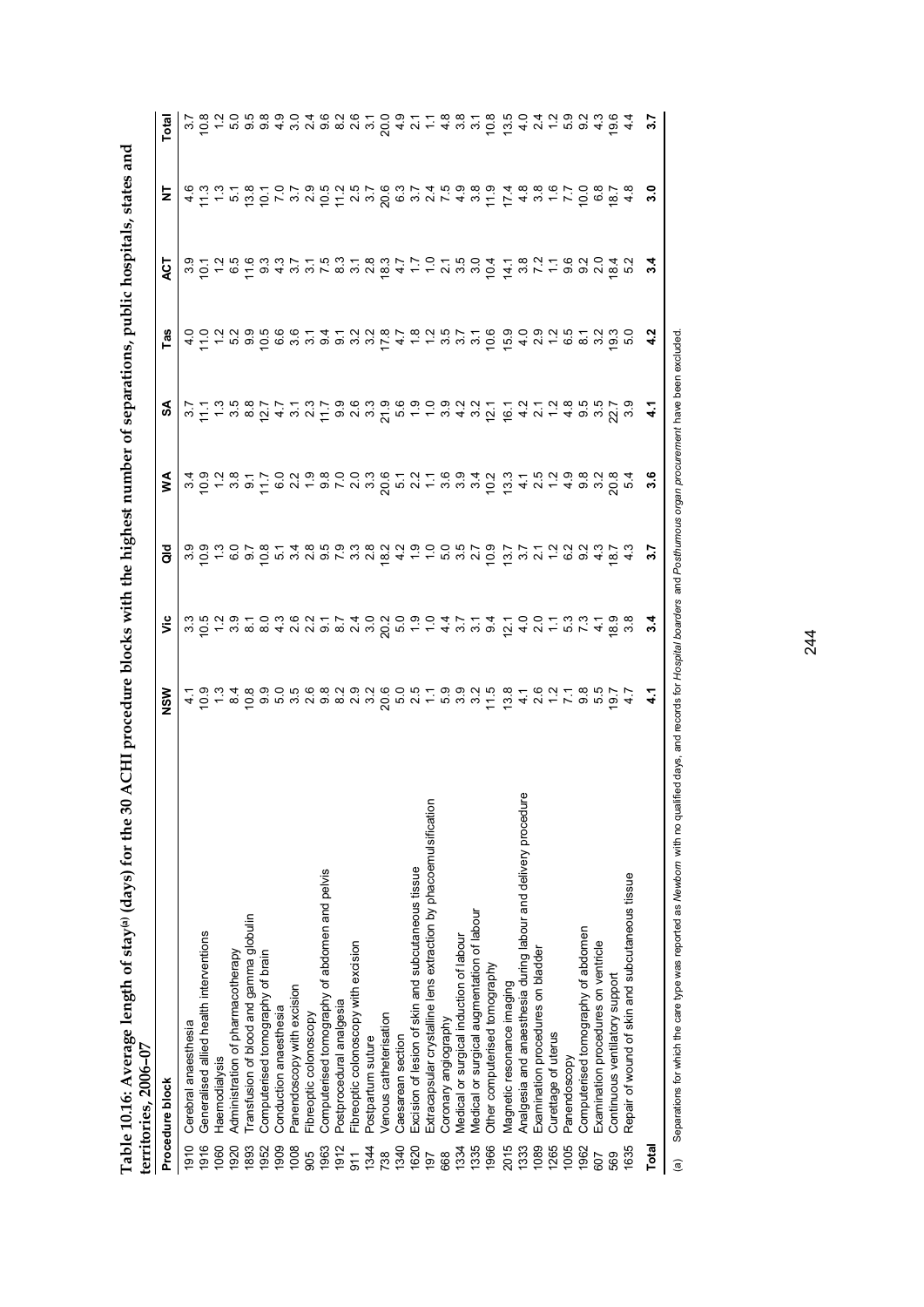|                 | Table 10.17: Average length of stay(a) (days) for the 30<br>territories, 2006-07 | ACHI procedure blocks with the highest number of separations, private hospitals, states and |                                            |                                                                                                                        |                                                       |                 |         |                             |          |                          |
|-----------------|----------------------------------------------------------------------------------|---------------------------------------------------------------------------------------------|--------------------------------------------|------------------------------------------------------------------------------------------------------------------------|-------------------------------------------------------|-----------------|---------|-----------------------------|----------|--------------------------|
|                 | Procedure block                                                                  | NSW                                                                                         | έ                                          | 흐<br>ਨ                                                                                                                 | ≸                                                     | న్              | U)<br>Ë | ζh                          | 눈        | Total                    |
| 1910            | Cerebral anaesthesia                                                             |                                                                                             |                                            |                                                                                                                        |                                                       |                 |         | ې                           |          |                          |
| 1916            | Generalised allied health interventions                                          | 8 8 7 9 8 7 7 8 9 9 7 8 9 9 9 0 1 - 7 -                                                     | O ア30433204101348800 ファック うちょうしょう しょうかんしょう | - ಇ<br>ನ ಐ                                                                                                             | 18536331051079533080811331417618530331051002102121110 | 2047647         |         |                             |          | $00077$<br>$0077$<br>പ്ര |
| 905             | Fibreoptic colonoscopy                                                           |                                                                                             |                                            | $\frac{4}{1}$                                                                                                          |                                                       |                 |         |                             |          |                          |
| 1909            | Conduction anaesthesia                                                           |                                                                                             |                                            |                                                                                                                        |                                                       |                 |         |                             |          |                          |
| 1008            | Panendoscopy with excision                                                       |                                                                                             |                                            |                                                                                                                        |                                                       |                 |         |                             |          |                          |
| $\overline{5}$  | Fibreoptic colonoscopy with excision                                             |                                                                                             |                                            |                                                                                                                        |                                                       |                 |         |                             |          |                          |
| 1920            | Administration of pharmacotherapy                                                |                                                                                             |                                            |                                                                                                                        |                                                       |                 |         |                             |          |                          |
| 060             | <b>Haemodialysis</b>                                                             |                                                                                             |                                            | 41122124808561                                                                                                         |                                                       | $\sum$          |         | 222222222222222222222222222 |          | さいごうこ                    |
| $\overline{16}$ | Extracapsular crystalline lens extraction by phacoemulsification                 |                                                                                             |                                            |                                                                                                                        |                                                       | $\frac{1}{2}$   |         |                             |          |                          |
| 1620            | Excision of lesion of skin and subcutaneous tissue                               |                                                                                             |                                            |                                                                                                                        |                                                       |                 |         |                             |          |                          |
| 1893            | Fransfusion of blood and gamma globulin                                          |                                                                                             |                                            |                                                                                                                        |                                                       |                 |         |                             |          |                          |
| 458             | Surgical removal of tooth                                                        |                                                                                             |                                            |                                                                                                                        |                                                       |                 |         |                             |          |                          |
| 1912            | Postprocedural analgesia                                                         |                                                                                             |                                            |                                                                                                                        |                                                       |                 |         |                             |          |                          |
| 668             | Coronary angiography                                                             |                                                                                             |                                            |                                                                                                                        |                                                       |                 |         |                             |          |                          |
| 1921            | oading of drug delivery device                                                   |                                                                                             |                                            |                                                                                                                        |                                                       |                 |         |                             |          |                          |
| 1005            | Panendoscopy                                                                     |                                                                                             |                                            | $\overline{3}$                                                                                                         |                                                       |                 |         |                             |          |                          |
| 1089            | Examination procedures on bladder                                                |                                                                                             |                                            | $\frac{8}{1}$                                                                                                          |                                                       | $\frac{8}{1}$   |         |                             |          |                          |
| 1267            | Evacuation of gravid uterus                                                      |                                                                                             |                                            | $\overline{1}$ .                                                                                                       |                                                       |                 |         |                             |          |                          |
| 607             | Examination procedures on ventricle                                              |                                                                                             | 3.1                                        | 3.0                                                                                                                    |                                                       | 34              |         |                             |          |                          |
| 1297            | Procedures for reproductive medicine                                             |                                                                                             |                                            |                                                                                                                        |                                                       | $\frac{0}{1}$   |         |                             |          |                          |
| 1873            | Psychological/psychosocial therapies                                             |                                                                                             | 6.4                                        | $\begin{array}{c} 0 & - & - & - & 0 & - & 0 \\ 0 & - & - & - & 0 & - & - & - \\ 0 & - & - & - & - & - & - \end{array}$ |                                                       | $12.9$<br>$1.2$ |         |                             |          |                          |
| 1265            | Curettage of uterus                                                              |                                                                                             | $\ddot{ }$                                 |                                                                                                                        |                                                       |                 |         |                             |          |                          |
| 1517            | Arthroscopic meniscectomy of knee with repair                                    |                                                                                             |                                            |                                                                                                                        |                                                       |                 |         |                             |          |                          |
| 340             | Caesarean section                                                                |                                                                                             |                                            |                                                                                                                        |                                                       |                 |         |                             |          |                          |
| 828             | Sleep study                                                                      |                                                                                             |                                            |                                                                                                                        |                                                       |                 |         |                             |          |                          |
| 259             | Examination procedures on uterus                                                 |                                                                                             |                                            |                                                                                                                        |                                                       |                 |         |                             |          |                          |
| 1333            | Analgesia and anaesthesia during labour and delivery procedure                   |                                                                                             |                                            |                                                                                                                        |                                                       |                 |         |                             |          |                          |
| 412             | onsillectomy or adenoidectomy                                                    | $7.0797789799777$                                                                           | $7.07787477$                               |                                                                                                                        |                                                       | 0077707         |         |                             |          | 280909719719749          |
| 990             | Repair of inguinal hernia                                                        |                                                                                             |                                            |                                                                                                                        |                                                       |                 | 호 후     | e e<br>c e                  |          |                          |
| 766             | Vascular infusion device and pump                                                |                                                                                             |                                            |                                                                                                                        |                                                       |                 |         |                             |          |                          |
| Total           |                                                                                  | $\frac{4}{2}$                                                                               | 2.6                                        | $\frac{6}{2}$                                                                                                          | 2.6                                                   | 2.6             | ءِ<br>ء | ءِ<br>ء                     | <u>م</u> | 2.5                      |

(a) Separations for which the care type was reported as Newborn with no qualified days, and records for Hospital boarders and Posthurnous organ procurement have been excluded. (a) Separations for which the care type was reported as *Newborn* with no qualified days, and records for *Hospital boarders* and *Posthumous organ procurement* have been excluded.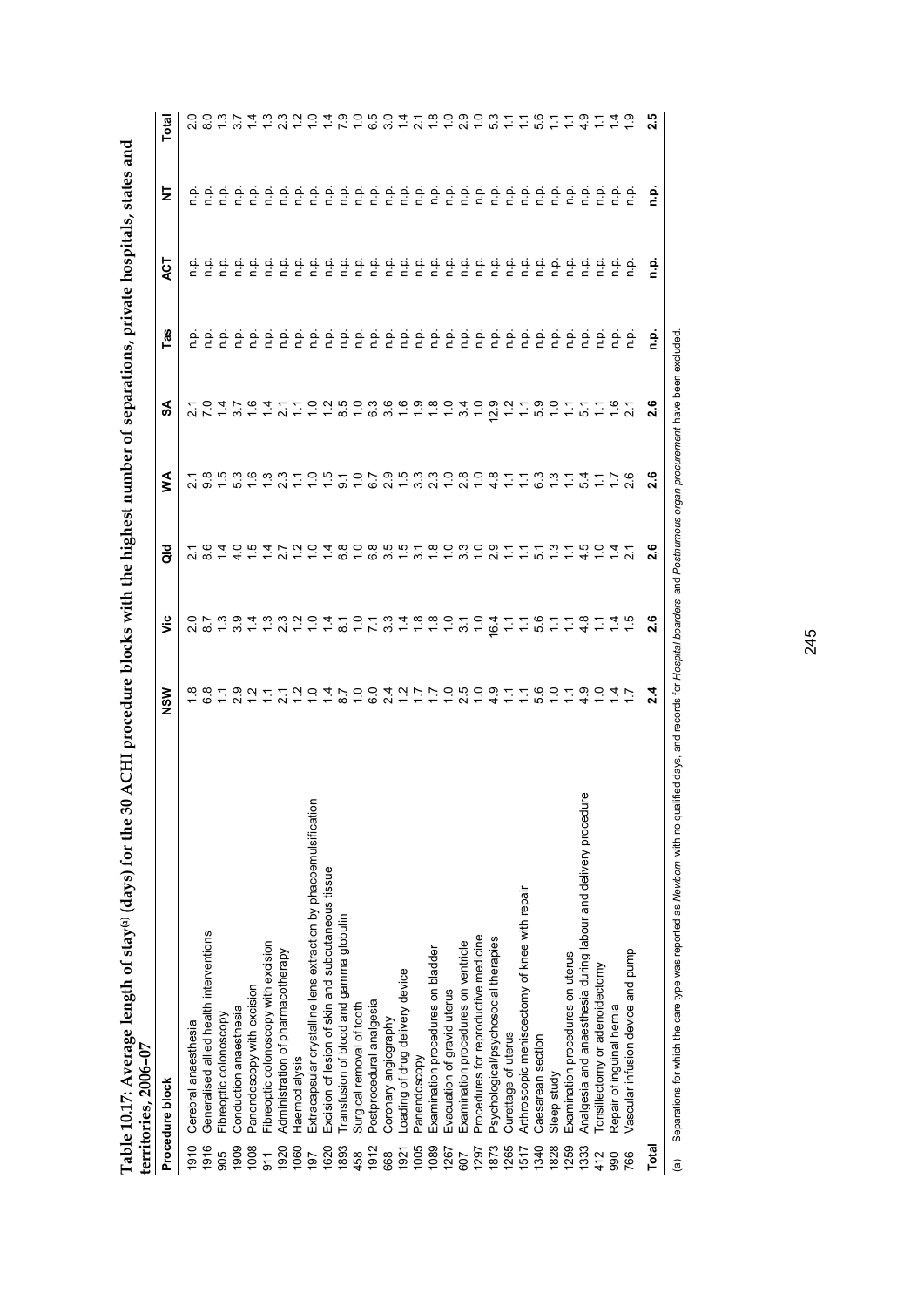| י<br>נו                                                                                                                                                                                                                                                                                                                        |          |  |
|--------------------------------------------------------------------------------------------------------------------------------------------------------------------------------------------------------------------------------------------------------------------------------------------------------------------------------|----------|--|
|                                                                                                                                                                                                                                                                                                                                |          |  |
|                                                                                                                                                                                                                                                                                                                                |          |  |
| s, by age group, all.                                                                                                                                                                                                                                                                                                          |          |  |
|                                                                                                                                                                                                                                                                                                                                |          |  |
| i                                                                                                                                                                                                                                                                                                                              |          |  |
|                                                                                                                                                                                                                                                                                                                                |          |  |
| e highest number or separat                                                                                                                                                                                                                                                                                                    |          |  |
| את הב                                                                                                                                                                                                                                                                                                                          |          |  |
|                                                                                                                                                                                                                                                                                                                                |          |  |
| $\begin{bmatrix} 1 & 1 & 1 & 1 \\ 1 & 1 & 1 & 1 \\ 1 & 1 & 1 & 1 \\ 1 & 1 & 1 & 1 \\ 1 & 1 & 1 & 1 \\ 1 & 1 & 1 & 1 \\ 1 & 1 & 1 & 1 \\ 1 & 1 & 1 & 1 \\ 1 & 1 & 1 & 1 \\ 1 & 1 & 1 & 1 \\ 1 & 1 & 1 & 1 \\ 1 & 1 & 1 & 1 & 1 \\ 1 & 1 & 1 & 1 & 1 \\ 1 & 1 & 1 & 1 & 1 \\ 1 & 1 & 1 & 1 & 1 \\ 1 & 1 & 1 & 1 & 1 \\ 1 & 1 & $ |          |  |
| $\ddot{\phantom{a}}$                                                                                                                                                                                                                                                                                                           |          |  |
| ייים היי הרים הודי<br>l                                                                                                                                                                                                                                                                                                        |          |  |
| i<br>i                                                                                                                                                                                                                                                                                                                         |          |  |
| $\sim$ 10r the 30 A                                                                                                                                                                                                                                                                                                            |          |  |
| or males ro                                                                                                                                                                                                                                                                                                                    |          |  |
| $\frac{1}{2}$<br>ó                                                                                                                                                                                                                                                                                                             |          |  |
|                                                                                                                                                                                                                                                                                                                                |          |  |
| l<br>۱.<br>ن                                                                                                                                                                                                                                                                                                                   |          |  |
| FRAT AFAR<br>י<br>$\frac{1}{2}$                                                                                                                                                                                                                                                                                                | ほくく<br>P |  |
|                                                                                                                                                                                                                                                                                                                                |          |  |

|                                                    | Table 10.18: Separations <sup>(a)</sup> for males for the 30 ACHI<br>2006-07                                                                                                                                                                                        | procedure blocks with the highest number of separations, by age group, all hospitals, Australia, |                                            |                                                                                                                                                                                                                                                                                                       |                                                                                       |           |                                        |                                                                                                                                                                                                                                                                                                                                                                                                                                                                                         |                             |                                         |                                         |                                                                                                                                                                                                                                                                                                                                                                                                                                                                             |                                      |
|----------------------------------------------------|---------------------------------------------------------------------------------------------------------------------------------------------------------------------------------------------------------------------------------------------------------------------|--------------------------------------------------------------------------------------------------|--------------------------------------------|-------------------------------------------------------------------------------------------------------------------------------------------------------------------------------------------------------------------------------------------------------------------------------------------------------|---------------------------------------------------------------------------------------|-----------|----------------------------------------|-----------------------------------------------------------------------------------------------------------------------------------------------------------------------------------------------------------------------------------------------------------------------------------------------------------------------------------------------------------------------------------------------------------------------------------------------------------------------------------------|-----------------------------|-----------------------------------------|-----------------------------------------|-----------------------------------------------------------------------------------------------------------------------------------------------------------------------------------------------------------------------------------------------------------------------------------------------------------------------------------------------------------------------------------------------------------------------------------------------------------------------------|--------------------------------------|
|                                                    | Procedure block                                                                                                                                                                                                                                                     | Ŷ                                                                                                | $\frac{1}{4}$                              | $5 - 14$                                                                                                                                                                                                                                                                                              | $15 - 24$                                                                             | $25 - 34$ | $35 - 44$                              | $45 - 54$                                                                                                                                                                                                                                                                                                                                                                                                                                                                               | 55-64                       | $65 - 74$                               | $75 - 84$                               | $rac{1}{8}$                                                                                                                                                                                                                                                                                                                                                                                                                                                                 | Total <sup>(b)</sup>                 |
| 1910                                               | Cerebral anaesthesia                                                                                                                                                                                                                                                |                                                                                                  | 42,946                                     | 71,903                                                                                                                                                                                                                                                                                                | 02,730                                                                                |           |                                        | 81,50                                                                                                                                                                                                                                                                                                                                                                                                                                                                                   | 240,79                      | 218,921<br>109,192<br>138,294<br>45,594 |                                         | 37,09                                                                                                                                                                                                                                                                                                                                                                                                                                                                       | 1,310,59                             |
| 1916                                               | Generalised allied health interventions                                                                                                                                                                                                                             | 10,558<br>10,017                                                                                 | 6,291                                      | 13,117                                                                                                                                                                                                                                                                                                | 30,659                                                                                |           | 38, 11<br>43, 722<br>48, 747           | 58,616                                                                                                                                                                                                                                                                                                                                                                                                                                                                                  | 90,705<br>115,319<br>42,057 |                                         | 166,436<br>133,646<br>132,143<br>30,099 | 58,788                                                                                                                                                                                                                                                                                                                                                                                                                                                                      | 588,870                              |
| 1060                                               | Haemodialysis                                                                                                                                                                                                                                                       | $\tilde{a}$                                                                                      | 62                                         | 294                                                                                                                                                                                                                                                                                                   | 6,807                                                                                 |           |                                        |                                                                                                                                                                                                                                                                                                                                                                                                                                                                                         |                             |                                         |                                         | 18,678                                                                                                                                                                                                                                                                                                                                                                                                                                                                      | 559,793                              |
| 1920                                               | Administration of pharmacotherapy                                                                                                                                                                                                                                   | 19,243                                                                                           |                                            |                                                                                                                                                                                                                                                                                                       |                                                                                       |           |                                        | 80,425<br>22,026                                                                                                                                                                                                                                                                                                                                                                                                                                                                        |                             |                                         |                                         |                                                                                                                                                                                                                                                                                                                                                                                                                                                                             | 195,981                              |
| 1909                                               | Conduction anaesthesia                                                                                                                                                                                                                                              | $1,894$<br>2,023                                                                                 |                                            |                                                                                                                                                                                                                                                                                                       |                                                                                       |           |                                        | 12,416                                                                                                                                                                                                                                                                                                                                                                                                                                                                                  |                             | 36,143                                  | 37,156                                  |                                                                                                                                                                                                                                                                                                                                                                                                                                                                             | 146,686                              |
| 1893                                               | Fransfusion of blood and gamma globulin                                                                                                                                                                                                                             |                                                                                                  |                                            |                                                                                                                                                                                                                                                                                                       |                                                                                       |           |                                        |                                                                                                                                                                                                                                                                                                                                                                                                                                                                                         |                             | 30,157                                  | 33,990                                  |                                                                                                                                                                                                                                                                                                                                                                                                                                                                             | 134,162                              |
| 905                                                | Fibreoptic colonoscopy                                                                                                                                                                                                                                              |                                                                                                  |                                            | $\begin{array}{cccccccccccccc} 99 & 17 & 12 & 92 & 81 & 82 & 81 & 82 & 83 & 84 & 85 & 85 & 85 & 85 & 84 & 85 & 85 & 85 & 86 & 87 & 87 & 88 & 87 & 88 & 87 & 88 & 87 & 88 & 87 & 88 & 87 & 88 & 87 & 88 & 87 & 88 & 87 & 88 & 87 & 88 & 87 & 88 & 87 & 88 & 87 & 88 & 87 & 88 & 87 & 88 & 87 & 88 & 8$ |                                                                                       |           | Gregi Hene e von trotutur de tour tre- | $\begin{array}{l} \tau \stackrel{.}{\sim} \stackrel{.}{\sim} \stackrel{.}{\sim} \stackrel{.}{\sim} \stackrel{.}{\sim} \stackrel{.}{\sim} \stackrel{.}{\sim} \stackrel{.}{\sim} \stackrel{.}{\sim} \stackrel{.}{\sim} \stackrel{.}{\sim} \stackrel{.}{\sim} \stackrel{.}{\sim} \stackrel{.}{\sim} \stackrel{.}{\sim} \stackrel{.}{\sim} \stackrel{.}{\sim} \stackrel{.}{\sim} \stackrel{.}{\sim} \stackrel{.}{\sim} \stackrel{.}{\sim} \stackrel{.}{\sim} \stackrel{.}{\sim} \stackrel{$ | 25,592<br>22,774<br>30,754  |                                         | 15,031<br>16,073                        | $\begin{array}{l} 99.65 \rightarrow 0 \\ 99.65 \rightarrow 0 \\ 99.65 \rightarrow 0 \\ 99.65 \rightarrow 0 \\ 99.65 \rightarrow 0 \\ 99.65 \rightarrow 0 \\ 99.65 \rightarrow 0 \\ 99.65 \rightarrow 0 \\ 99.65 \rightarrow 0 \\ 99.65 \rightarrow 0 \\ 99.65 \rightarrow 0 \\ 99.65 \rightarrow 0 \\ 99.65 \rightarrow 0 \\ 99.65 \rightarrow 0 \\ 99.65 \rightarrow 0 \\ 99.65 \rightarrow 0 \\ 99.65 \rightarrow 0 \\ 99.65 \rightarrow 0 \\ 99.65 \rightarrow 0 \\ 99.$ | 121,153                              |
| 911                                                | Fibreoptic colonoscopy with excision                                                                                                                                                                                                                                | $\frac{8}{3}$                                                                                    |                                            |                                                                                                                                                                                                                                                                                                       |                                                                                       |           |                                        |                                                                                                                                                                                                                                                                                                                                                                                                                                                                                         |                             |                                         |                                         |                                                                                                                                                                                                                                                                                                                                                                                                                                                                             | 120,187                              |
| 1008                                               | Panendoscopy with excision                                                                                                                                                                                                                                          |                                                                                                  |                                            |                                                                                                                                                                                                                                                                                                       |                                                                                       |           |                                        |                                                                                                                                                                                                                                                                                                                                                                                                                                                                                         |                             |                                         | 14,794                                  |                                                                                                                                                                                                                                                                                                                                                                                                                                                                             | 118,667                              |
| 1952                                               | Computerised tomography of brain                                                                                                                                                                                                                                    | 7880                                                                                             |                                            |                                                                                                                                                                                                                                                                                                       |                                                                                       |           |                                        |                                                                                                                                                                                                                                                                                                                                                                                                                                                                                         |                             |                                         | 23,278<br>18,384<br>29,271              |                                                                                                                                                                                                                                                                                                                                                                                                                                                                             | 100,014                              |
| 1620                                               | Excision of lesion of skin and subcutaneous tissue                                                                                                                                                                                                                  |                                                                                                  |                                            |                                                                                                                                                                                                                                                                                                       |                                                                                       |           |                                        |                                                                                                                                                                                                                                                                                                                                                                                                                                                                                         |                             |                                         |                                         |                                                                                                                                                                                                                                                                                                                                                                                                                                                                             | 81,559                               |
| 197                                                | Extracapsular crystalline lens extraction by phacoemulsification                                                                                                                                                                                                    |                                                                                                  |                                            |                                                                                                                                                                                                                                                                                                       |                                                                                       |           |                                        |                                                                                                                                                                                                                                                                                                                                                                                                                                                                                         |                             |                                         |                                         |                                                                                                                                                                                                                                                                                                                                                                                                                                                                             | 70,755                               |
| 668                                                | Coronary angiography                                                                                                                                                                                                                                                |                                                                                                  |                                            |                                                                                                                                                                                                                                                                                                       |                                                                                       |           |                                        |                                                                                                                                                                                                                                                                                                                                                                                                                                                                                         |                             |                                         |                                         |                                                                                                                                                                                                                                                                                                                                                                                                                                                                             | 69,010                               |
| 1089                                               | Examination procedures on bladder                                                                                                                                                                                                                                   |                                                                                                  |                                            |                                                                                                                                                                                                                                                                                                       |                                                                                       |           |                                        |                                                                                                                                                                                                                                                                                                                                                                                                                                                                                         |                             |                                         | 13,029<br>14,079                        |                                                                                                                                                                                                                                                                                                                                                                                                                                                                             | 53,112                               |
| 507                                                | Examination procedures on ventricle                                                                                                                                                                                                                                 |                                                                                                  |                                            |                                                                                                                                                                                                                                                                                                       |                                                                                       |           |                                        |                                                                                                                                                                                                                                                                                                                                                                                                                                                                                         |                             |                                         |                                         |                                                                                                                                                                                                                                                                                                                                                                                                                                                                             | 50,257                               |
| 1912                                               | Postprocedural analgesia                                                                                                                                                                                                                                            |                                                                                                  |                                            |                                                                                                                                                                                                                                                                                                       |                                                                                       |           |                                        |                                                                                                                                                                                                                                                                                                                                                                                                                                                                                         |                             |                                         |                                         |                                                                                                                                                                                                                                                                                                                                                                                                                                                                             | 47,012                               |
| 1963                                               | Computerised tomography of abdomen and pelvis                                                                                                                                                                                                                       |                                                                                                  |                                            |                                                                                                                                                                                                                                                                                                       |                                                                                       |           |                                        |                                                                                                                                                                                                                                                                                                                                                                                                                                                                                         |                             |                                         |                                         |                                                                                                                                                                                                                                                                                                                                                                                                                                                                             | 44,272                               |
| 1005                                               | Panendoscopy                                                                                                                                                                                                                                                        |                                                                                                  |                                            |                                                                                                                                                                                                                                                                                                       |                                                                                       |           |                                        |                                                                                                                                                                                                                                                                                                                                                                                                                                                                                         |                             |                                         |                                         |                                                                                                                                                                                                                                                                                                                                                                                                                                                                             | 41,766<br>40,956                     |
| 738                                                | Venous catheterisation                                                                                                                                                                                                                                              |                                                                                                  |                                            |                                                                                                                                                                                                                                                                                                       |                                                                                       |           |                                        |                                                                                                                                                                                                                                                                                                                                                                                                                                                                                         |                             |                                         |                                         |                                                                                                                                                                                                                                                                                                                                                                                                                                                                             |                                      |
| 990                                                | Repair of inguinal hernia                                                                                                                                                                                                                                           |                                                                                                  |                                            |                                                                                                                                                                                                                                                                                                       |                                                                                       |           |                                        |                                                                                                                                                                                                                                                                                                                                                                                                                                                                                         |                             |                                         |                                         |                                                                                                                                                                                                                                                                                                                                                                                                                                                                             | 40,136                               |
| 458                                                | Surgical removal of tooth                                                                                                                                                                                                                                           |                                                                                                  |                                            |                                                                                                                                                                                                                                                                                                       |                                                                                       |           |                                        |                                                                                                                                                                                                                                                                                                                                                                                                                                                                                         |                             |                                         |                                         |                                                                                                                                                                                                                                                                                                                                                                                                                                                                             |                                      |
| 1921                                               | Loading of drug delivery device                                                                                                                                                                                                                                     |                                                                                                  |                                            |                                                                                                                                                                                                                                                                                                       |                                                                                       |           |                                        |                                                                                                                                                                                                                                                                                                                                                                                                                                                                                         |                             |                                         |                                         |                                                                                                                                                                                                                                                                                                                                                                                                                                                                             |                                      |
| 1566                                               | Excision procedures on other musculoskeletal sites                                                                                                                                                                                                                  |                                                                                                  |                                            |                                                                                                                                                                                                                                                                                                       |                                                                                       |           |                                        |                                                                                                                                                                                                                                                                                                                                                                                                                                                                                         |                             |                                         |                                         |                                                                                                                                                                                                                                                                                                                                                                                                                                                                             | 39,867<br>37,597<br>32,395<br>30,645 |
| 2015                                               | Magnetic resonance imaging                                                                                                                                                                                                                                          | $1,081$<br>$56$<br>$193$                                                                         |                                            |                                                                                                                                                                                                                                                                                                       |                                                                                       |           |                                        |                                                                                                                                                                                                                                                                                                                                                                                                                                                                                         |                             |                                         |                                         | $7.638887$<br>$7.638887$<br>$7.79$                                                                                                                                                                                                                                                                                                                                                                                                                                          |                                      |
| 1966                                               | Other computerised tomography                                                                                                                                                                                                                                       |                                                                                                  |                                            |                                                                                                                                                                                                                                                                                                       |                                                                                       |           |                                        |                                                                                                                                                                                                                                                                                                                                                                                                                                                                                         |                             |                                         |                                         |                                                                                                                                                                                                                                                                                                                                                                                                                                                                             | 29,153                               |
| 1828                                               | Sleep study                                                                                                                                                                                                                                                         |                                                                                                  |                                            |                                                                                                                                                                                                                                                                                                       |                                                                                       |           |                                        |                                                                                                                                                                                                                                                                                                                                                                                                                                                                                         |                             |                                         |                                         |                                                                                                                                                                                                                                                                                                                                                                                                                                                                             | 27,227<br>24,933                     |
| 1517                                               | Arthroscopic meniscectomy of knee with repair                                                                                                                                                                                                                       |                                                                                                  |                                            |                                                                                                                                                                                                                                                                                                       |                                                                                       |           |                                        |                                                                                                                                                                                                                                                                                                                                                                                                                                                                                         |                             |                                         |                                         |                                                                                                                                                                                                                                                                                                                                                                                                                                                                             |                                      |
| 671                                                | Transluminal coronary angioplasty with stenting                                                                                                                                                                                                                     |                                                                                                  |                                            |                                                                                                                                                                                                                                                                                                       |                                                                                       |           |                                        |                                                                                                                                                                                                                                                                                                                                                                                                                                                                                         |                             |                                         | 896<br>4,205<br>4,734                   |                                                                                                                                                                                                                                                                                                                                                                                                                                                                             | 24,787                               |
| 569                                                | Continuous ventilatory support                                                                                                                                                                                                                                      | 3,159                                                                                            |                                            | 387<br>8.997                                                                                                                                                                                                                                                                                          |                                                                                       |           |                                        |                                                                                                                                                                                                                                                                                                                                                                                                                                                                                         |                             |                                         |                                         |                                                                                                                                                                                                                                                                                                                                                                                                                                                                             | 22,932<br>22,521                     |
| 412                                                | Tonsillectomy or adenoidectomy                                                                                                                                                                                                                                      | 52<br>47,396                                                                                     |                                            |                                                                                                                                                                                                                                                                                                       |                                                                                       |           |                                        | 249                                                                                                                                                                                                                                                                                                                                                                                                                                                                                     | $\frac{4}{4}$               |                                         |                                         |                                                                                                                                                                                                                                                                                                                                                                                                                                                                             |                                      |
|                                                    | Dther                                                                                                                                                                                                                                                               |                                                                                                  |                                            | 99,549                                                                                                                                                                                                                                                                                                |                                                                                       |           | 190,004                                | 240,814                                                                                                                                                                                                                                                                                                                                                                                                                                                                                 | 337,406                     | 318,955                                 | 261,679                                 | 71,555                                                                                                                                                                                                                                                                                                                                                                                                                                                                      | 1,904,687                            |
|                                                    | Procedures reported                                                                                                                                                                                                                                                 | 43,702                                                                                           | 364<br>7,985<br>55,327<br>54,178<br>43,355 | 93,613                                                                                                                                                                                                                                                                                                |                                                                                       | 81,940    | 270,408                                | 389,644                                                                                                                                                                                                                                                                                                                                                                                                                                                                                 | 560,377<br>77,168           | 576,765                                 | 515,840<br>75,396                       | 133,864                                                                                                                                                                                                                                                                                                                                                                                                                                                                     | 2,965,612                            |
|                                                    | No procedure or not reported                                                                                                                                                                                                                                        | 39,334                                                                                           |                                            | 38,325                                                                                                                                                                                                                                                                                                | 49,124                                                                                | 56,058    | 65,817                                 | 68,662                                                                                                                                                                                                                                                                                                                                                                                                                                                                                  |                             | 72,832                                  |                                         | 29,828                                                                                                                                                                                                                                                                                                                                                                                                                                                                      | 615,903                              |
| Total <sup>(c)</sup>                               |                                                                                                                                                                                                                                                                     | 83,036                                                                                           | 97,533                                     | 131,938                                                                                                                                                                                                                                                                                               | 201,338                                                                               | 231,064   | 336,225                                | 458,306                                                                                                                                                                                                                                                                                                                                                                                                                                                                                 | 637,545                     | 649,597                                 | 591,236                                 | 163,692                                                                                                                                                                                                                                                                                                                                                                                                                                                                     | 3,581,515                            |
| $\odot$<br>$\widehat{a}$<br>$\widehat{\mathbf{e}}$ | As more than one procedure can be reported for each separation, the totals are not the sums of the rows of the table.<br>Separations for which the care type was reported as Newborn with no qualified days,<br>Includes separations for which age was not reported |                                                                                                  |                                            |                                                                                                                                                                                                                                                                                                       | and records for Hospital boarders and Posthumous organ procurement have been excluded |           |                                        |                                                                                                                                                                                                                                                                                                                                                                                                                                                                                         |                             |                                         |                                         |                                                                                                                                                                                                                                                                                                                                                                                                                                                                             |                                      |
|                                                    |                                                                                                                                                                                                                                                                     |                                                                                                  |                                            |                                                                                                                                                                                                                                                                                                       |                                                                                       |           |                                        |                                                                                                                                                                                                                                                                                                                                                                                                                                                                                         |                             |                                         |                                         |                                                                                                                                                                                                                                                                                                                                                                                                                                                                             |                                      |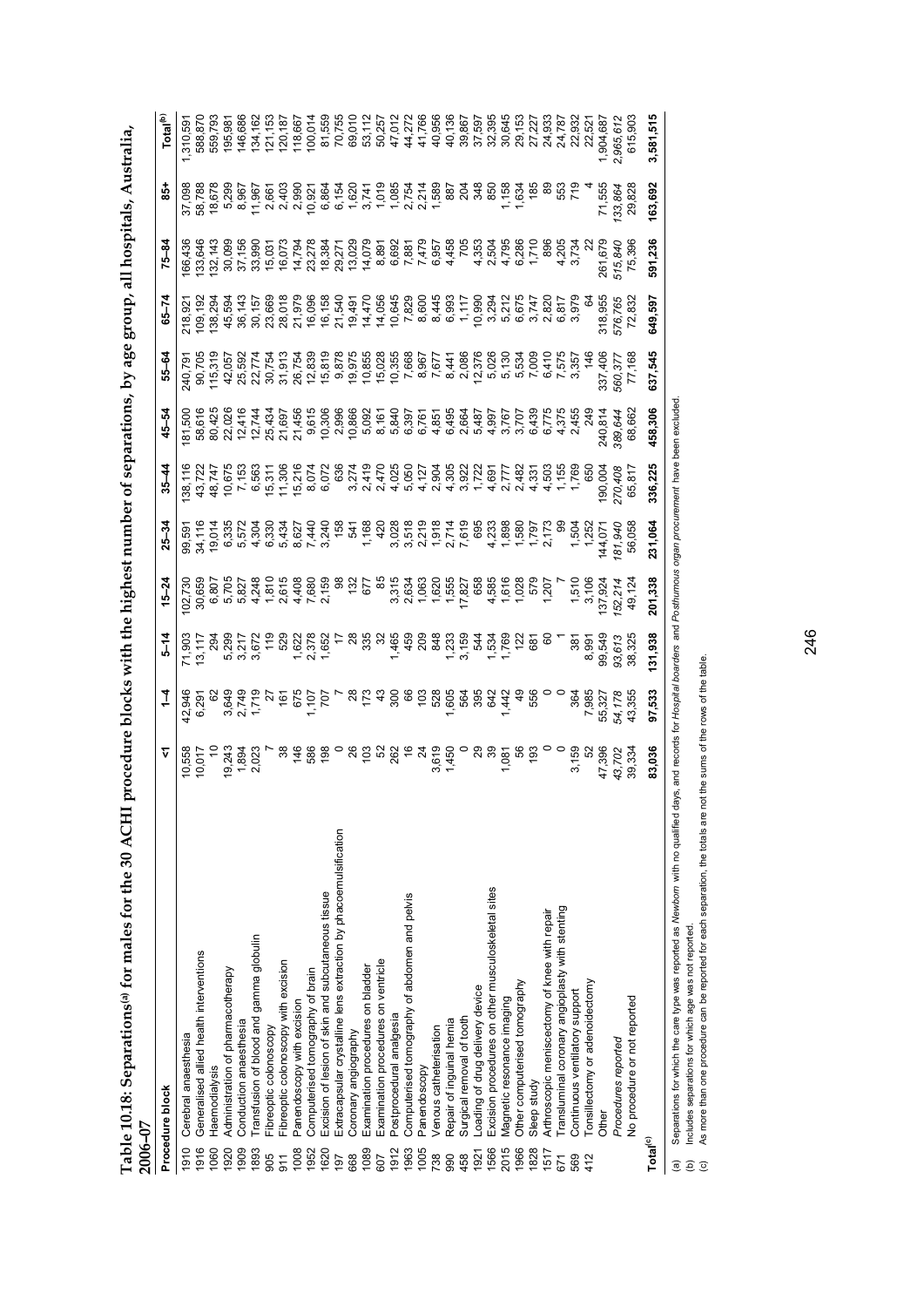| Table 10.19: Separations(a) for females for the 30 ACHI procedure blocks with the highest number of separations, by age group, all hospitals, Australia,<br>2006-07 |                         |                                   |                                 |                          |                                          |                                                                               |                            |                            |                              |                                        |                                     |                                            |
|---------------------------------------------------------------------------------------------------------------------------------------------------------------------|-------------------------|-----------------------------------|---------------------------------|--------------------------|------------------------------------------|-------------------------------------------------------------------------------|----------------------------|----------------------------|------------------------------|----------------------------------------|-------------------------------------|--------------------------------------------|
| Procedure block                                                                                                                                                     |                         |                                   |                                 |                          |                                          | $10-34$ $1-34$ $1-54$ $15-24$ $25-34$ $25-34$ $25-34$ $25-54$ $25-54$ $25-64$ |                            |                            |                              |                                        | 85+                                 | Total <sup>(b,</sup>                       |
| 1910 Cerebral anaesthesia                                                                                                                                           |                         |                                   |                                 | 130,833                  |                                          |                                                                               | 233,280                    | 239,791                    | 205,244                      |                                        |                                     |                                            |
| 1916 Generalised allied health interventions                                                                                                                        |                         |                                   |                                 |                          |                                          |                                                                               |                            |                            |                              |                                        |                                     |                                            |
| 060 Haemodialysis                                                                                                                                                   | 5,143<br>7,940<br>7,940 | 27,354<br>4,828<br>4,828<br>3,170 | 52,714<br>10,499<br>547<br>5247 | 39,765<br>4,426<br>5,177 | 171, 192<br>80, 605<br>15, 159<br>9, 315 | 218,020<br>62,418<br>31,880<br>31,880                                         | 59,402<br>53,511<br>38 ggg | 80,991<br>82,346<br>50,091 | 103,241<br>103,592<br>39,739 | 172,912<br>160,546<br>82,877<br>24,474 | 49,469<br>106,541<br>9,433<br>5,133 | 1,505,952<br>716,776<br>383,599<br>383,599 |
| AQON Administration of nharmarctherany                                                                                                                              | 14.902                  |                                   |                                 |                          |                                          |                                                                               |                            |                            |                              |                                        |                                     |                                            |

| 2006-07              | Table 10.19: Separations(a) for females for the 30 ACHI procedure blocks with the highest number of separations, by age group, all hospitals, Australia, |                                     |             |            |                  |                                                                                                                                                                                                                                                                                                                                                                                                                                                                                                          |                    |                                          |                                                                        |                                                          |                                                       |                                               |                                      |
|----------------------|----------------------------------------------------------------------------------------------------------------------------------------------------------|-------------------------------------|-------------|------------|------------------|----------------------------------------------------------------------------------------------------------------------------------------------------------------------------------------------------------------------------------------------------------------------------------------------------------------------------------------------------------------------------------------------------------------------------------------------------------------------------------------------------------|--------------------|------------------------------------------|------------------------------------------------------------------------|----------------------------------------------------------|-------------------------------------------------------|-----------------------------------------------|--------------------------------------|
|                      | Procedure block                                                                                                                                          |                                     |             | $5 - 14$   | $15 - 24$        |                                                                                                                                                                                                                                                                                                                                                                                                                                                                                                          | $35 - 44$          | $45 - 54$                                | 55-64                                                                  | $-5-7$                                                   | $75 - 8$                                              | $\overline{5}$                                | Total <sup>(b)</sup>                 |
| 1910                 | Cerebral anaesthesia                                                                                                                                     |                                     | 27,354      | 52,714     |                  | 71,192                                                                                                                                                                                                                                                                                                                                                                                                                                                                                                   | 218,020            | 233,280                                  | 239,79                                                                 | 205,244                                                  | 172,91                                                | 49,469                                        | 1,505,9                              |
| 1916                 | Generalised allied health interventions                                                                                                                  | 5,143<br>7,940                      | 4,828       | 10,499     | 30,833<br>39,765 | 80,605<br>15,159                                                                                                                                                                                                                                                                                                                                                                                                                                                                                         | 62,418             | 59,402                                   | 80,99                                                                  | 103,241                                                  | 160,546                                               | 106,54                                        | 716,776                              |
| 1060                 | Haemodialysis                                                                                                                                            |                                     |             | ž          |                  |                                                                                                                                                                                                                                                                                                                                                                                                                                                                                                          | 31,880             | 53,51                                    | 82,346                                                                 | 103,592                                                  | 82,87                                                 |                                               | 383,599                              |
| 1920                 | Administration of pharmacotherapy                                                                                                                        |                                     |             |            | 5,17             | 9,315                                                                                                                                                                                                                                                                                                                                                                                                                                                                                                    | 21,788             | 38,996                                   |                                                                        | 39,739                                                   | 24,474                                                |                                               | 216,974                              |
| 1909                 | Conduction anaes thesia                                                                                                                                  |                                     |             |            |                  |                                                                                                                                                                                                                                                                                                                                                                                                                                                                                                          |                    | 11,498                                   |                                                                        | 34,424                                                   |                                                       |                                               | 204,541                              |
| 1008                 | Panendoscopy with excision                                                                                                                               |                                     |             |            |                  |                                                                                                                                                                                                                                                                                                                                                                                                                                                                                                          |                    |                                          |                                                                        | 24,965                                                   | 42,885<br>17,524                                      |                                               | 151,389                              |
| 905                  | Fibreoptic colonoscopy                                                                                                                                   |                                     |             |            |                  |                                                                                                                                                                                                                                                                                                                                                                                                                                                                                                          |                    |                                          |                                                                        |                                                          |                                                       |                                               | 150,056                              |
| 1893                 | Fransfusion of blood and gamma globulin                                                                                                                  |                                     |             |            |                  |                                                                                                                                                                                                                                                                                                                                                                                                                                                                                                          |                    |                                          |                                                                        |                                                          |                                                       |                                               | 130,648                              |
| 511                  | Fibreoptic colonoscopy with excision                                                                                                                     | 888 <b>° 425</b><br>0938 ° 425<br>1 |             |            |                  | 43,055<br>11,489<br>7,528<br>7,210<br>7,210                                                                                                                                                                                                                                                                                                                                                                                                                                                              |                    | 30, 132<br>33, 234<br>13, 206<br>21, 877 | 50,51416<br>50,528<br>50,528,527<br>50,528,527<br>50,528,527<br>50,539 | 27,919<br>23,725<br>24,725<br>28,7385                    | 18,256<br>30,361<br>30,518<br>42,793<br>25,003        |                                               | 117,774                              |
| 197                  | Extracapsular crystalline lens extraction by phacoemulsification                                                                                         |                                     |             |            |                  |                                                                                                                                                                                                                                                                                                                                                                                                                                                                                                          |                    |                                          |                                                                        |                                                          |                                                       |                                               | 97,700                               |
| 1952                 | Computerised tomography of brain                                                                                                                         | 418                                 |             |            |                  | $\begin{array}{r} \mathfrak{L}_{\mathbf{1}} \boxtimes \mathfrak{L}_{\mathbf{2}} \boxtimes \mathfrak{L}_{\mathbf{3}} \\ \mathfrak{L}_{\mathbf{3}} \boxtimes \mathfrak{L}_{\mathbf{3}} \boxtimes \mathfrak{L}_{\mathbf{3}} \boxtimes \mathfrak{L}_{\mathbf{4}} \\ \mathfrak{L}_{\mathbf{5}} \boxtimes \mathfrak{L}_{\mathbf{5}} \boxtimes \mathfrak{L}_{\mathbf{5}} \boxtimes \mathfrak{L}_{\mathbf{5}} \boxtimes \mathfrak{L}_{\mathbf{5}} \\ \mathfrak{L}_{\mathbf{6}} \boxtimes \mathfrak{L}_{\mathbf{$ |                    | $\frac{3}{7}$ ,839                       |                                                                        |                                                          |                                                       |                                               | 92,003                               |
| 1340                 | Caesarean section                                                                                                                                        |                                     |             |            |                  |                                                                                                                                                                                                                                                                                                                                                                                                                                                                                                          |                    | 257                                      |                                                                        |                                                          |                                                       |                                               | 88,765                               |
| 1344                 | Postpartum suture                                                                                                                                        |                                     |             |            |                  |                                                                                                                                                                                                                                                                                                                                                                                                                                                                                                          |                    |                                          |                                                                        |                                                          |                                                       |                                               | 82,775                               |
| 1267                 | Evacuation of gravid uterus                                                                                                                              |                                     |             |            |                  |                                                                                                                                                                                                                                                                                                                                                                                                                                                                                                          |                    | 555                                      |                                                                        |                                                          |                                                       |                                               | 78,125                               |
| 1265                 | Curettage of uterus                                                                                                                                      |                                     |             |            |                  |                                                                                                                                                                                                                                                                                                                                                                                                                                                                                                          |                    |                                          |                                                                        |                                                          |                                                       |                                               |                                      |
| 1912                 | Postprocedural analgesia                                                                                                                                 | $\frac{167}{185}$                   |             |            |                  |                                                                                                                                                                                                                                                                                                                                                                                                                                                                                                          |                    | 22,398<br>9,154<br>11,197                | 8,875<br>10,499<br>12,377                                              | $\begin{array}{c} 3,726 \\ 10,617 \\ 10,961 \end{array}$ |                                                       | $\frac{1}{6}$ .93                             | 77,838<br>74,605<br>72,185<br>71,699 |
| 1620                 | Excision of lesion of skin and subcutaneous tissue                                                                                                       |                                     |             |            |                  |                                                                                                                                                                                                                                                                                                                                                                                                                                                                                                          |                    |                                          |                                                                        |                                                          |                                                       |                                               |                                      |
| 1334                 | Medical or surgical induction of labour                                                                                                                  |                                     |             |            |                  |                                                                                                                                                                                                                                                                                                                                                                                                                                                                                                          |                    | 10 <sup>2</sup>                          |                                                                        |                                                          | $1,578$<br>$8,181$<br>$6,1822$<br>$1,5722$<br>$1,578$ |                                               |                                      |
| 1333                 | Analgesia and anaesthesia during labour and delivery procedure                                                                                           |                                     |             |            |                  |                                                                                                                                                                                                                                                                                                                                                                                                                                                                                                          |                    |                                          |                                                                        |                                                          |                                                       |                                               | 68,573                               |
| 1335                 | Medical or surgical augmentation of labour                                                                                                               |                                     |             |            |                  |                                                                                                                                                                                                                                                                                                                                                                                                                                                                                                          |                    |                                          |                                                                        |                                                          |                                                       |                                               | 62,679                               |
| 1259                 | Examination procedures on uterus                                                                                                                         |                                     |             |            |                  |                                                                                                                                                                                                                                                                                                                                                                                                                                                                                                          |                    |                                          |                                                                        |                                                          |                                                       |                                               | 60,365                               |
| 458                  | Surgical removal of tooth                                                                                                                                |                                     | $rac{6}{3}$ |            |                  |                                                                                                                                                                                                                                                                                                                                                                                                                                                                                                          |                    | $\frac{17}{2},\frac{536}{134}$<br>7, 912 | 6, 166<br>0, 093<br>0, 0, 0,                                           | 2,578<br>1,017<br>9,208                                  | $1,142$<br>8.391                                      | $212$<br>$288$<br>$2,917$                     | 53,683                               |
| 1005                 | Panendoscopy                                                                                                                                             |                                     |             |            |                  |                                                                                                                                                                                                                                                                                                                                                                                                                                                                                                          |                    |                                          |                                                                        |                                                          |                                                       |                                               | 47,459                               |
| 1297                 | Procedures for reproductive medicine                                                                                                                     |                                     |             |            |                  |                                                                                                                                                                                                                                                                                                                                                                                                                                                                                                          |                    | 956                                      |                                                                        |                                                          |                                                       |                                               | 46,907                               |
| 1921                 | oading of drug delivery device                                                                                                                           |                                     |             | 593<br>266 |                  |                                                                                                                                                                                                                                                                                                                                                                                                                                                                                                          |                    |                                          |                                                                        |                                                          |                                                       |                                               | 43,561                               |
| 1963                 | Computerised tomography of abdomen and pelvis                                                                                                            |                                     |             |            |                  |                                                                                                                                                                                                                                                                                                                                                                                                                                                                                                          |                    |                                          |                                                                        |                                                          |                                                       |                                               | 41,964                               |
| 668                  | Coronary angiography                                                                                                                                     | 878                                 |             |            |                  |                                                                                                                                                                                                                                                                                                                                                                                                                                                                                                          |                    |                                          |                                                                        |                                                          |                                                       |                                               |                                      |
| 1089                 | Examination procedures on bladder                                                                                                                        |                                     |             | ಇ ನ್ಷ      |                  |                                                                                                                                                                                                                                                                                                                                                                                                                                                                                                          |                    | 10,083<br>5,729<br>4,406<br>6,906        | 13,896<br>6,079<br>8,076<br>8,076                                      | 8,840<br>6,468<br>6,985<br>6,985                         | စ္တိုင္က တို့<br>လူမွာ မွာ ထိုင္း<br>လူမွာ ေပး        | $324$<br>$44$<br>$44$<br>$44$<br>$46$<br>$46$ | 36,614<br>35,617                     |
| 1343                 | Other procedures associated with delivery                                                                                                                |                                     |             |            |                  |                                                                                                                                                                                                                                                                                                                                                                                                                                                                                                          |                    |                                          |                                                                        |                                                          |                                                       |                                               | 33,495                               |
| 965                  | Cholecystectomy                                                                                                                                          |                                     |             |            |                  |                                                                                                                                                                                                                                                                                                                                                                                                                                                                                                          |                    | 6,275                                    | 5,835                                                                  | 3,860                                                    | 2,219                                                 | $\overline{49}$                               | 32,871                               |
|                      | <b>Other</b>                                                                                                                                             | 36,526                              | 45,421      | 82,282     | 154,399          | 269,946                                                                                                                                                                                                                                                                                                                                                                                                                                                                                                  |                    | 314,350                                  | 328,436                                                                | 285,792                                                  | 265,143                                               | 100,194                                       | 2,178,996                            |
|                      | Procedures reported <sup>(19)</sup>                                                                                                                      | 28,843                              | 36,011      | 69,678     | 228,692          | 417,364<br>139,959                                                                                                                                                                                                                                                                                                                                                                                                                                                                                       | 419, 749<br>93, 37 | 430,602<br>69,825                        | 501,131<br>65,589                                                      | 486,056<br>62,66                                         | 468, 457<br>79,646                                    | 179,327                                       | 3,265,911                            |
|                      | No procedure or not reported                                                                                                                             | 31,838                              | 32,932      | 29,885     | 100,876          |                                                                                                                                                                                                                                                                                                                                                                                                                                                                                                          |                    |                                          |                                                                        |                                                          |                                                       | 48,429                                        | 755,017                              |
| Total <sup>(c)</sup> |                                                                                                                                                          | 60,681                              | 68,943      | 99,563     | 329,568          | 557,323                                                                                                                                                                                                                                                                                                                                                                                                                                                                                                  | 513,123            | 500,427                                  | 566,720                                                                | 548,717                                                  | 548,103                                               | 227,756                                       | 4,020,928                            |

Separations for which the care type was reported as *Newborn* with no quafified days, and records for *Hospital boarders* and *Posthumpus organ procurement* have been excluded.<br>Includes separations for which age was not re (a) Separations for which the care type was reported as *Newborn* with no qualified days, and records for *Hospital boarders* and *Posthumous organ procurement* have been excluded.

(b) Includes separations for which age was not reported.  $\overline{\mathbb{C}}\,\overline{\mathbb{C}}\,\overline{\mathbb{C}}$ 

(c) As more than one procedure can be reported for each separation, the totals are not the sums of the rows of the table.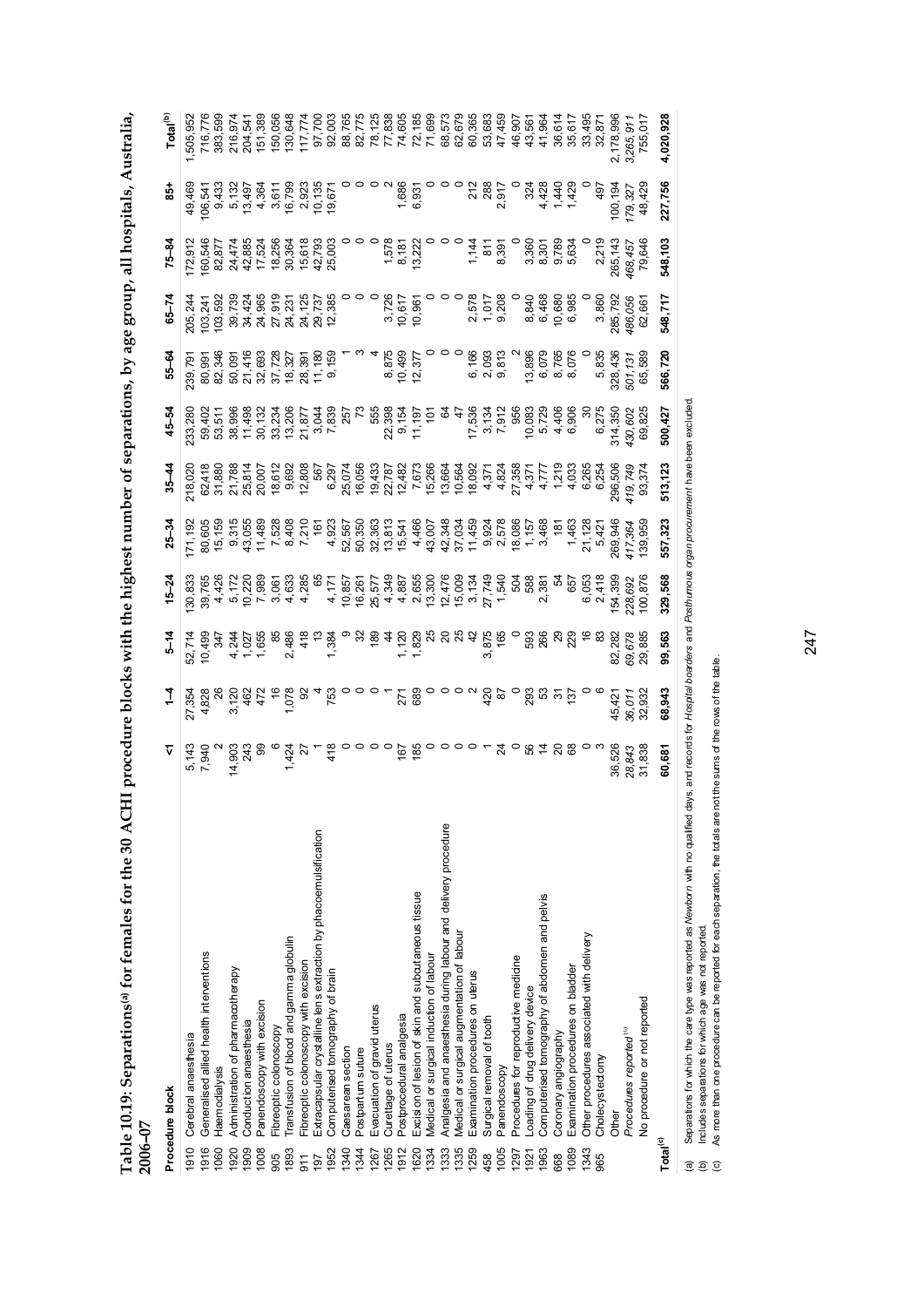| $\begin{array}{c}\n\vdots \\ \vdots \\ \vdots \\ \vdots\n\end{array}$<br>ׇׇ֓֕֡    |
|-----------------------------------------------------------------------------------|
|                                                                                   |
|                                                                                   |
|                                                                                   |
|                                                                                   |
|                                                                                   |
|                                                                                   |
|                                                                                   |
|                                                                                   |
|                                                                                   |
|                                                                                   |
|                                                                                   |
|                                                                                   |
|                                                                                   |
|                                                                                   |
| l                                                                                 |
|                                                                                   |
|                                                                                   |
|                                                                                   |
|                                                                                   |
|                                                                                   |
|                                                                                   |
|                                                                                   |
|                                                                                   |
|                                                                                   |
|                                                                                   |
|                                                                                   |
| ׅ֧֧֧֧֧֧֧֦֧֧֧֧֦֧֧֪ׅ֧֧֧֧֧֧֧֚֚֚֚֚֚֚֚֚֚֚֚֚֚֚֚֚֡֡֡֡֡֜֓֡֓֡֡֓֡֡֬֓֓֓֓֓֓֓֓֓֓֓֓֓֓֝֬֓֝֬֝֬֝֬֝ |
|                                                                                   |
|                                                                                   |
|                                                                                   |
| :<br>;                                                                            |
| $\frac{1}{2}$<br>Ξ                                                                |
|                                                                                   |
| i                                                                                 |
|                                                                                   |
|                                                                                   |
|                                                                                   |
|                                                                                   |
|                                                                                   |
|                                                                                   |
|                                                                                   |
|                                                                                   |
|                                                                                   |
|                                                                                   |
|                                                                                   |
|                                                                                   |
|                                                                                   |

|                   |                                                                                                                                                                            |                     |                   | Proportion of                    |                                                |                   |                      |
|-------------------|----------------------------------------------------------------------------------------------------------------------------------------------------------------------------|---------------------|-------------------|----------------------------------|------------------------------------------------|-------------------|----------------------|
|                   |                                                                                                                                                                            | Count of procedures |                   | for patients<br>total procedures | Procedures per 1,000 population <sup>(d)</sup> |                   |                      |
|                   |                                                                                                                                                                            | Indigenous          |                   | identified as                    | Indigenous                                     |                   | Rate                 |
| Procedure chapter |                                                                                                                                                                            | Australians         | Other Australians | Indigenous (%)                   | Australians                                    | Other Australians | ratio <sup>(e)</sup> |
| $\frac{86}{1}$    | Procedures on nervous system                                                                                                                                               | 2,079               | 203,438           |                                  |                                                | $\frac{10}{10}$   |                      |
| $110 - 129$       | Procedures on endocrine system                                                                                                                                             | 152                 | 13,337            | $\frac{0}{0}$                    | 0.5                                            |                   |                      |
| 160-256           | Procedures on eye and adnexa                                                                                                                                               | 2,209               | 267,004           | 5                                | 12.0                                           | 13.0              |                      |
| $300 - 333$       | Procedures on ear and mastoid process                                                                                                                                      | 1,999               | 53,438            | 0.6                              | 3.0                                            | 2.9               |                      |
| 370-422           | Procedures on nose, mouth and pharynx                                                                                                                                      | 2,078               | 193,606           | $\frac{6}{1}$                    | $\frac{4}{1}$                                  | 10.0              |                      |
| 450-490           | Dental services                                                                                                                                                            | 14,024              | 495,377           | ن<br>4                           | 20.0                                           | 26.3              |                      |
| 520-569           | Procedures on respiratory system                                                                                                                                           | 6,039               | 174,645           | $\frac{8}{1}$                    | 16.4                                           | 8.7               |                      |
| 600-767           | Procedures on cardiovascular system                                                                                                                                        | 9,698               | 561,316           | <u>ွ</u>                         | 34.2                                           | 27.3              |                      |
| 800-817           | Procedures on blood and blood-forming organs                                                                                                                               | 484                 | 51,235            | 5                                | $\ddot{ }$ :                                   | 2.5               |                      |
| 850-1011          | Procedures on digestive system                                                                                                                                             | 11,843              | ,353,061          | 3.6                              | 41.3                                           | 66.8              |                      |
| 1040-1129         | Procedures on urinary system                                                                                                                                               | 111,331             | 1,086,646         | 34.0                             | 476.8                                          | 53.0              | ္ပင                  |
| 1060              | Haemodialysis                                                                                                                                                              | 107,405             | 803,294           | 32.8                             | 461.0                                          | 39.2              | $\frac{8}{1}$        |
|                   | Other than haemodialysis in procedure block 1040-1128                                                                                                                      | 3,926               | 283,352           | 1.2                              | 15.8                                           | 13.8              |                      |
| 1160-1203         | Procedures on male genital organs                                                                                                                                          | 843                 | 100,633           | °3                               | $\frac{1}{2}$                                  | 51                | $\overline{0}$       |
| 1240-1299         | Gynaecological procedures                                                                                                                                                  | 6,576               | 474,784           | 2.0                              | 15.9                                           | 24.6              |                      |
| 1330-1347         | Obstetric procedures                                                                                                                                                       | 14,918              | 477,577           | 4.6                              | 26.2                                           | 25.5              |                      |
| 1360-1579         | Procedures on musculoskeletal system                                                                                                                                       | 11,393              | 679,577           | 3.5                              | 27.7                                           | 34.1              |                      |
| 1600-1718         | Dermatological and plastic procedures                                                                                                                                      | 11,580              | 578,528           | 3.5                              | 28.2                                           | 28.8              |                      |
| 1740-1759         | Procedures on breast                                                                                                                                                       | 493                 | 66,539            | $\frac{2}{5}$                    |                                                | $3.\overline{3}$  |                      |
| 1786-1799         | Chemotherapeutic and radiation oncology procedures                                                                                                                         | 192                 | 16,080            | $\overline{0}$                   | $0.\overline{8}$                               | $\frac{8}{2}$     |                      |
| 1820-1922         | e classified<br>Non-invasive, cognitive and interventions, not elsewhere                                                                                                   | 104,340             | 6,720,634         | 31.9                             | 323.4                                          | 333.0             |                      |
| 1940-2016         | Imaging services                                                                                                                                                           | 15,113              | 766,527           | 4.6                              | 51.4                                           | 37.7              |                      |
|                   | Total (excluding haemodialysis)                                                                                                                                            | 219,979             | 3,530,688         | 67.2                             | 580.5                                          | 637.1             |                      |
|                   | Total (including haemodialysis)                                                                                                                                            | 327,384             | 14,333,982        | 100.0                            | 1,092.9                                        | 714.0             | 1.5                  |
| @                 | Separations for which the care type was reported as Newborn with no qualified days, and records for Hospital boarders and Posthurnous organ procurement have been excluded |                     |                   |                                  |                                                |                   |                      |

(b) Identification of Indigenous patients is not considered to be complete and completeness varies among jurisdictions. See the text of Chapter 8 for further detail.

(b) ldentification of Indigenous patients is not considered to be complete and completeness varies annong jurisdictions. See the text of Chapter 8 for further detail.<br>(c) This table includes data only for New South Wales, c) This table includes data only for New South Wales, Victoria, Queensland, Queensland, Western Australia and the Northern Territory (public hospitals only). Caution should be used in the interpretation of these data due t differences in data quality. It should also be noted that the data presetned here are not necessarily respresntative of the jurisdictions excluded.

(d) The rates were directly age-standardised as detailed in Appendix 1. The rate for *Other Australians* includes *Indigenous status not reported* .

(e) The rate ratio is equal to the rate for *Indigenous Australians* divided by the rate for *Other Australians* .